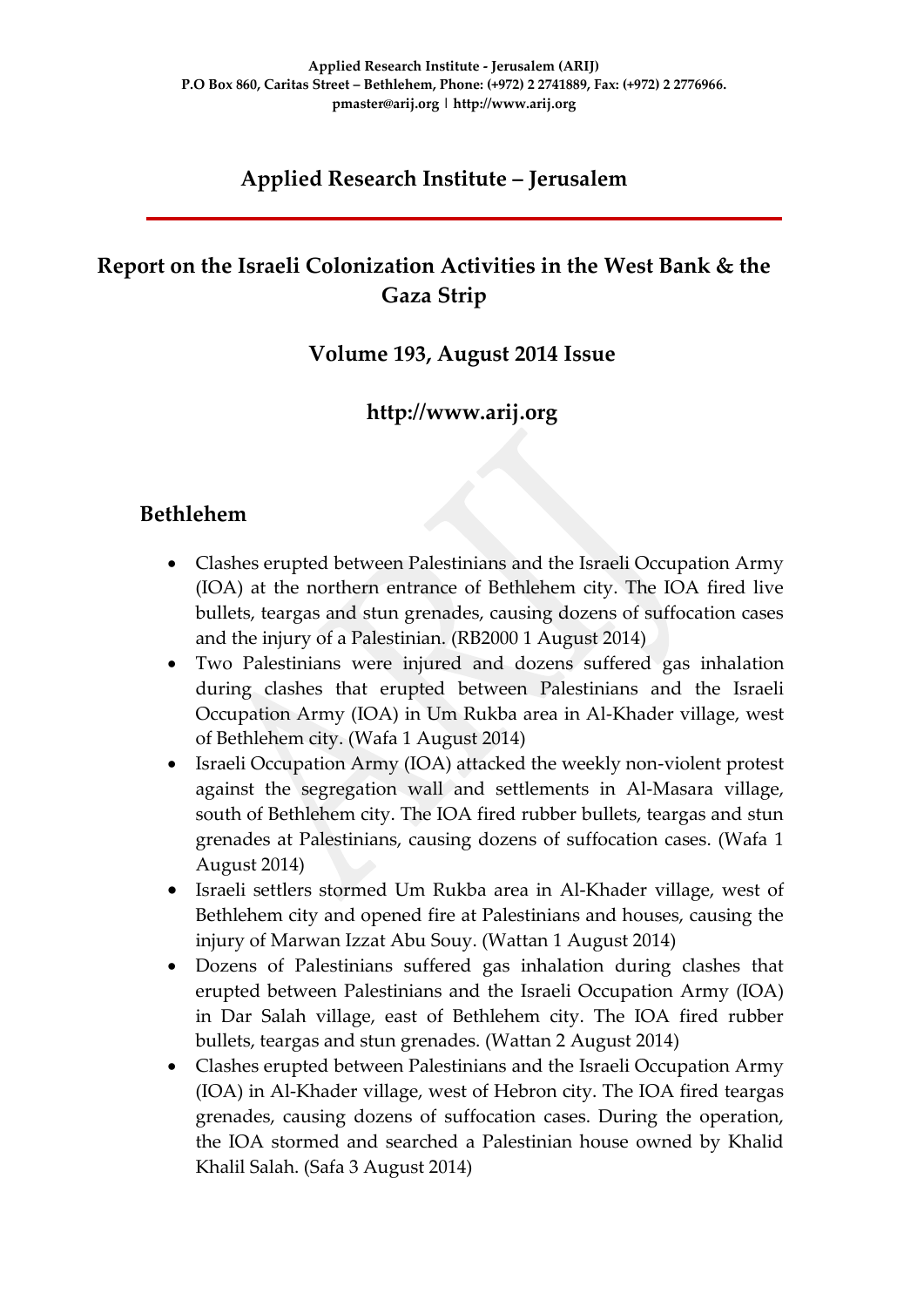- Israeli Occupation Army (IOA) occupied the roofs of a number of Palestinian houses in Husan village, west of Bethlehem city. (Wattan 3 August 2014)
- Israeli settlers escorted by the Israeli Occupation Army (IOA) gathered at the entrance of Husan village, west of Bethlehem city, and carried out provocative actions. (Raya 3 August 2014)
- Israeli Occupation Army (IOA) stormed and searched a Palestinian commercial store in Beit Sahour town, east of Bethlehem city, and confiscated security cameras. The targeted store is owned by Musa Jubran. (RB2000 4 August 2014)
- Israeli Occupation Army (IOA) invaded Ayda refugee camp, north of Bethlehem city, and occupied the roofs of a number of Palestinian houses. Clashes erupted between Palestinians and the IOA, where the IOA fired rubber bullets, teargas and stun grenades, causing dozens of suffocation cases and the injury of 18 people. During the operation, the IOA arrested Abd Al-Rahman Rashed Abu Srour and summoned Hussen Saleh Abu Akir (21 years) and Ibrahim Yasen Abu Srour (20 years) to interview the Israeli Intelligence Police in Gush Etzion settlement bloc. (Wafa & Al-Quds 5 August 2014)
- Israeli settlers assaulted and injured Hisham Hassan Mohammad Hasasnah (20 years), from Al-Ubidiya town in Bethlehem governorate, while he was working in Jerusalem city. (Wafa 5 August 2014)
- **Israeli Supreme Court held Cremisan Hearing in August 4th, 2014.**  The Supreme Court of Israel held yesterday a hearing on the route of the separation wall in the Cremisan valley in Beit Jala. During the hearing, which was attended by diplomats and civil society, the Court examined and discussed the proposed routes of the separation wall as presented by the State of Israel and the alternative route by the Peace and Security Council. Among the discussed routes, the Court examined the three recently submitted expert reports by the State of Israel, aimed to support the Court's approval of the separation wall's route in Cremisan. The State of Israel demanded the Court to adopt its proposed route, stressing the "security" element. St. Yves, representing the Salesian Nuns Monestary in Cremisan, a petitioner in the case, expressed to the Court its complete refusal of any barriers in the area and brought the Court's attention to the fact that Israel's proposed route, if implemented, will separate Palestinian landowners from their land and pave the way to connect two Israeli settlements, Gilo and Har Gilo, which reflects illegal territorial expansion interests. Zvi Avni, the St. Yves Advocate for the Salesian Nuns, stated, "There is no justification for confiscating land belonging to the Salesian Nuns and Salesian Monks and creating a wall between the two orders." St. Yves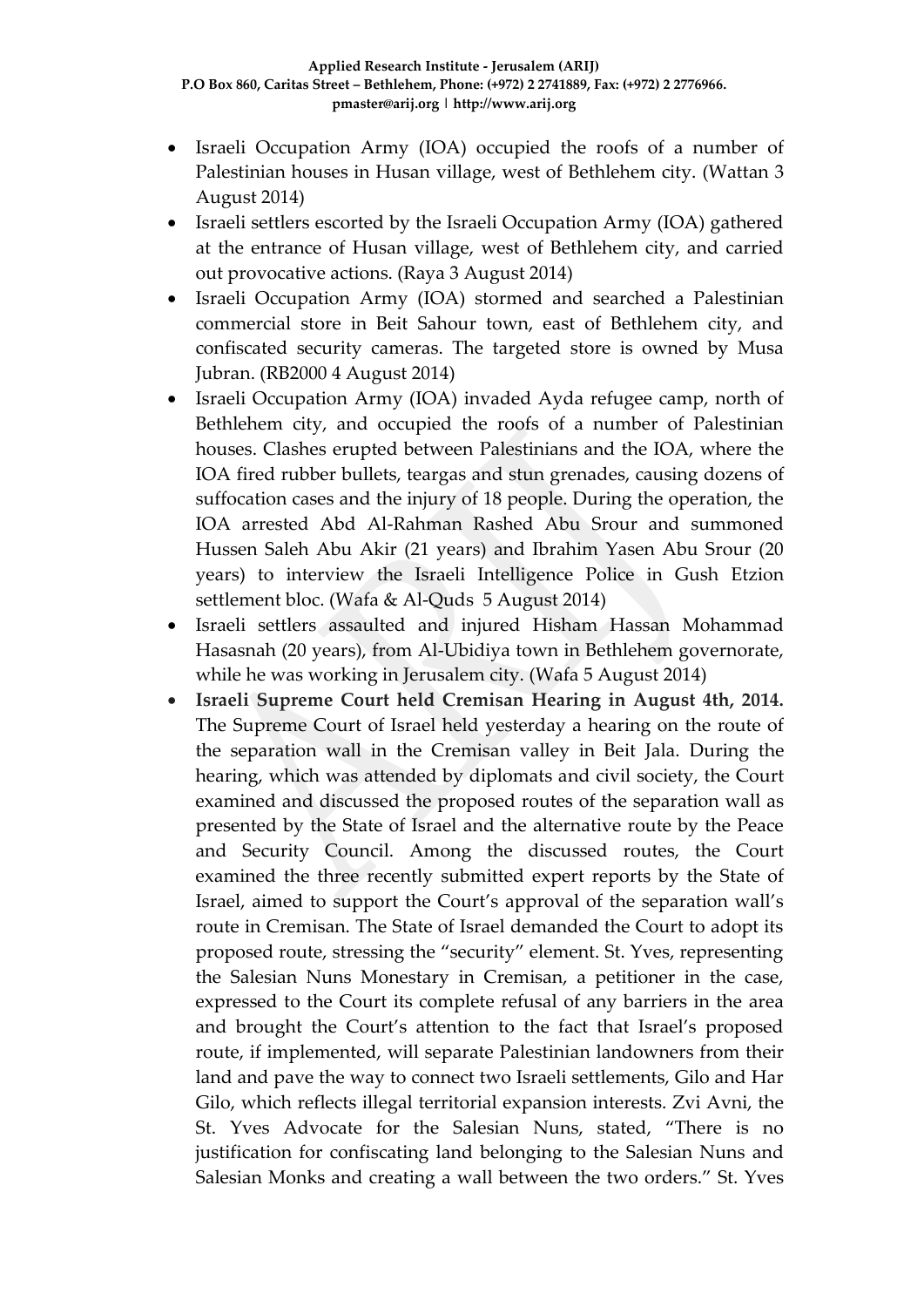also demanded that Church property be protected in consistency with the convention signed between the Vatican and Israel. The Court also listened to the other petitioners in the case, as well as the Peace and Security Council who joined the hearing as *amicus curie*, and discussed its alternative route of the wall in Cremisan, being of lesser harm to the residents, convents and environment. The Court closed the hearing without giving its final verdict and will be providing it later, without specifying a date. (Society of ST. Yves - Catholic Center for Human [Rights](http://mail.arij.org/service/home/~/Cremisan%20Post-Hearing%20PR%20Aug%205.pdf?auth=co&loc=en_US&id=6060&part=2) 6 August 2014)

- Israeli Occupation Authorities issued military orders to demolish more than 12 Palestinian houses in Al-Luh area in Al-Khader village, west of Bethlehem city. The targeted houses are owned by: Riziq Mahmoud Abu Ghalun, Issa Yousif Hassan and his brother Ahmed, Naim Jum'a Ghnem, Amjad Saad Salah, Adnan Atiya Sobeh, Hassan Ali Salah, Ahmed Mohammad Salah, Omar Za'rour, Ahmed Zakariya Issa, Khalid Atoun and Khalil Abu Qubu'. (ARN 7 August 2014)
- Israeli Occupation Army (IOA) prevented the Palestinians and international activists from entering Al-Masara village, south of Bethlehem city, to attend the weekly non-violent protest against the segregation wall and settlements. (Wattan 8 August 2014)
- Clashes erupted between Palestinians and the Israeli Occupation Army (IOA) at the northern entrance of Bethlehem city. The IOA fired rubber bullets and teargas grenades, causing dozens of suffocation cases and the injury of others; included two paramedics. (ARN 8 August 2014)
- Dozens of Palestinians and International activists suffered gas inhalation after the Israeli Occupation Army (IOA) attacked them while they were working in 200 dunums of Palestinian land in Ruman area in Tequ village, southeast of Bethlehem city. The targeted land is owned by As-Shair and Al-Amour families. The land is located near Tekoa settlement, and ten days ago the Israeli settlers set up three caravans on the land and planted the land with olive trees. (Al-Quds 10 August 2014)
- Israeli Occupation Army (IOA) chased a Palestinian worker; Mahmud Mohammad Othman Sobeh (23 years), from Al-Khader village, west of Bethlehem city, while he was working in Jerusalem city. Mr. Soboh injured after he fall from a high place (Wafa 11 August 2014)
- Clashes erupted between Palestinians and the Israeli Occupation Army (IOA) in Tequ village, southeast of Bethlehem city. The IOA fired teargas and stun grenades at Palestinians, causing dozens of suffocation cases and the injury of a Palestinian child. (Wafa 11 August 2014)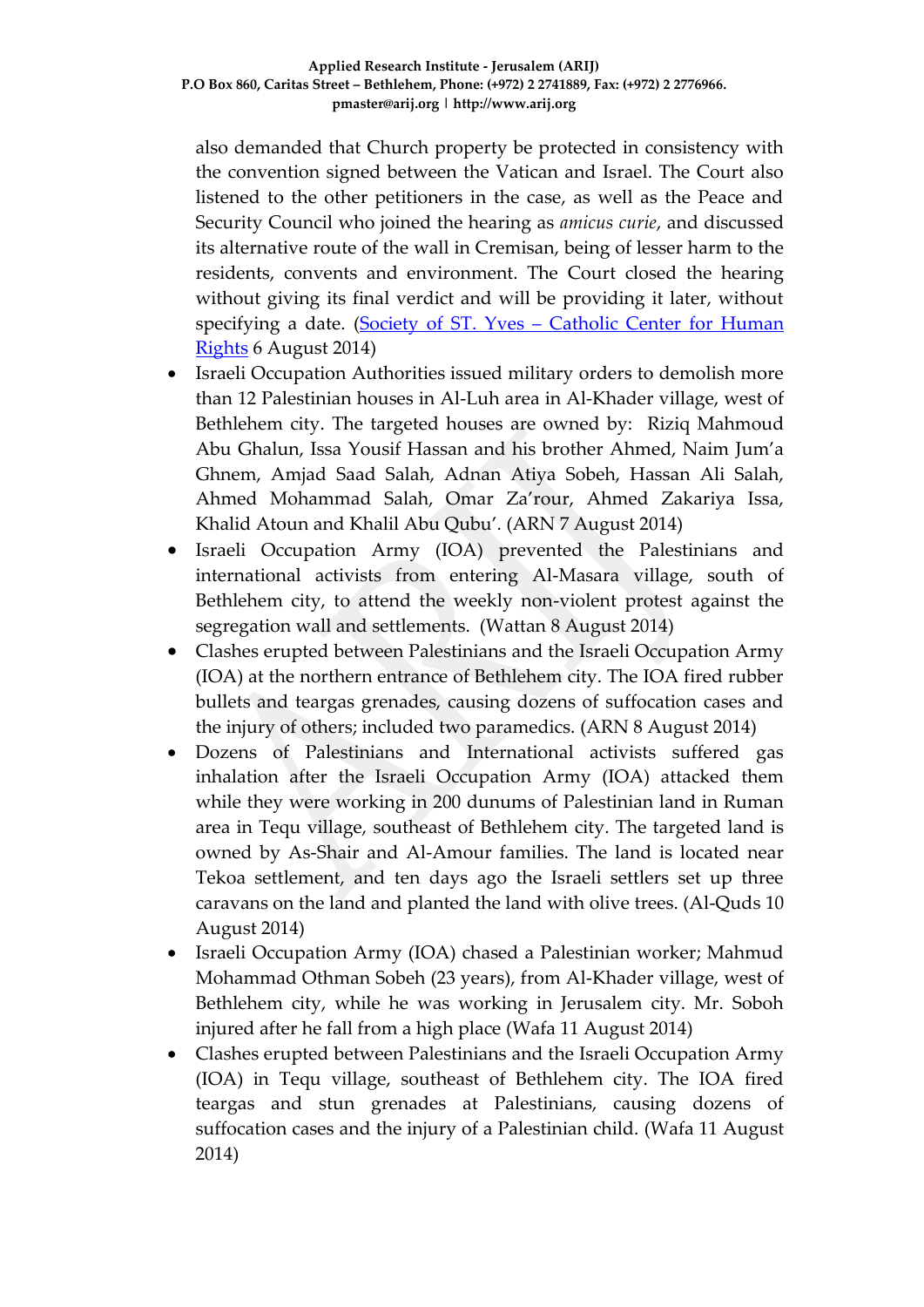- **Israeli Supreme Court Decides on the Route of the Separation Wall in the Cremisan Valley.** The Israeli Supreme Court informed today of its decision on the route of the separation wall in the Cremisan valley in Beit Jala, following the hearing which was held on August 4th, 2014. The Court decided that as to Israel's suggested route of the wall, Israel must take into consideration different possibilities by which both Salesian convents in Cremisan are taken in and included within the Palestinian side of the wall. The Court gave Israel until September 4th, 2014 to respond to its decision. As such, St. Yves' lawyer Tzvi Avni, representing the Salesian Nuns Monestary in Cremisan said today that: "The Court's decision cannot be considered a final ruling on the case. However, it is a sign that the Court has taken into consideration the importance of respecting religious rights and freedoms and the unity of the Salesian convents". The wall being built through the land and a home of Palestinian communities dividing families, isolating them from their farmland and their livelihoods, and cutting off religious institutions, has continually been condemned by international legal institutions. Notably On July 9, 2004, the International Court of Justice found the separation wall to be illegal under international law and international humanitarian law. [\(Saint Yves](http://mail.arij.org/service/home/~/Supreme%20Court%20Decision_Cremisan.pdf?auth=co&loc=en_US&id=6092&part=2) 11 August 2014)
- Israeli settlers set up four caravans on Palestinian land in Abu An-Natour area in Al-Fureidis village, east of Bethlehem city (Raya 13 August 2014)
- Israeli Occupation Army (IOA) attacked the weekly non-violent protest against the segregation wall and settlements in Al-Masara village, south of Bethlehem city. The IOA assaulted participants and prevented them from reaching to the area where the wall was constructed. (Wafa 15 August 2014)
- Clashes erupted between Palestinians and the Israeli Occupation Army (IOA) around Bilal Ben Rabah mosque, north of Bethlehem city. The IOA fired rubber bullets and teargas grenades, causing dozens of suffocation cases and the injury of a Palestinian. (Wafa 15 August 2014)
- Clashes erupted between Palestinians and the Israeli Occupation Army (IOA) in Ayda refugee camp, north of Bethlehem city. The IOA fired metal bullets, teargas and stun grenades, causing dozens of suffocation cases. (Wafa 17 August 2014)
- Israeli settlers living in Betar Illit settlement prevented Palestinian farmers from reaching their land in Husan village, west of Bethlehem city. (Wafa 17 August 2014)
- Israeli settlers offered new West Bank homes if they vacate illegal outpost. Defense Minister Ya'alon has promised Gush Etzion Regional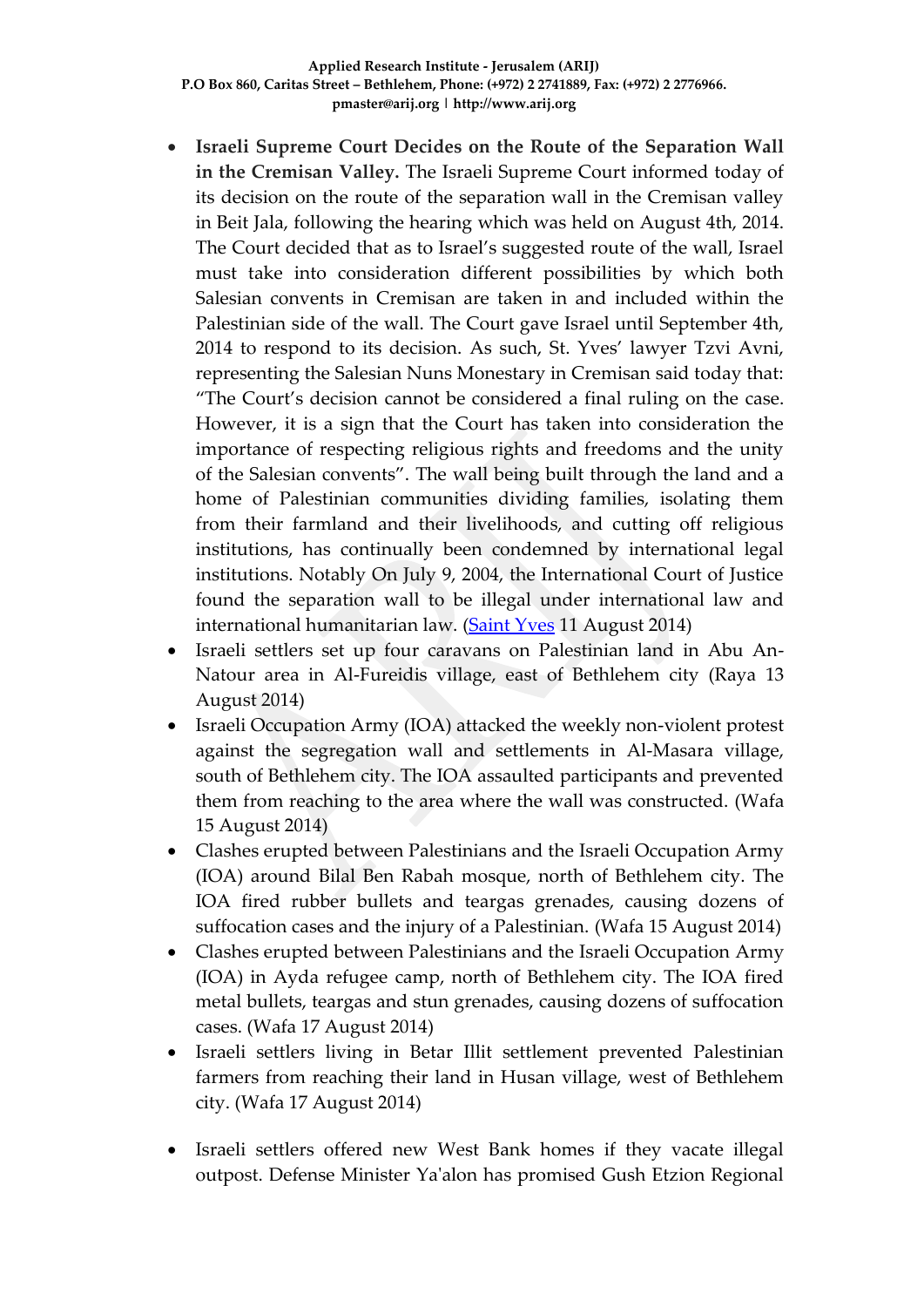Council to give legal status to an unauthorized outpost, approve 24 new homes and a new farm in exchange for the evacuation of outpost established last month. Defense Minister Moshe Ya'alon has promised the Gush Etzion Regional Council to give legal status to an unauthorized outpost, approve 24 new homes and a new farm in exchange for the evacuation of a different unauthorized outpost that was established in July. The new outpost, Tekoa V, was set up near the settlement of Tekoa, together with the unauthorized outpost Ramat Hashlosha, after the kidnapping and murder of the three Israeli teens in the West Bank in June. Despite directives from the attorney general barring local governments from funding the establishment of such communities, the Gush Etzion Regional Council issued a press release announcing that it had "established two significant new outposts: Tekoa V, next to Tekoa, and Ramat Hashlosha, across from the village of Zureif, west of the settlement of Bat Ayin." The statement quoted council head Davidi Perl as saying, "The murderers wanted to hurt and weaken our settlements and our answer is to strengthen our enterprise by building rather than by uprooting." Four families moved into old trailer homes in Tekoa V, eliciting demonstrations by local Palestinians demanding to get their land back. On July 31 Ya'alon ordered the demolition of Tekoa V; an appeal to the courts against the order was rejected. The eviction deadline was extended because some of the residents were called up for reserve duty during Operation Protective Edge. Yaalon's decision was harshly criticized at a meeting of a Knesset subcommittee chaired by MK Moti Yogev (Habayit Hayehudi). He argued that while the homes of the three teenagers' murderers and other Hamas militants had not yet been demolished, the state unfairly sought to evict settlers from a community established in honor of the teens. The terms of the agreement were negotiated between Ya'alon and the regional council. In a response statement, Ya'alon's office said there was no connection between the evacuations of illegal structures, the upholding of the law and any other activity related to the settlement enterprise in Judea and Samaria. [\(Haaretz](http://www.haaretz.com/news/diplomacy-defense/.premium-1.610901) 17 August 2014)

- Israeli Occupation Army (IOA) erected a military checkpoint at the entrance of Al-Masara village, south of Bethlehem city. The IOA stopped and searched Palestinian vehicles and checked ID cards. (Wafa 17 August 2014)
- Israeli Occupation bulldozers razed Palestinian agricultural land in Jabal Ad-Dik area, near Har Homa settlement, north of Beit Sahour town, east of Bethlehem city. (RB2000 18 August 2014)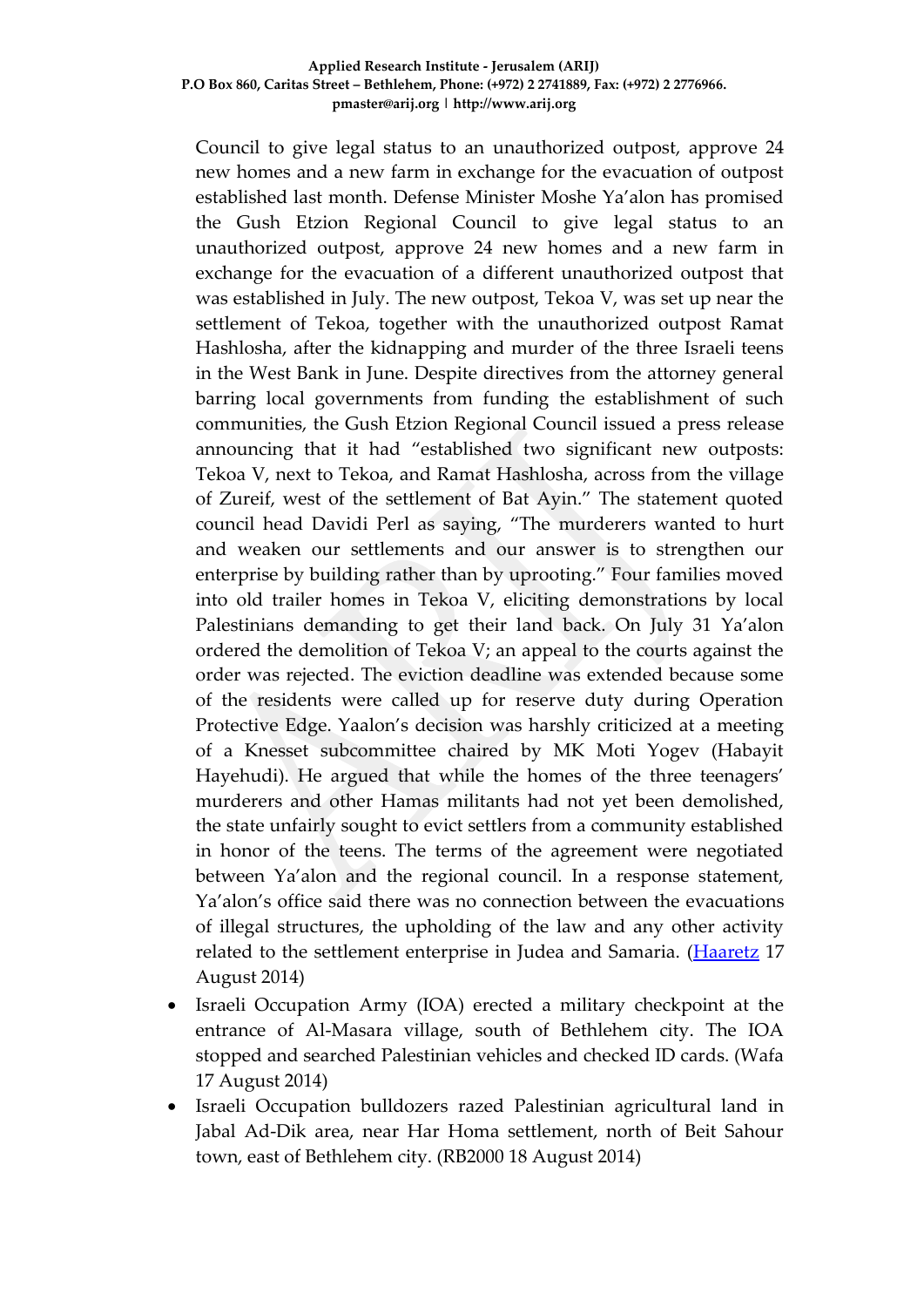- Israeli settlers living in Betar Illit settlement hurled stones at Palestinian vehicles in Nahhalin village, southwest of Bethlehem city. (Wattan 19 August 2014)
- Israeli bulldozers escorted by the Israeli Occupation Army (IOA) demolished awning and a residential cave in An-Natouf area in Al-Walaja village, northwest of Bethlehem city. The targeted room and cave are owned by Abd Al-Fatah Abd Raboh. (NBPRS & Al-Quds 19 August 2014)
- Israeli settlers escorted by the Israeli Occupation Army (IOA) attacked Palestinian shepherds and farmers in Kisan village, east of Bethlehem city, and prevented them from reaching to their land. The Israeli settlers also, razed a 300 dunums of Palestinian land in the village. (Mawwal 10 August 2014)
- Two Palestinians were injured and dozens others suffered gas inhalation during clashes that erupted between Palestinians and the IOA in Husan village, west of Bethlehem city. The IOA fired rubber bullets and teargas grenades. (RB2000 22 August 2014)
- Clashes erupted between Palestinians and the Israeli Occupation Army (IOA) in Dar Salah village, east of Bethlehem city. The IOA fired teargas and stun grenades at Palestinians and houses, causing dozens of suffocation cases. (Maannews 22 August 2014)
- Two Palestinian journalists; Ahmed Muzher and Muhseen Amareen, was injured and others suffered gas inhalation after the Israeli Occupation Army (IOA) attacked a non-violent protest at the northern entrance of Bethlehem city. The IOA fired rubber bullets, teargas and stun grenades. (Wafa 22 August 2014)
- Israeli Occupation Army (IOA) raided the weekly non-violent protest against the Segregation wall and settlements in Al-Masara village, south of Bethlehem city. (Wafa 22 August 2014)
- Clashes erupted between Palestinians and the Israeli Occupation Army (IOA) in Al-Baq'a area in Dar Salah village, east of Bethlehem city. The IOA fired rubber bullets and teargas grenades at Palestinians. (Al-Quds 24 August 2014)
- Clashes erupted between Palestinians and the Israeli Occupation Army (IOA) in Husan village, west of Bethlehem city. The IOA fired rubber bullets and teargas grenades at Palestinians and houses, causing dozens of suffocation cases. (Al-Quds 26 August 2014)
- Israeli Land Authority published the result of tenders to construct 708 housing units in Gilo settlement. (Wattan 26 August 2014)
- Clashes erupted between Palestinians and the Israeli Occupation Army (IOA) at Um Rukba area in Al-Khader village, southwest of Bethlehem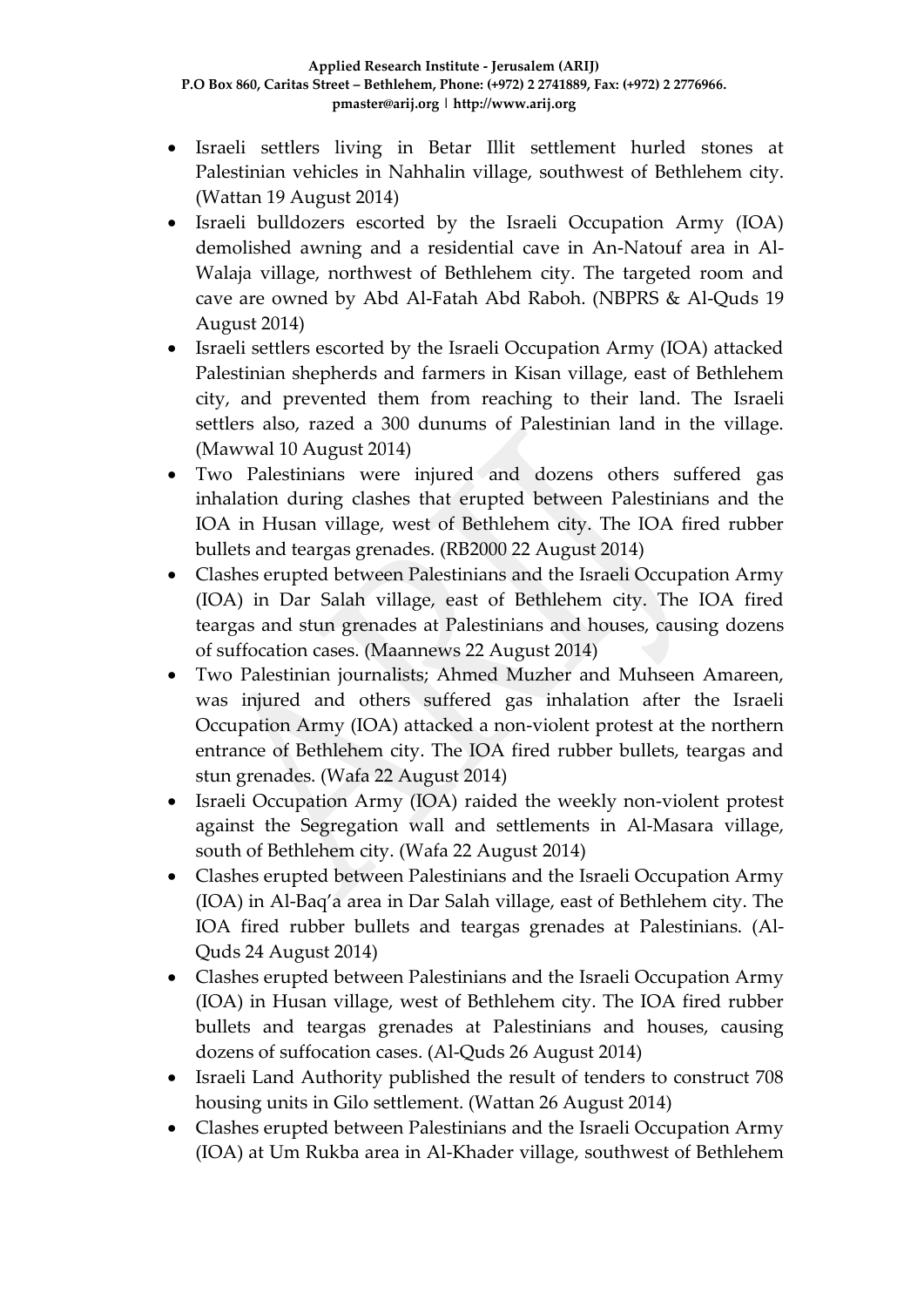city. The IOA fired teargas grenades at Palestinians and houses, causing dozens of suffocation cases. (Al-Quds 29 August 2014)

- Israeli Occupation Army (IOA) prevented the participants in the weekly non-violent protest against the Segregation wall and settlements in Al-Masara village, south of Bethlehem city, from reaching the area where the segregation wall was build. (Wafa 29 August 2014)
- Israeli Occupation Army (IOA) stormed and searched dozens of Palestinian houses in Al-Ubidiya town, east of Bethlehem city. (Al-Quds 30 August 2014)
- Israeli Occupation Army (IOA) stormed the office of Alrowwad Cultural & Theater Center in Ayda refugee camp, north of Bethlehem city and destroyed its main door. (RB2000 31 August 2014)
- Israel recognizes 4,000 dunam in Gush Etzion as state land. Settlement Gva'ot now declared part of Israeli land in West Bank; Peace Now: 'This is a message to the Palestinians that Israel would negotiate with Hamas and at the same time destroy chance to reach true accord with moderates.' Israel announced Sunday that it will recognize the 4,000 dunam Gva'ot settlement in the West Bank as state land. The IDF said there was no Palestinian claim on the area in question, but those against the decision could file their objections within 45 days. Gva'ot, located at the western part of Gush Etzion, is officially considered a neighborhood of the settlement Alon Shvut. In actuality, it operates as a separate community a few kilometers away. Gva'ot has not been officially recognized by Israel since it was built without zoning permits, so in order to start the process of declaring it a recognized community, the state had to delineate the boundaries of the community. Most of the territories in the West Bank are divided to three categories: private land (whose ownership is registered with the state), state land (areas that haven't been worked and are not listed in the with the Israel Land Authority that are considered state-owned), and lands under survey or "admot seker" (land that has reverted to the state due to lack of use for 10 years and lack of registered ownership, but which has yet to be declared as such). These surveys, which in many cases take years to carry out, aim to determine the ownership of the land based on several criteria. In most cases, the declaration of status is delayed because the government has yet to make the decision on the issue. Gva'ot is located in the heart of Gush Eztion, near the hill on which the men of the Haganah Convoy of 35 were killed during Israel's War of Independence in 1948. In order to create territorial continuity from the communities to the Green Line, the government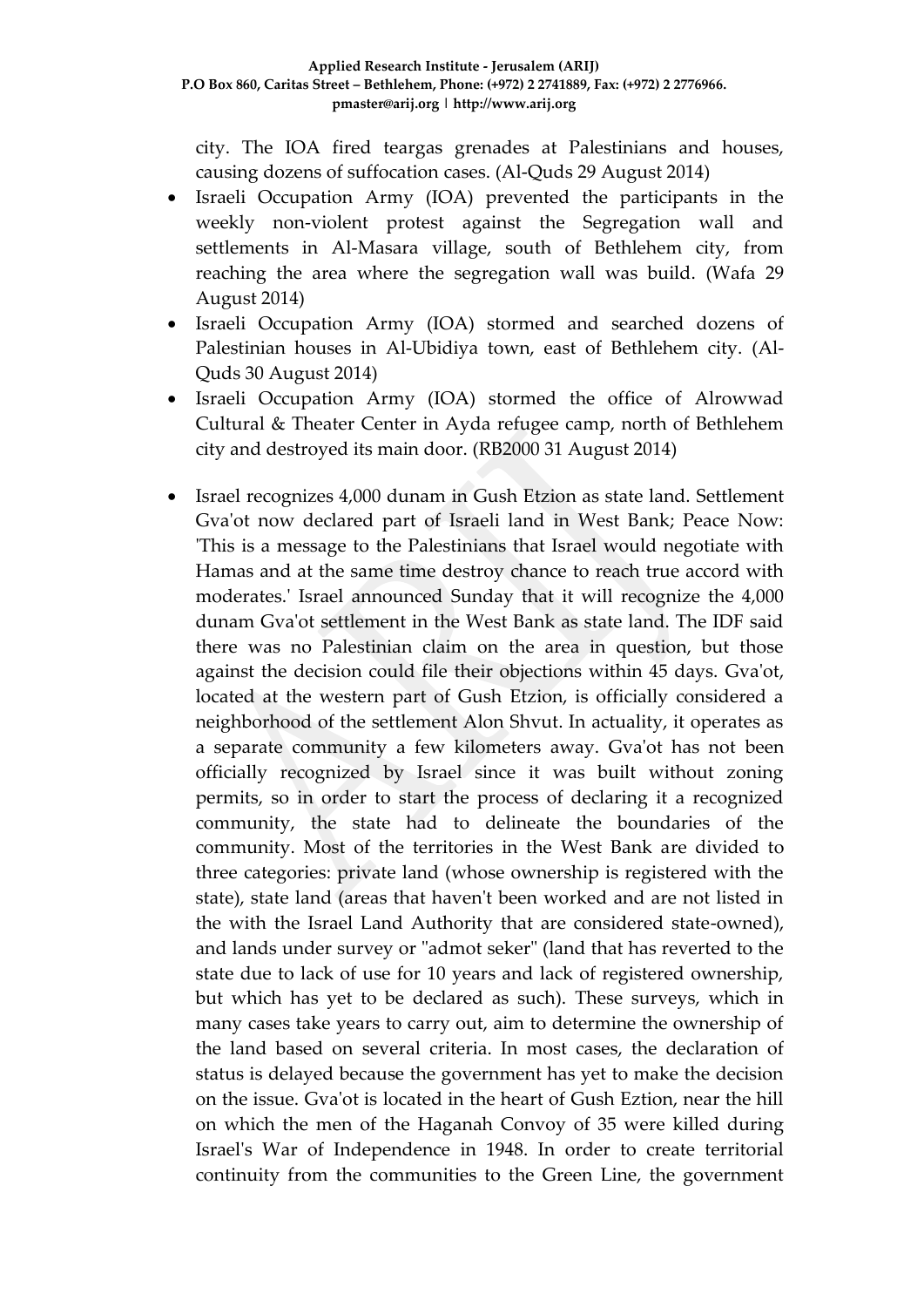decided in 1982 to build a Nahal settlement in Gva'ot. [\(Ynetnews](http://www.ynetnews.com/articles/0,7340,L-4565930,00.html) 31 August 2014)

## **Jenin**

- Two Palestinians were injured and dozens suffered gas inhalation during clashes that erupted between Palestinians and the Israeli Occupation Army (IOA) in Yabad town, west of Jenin city. The IOA fired rubber bullets, teargas and stun grenades at Palestinians and houses. (Wafa 1 August 2014)
- Clashes erupted between Palestinians and the Israeli Occupation Army (IOA) in 'Ajja village, southwest of Jenin city. The IOA fired teargas and stun grenades, causing dozens of suffocation cases. (Safa 3 August 2014)
- Clashes erupted between Palestinians and the Israeli Occupation Army (IOA) in Qabatyia and Az-Zababida villages, south of Jenin city. The IOA fired rubber bullets, teargas and stun grenades, causing dozens of suffocation cases and the injury of Mohammad Hani Abu Al-Rub, and Bilal Hamad Sharqawi. (Wafa 6 August 2014)
- Israeli Occupation Army (IOA) stormed and searched a Palestinian house in Al-Jadida village, southwest of Jenin city. The targeted house is owned by Mahmoud Ali Al-Haj Saleh. (Wafa 6 August 2014)
- Israeli Occupation bulldozers demolished two commercial structures in Barta'a Ash-Sharqiya village, west of Jenin city. The targeted structures are owned by: Mohammad Ibrahim Qabha and Ruslan 'Amarnih. (Wafa 6 August 2014)
- Israeli Occupation Army (IOA) erected a military checkpoint at the entrance of Jaba village, southwest of Jenin city. (Wafa 6 August 2014)
- Israeli Occupation Army (IOA) invaded and searched a Palestinian house in Zububa village, northwest of Jenin city. The targeted house is owned by Hassan Ziyad Abu Zaytoun. (Raya 8 August 2014)
- Dozens of Palestinians suffered gas inhalation during clashes that erupted between Palestinians and the Israeli Occupation Army (IOA) at Al-Jalamah military checkpoint, north of Jenin city. The IOA fired teargas and stun grenades. (ARN 10 August 2014)
- Israeli Occupation Army (IOA) stormed Birqin village, west of Jenin city and fired teargas and stun grenades at houses. Clashes erupted between Palestinians and the IOA, where the IOA fired teargas and stun grenades, causing dozens of suffocation cases. (Wafa 11 August 2014)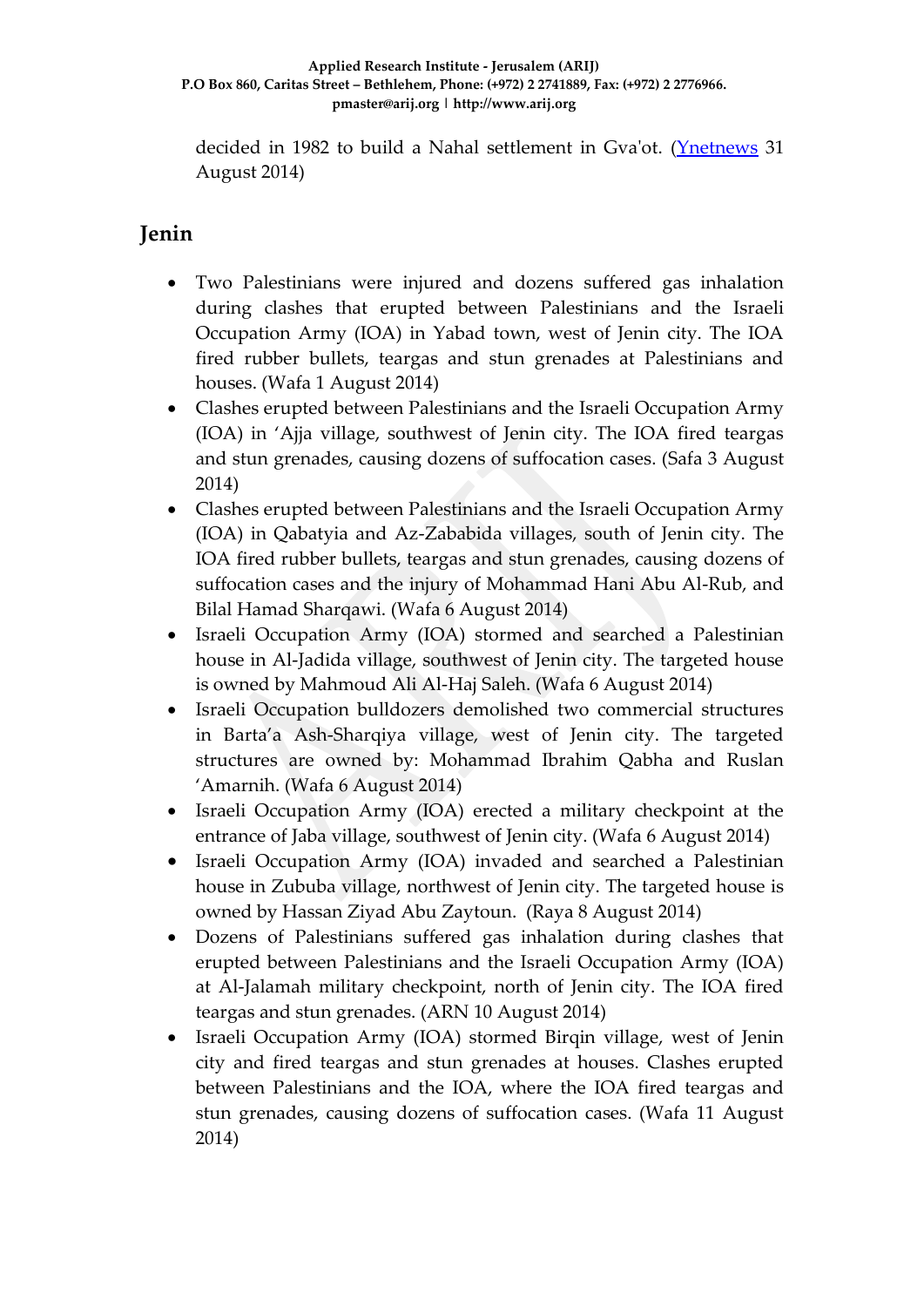- Dozens of Palestinians suffered gas inhalation during clashes that erupted between Palestinians and the Israeli Occupation Army (IOA) in Silat Ad-Dhahr village, southwest of Jenin city. The IOA fired teargas and stun grenades at Palestinians. During the clashes, the IOA erected a military checkpoint near the village. The IOA stopped and searched vehicles and checked ID cards. (Wafa 11 August 2014)
- Israeli Occupation Army (IOA) invaded and searched several areas in Qabatyia and Az-Zababida villages in Jenin governorate. (Wafa 11 August 2014)
- Israeli Occupation Army (IOA) invaded Arraba, Misliya, and Sanur villages in Jenin governorate. (Wattan 12 August 2014)
- Israeli Occupation Army (IOA) stormed the evacuation Israeli military base near Arraba village, southwest of Jenin city and razed it. (Wafa 12 August 2014)
- Israeli Occupation Army (IOA) erected military checkpoint at the entrance of Jenin, Yabad and Arraba cities. The IOA stopped and searched Palestinian vehicles. (Wattan 12 August 2014)
- Clashes erupted between Palestinians and the Israeli Occupation Army (IOA) in Jenin city, after the IOA raided the city. The IOA fired rubber bullets, teargas and stun grenades at Palestinians, causing dozens of suffocation cases. During the clashes, the IOA erected a sudden checkpoint at the southern entrance of the city. (Safa 13 August 2014)
- Israeli Occupation Army (IOA) invaded and searched several Palestinian houses in Birqin village, west of Jenin city. Clashes erupted between Palestinians and the IOA, where the IOA fired teargas and stun grenades. (Wafa 13 August 2014)
- Israeli Occupation Army (IOA) invaded and searched several Palestinian houses in Deir Abu Da'if village, east of Jenin city. Clashes erupted between Palestinians and the IOA, where the IOA fired teargas grenades, causing dozens of suffocation cases. (Wattan & Wafa 14 August 2014)
- Mohammad Muhseen Bazour (16 years) was injured after the explosion of Israeli missile in Raba village, southeast of Jenin city. (NBPRS 14 August 2014)
- Clashes erupted between Palestinians and the Israeli Occupation Army (IOA) in Al-Jalama and 'Arrana villages, north of Jenin city. The IOA fired metal bullets and teargas grenades, causing dozens of suffocation cases. During the operation, the IOA erected a military checkpoint near Al-Jalama village. The IOA stopped and searched Palestinian vehicles and checked ID cards. (Wafa 17 August 2014)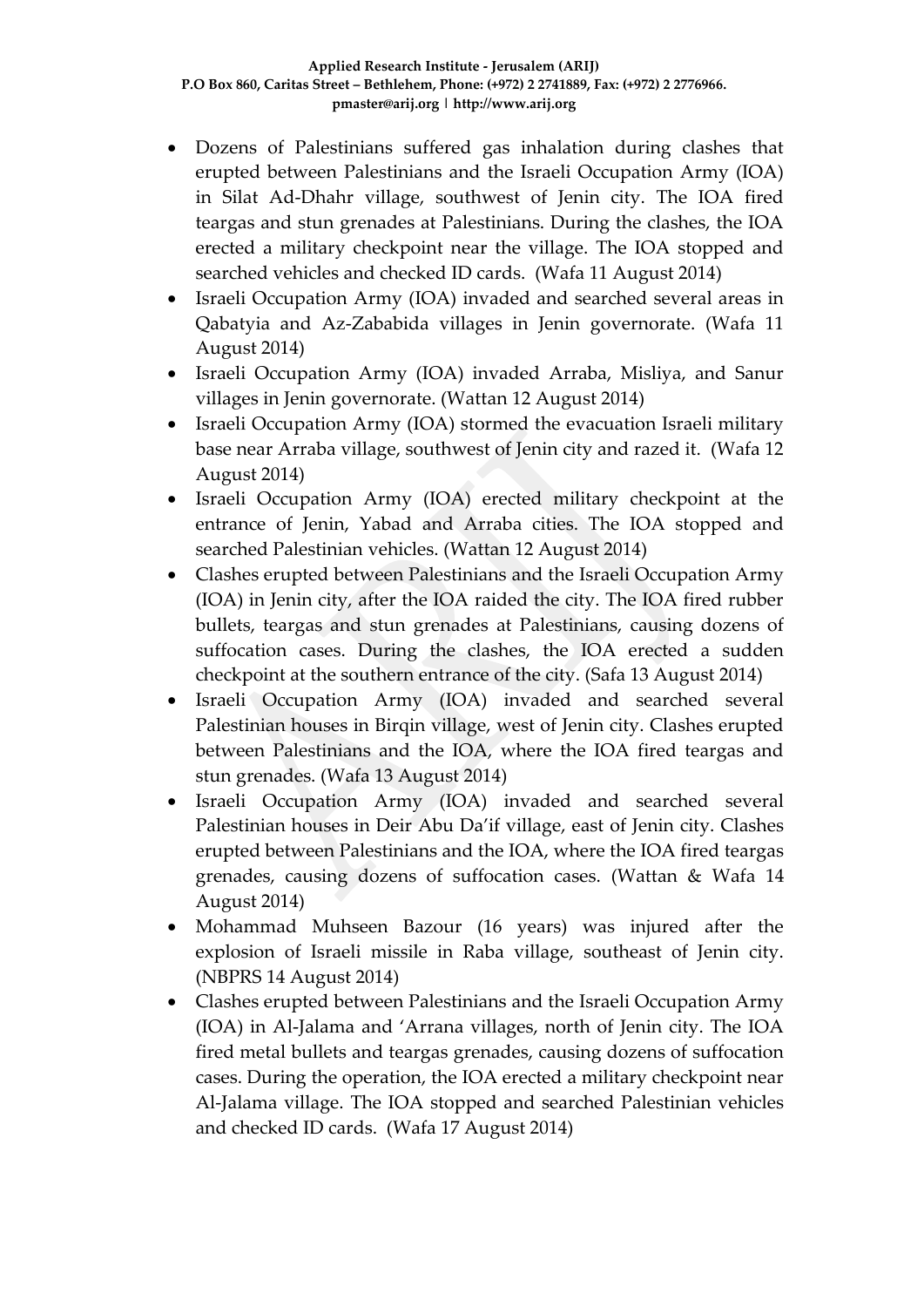- Israeli Occupation Army (IOA) stormed and searched a Palestinian house in Yabad town, west of Jenin city. The targeted house is owned by: Yacoub Abd Al-Jabar. (Al-Quds 18 August 2014)
- Israeli Occupation Army (IOA) erected two sudden checkpoints at the entrances of Jaba and 'Anza villages, south of Jenin city. The IOA stopped and searched Palestinian vehicles and checked ID cards. (Al-Quds 18 August 2014)
- Israeli Occupation Army (IOA) invaded 'Anza village, south of Jenin city and fired stun grenades at Palestinian houses. Clashes erupted between Palestinians and the IOA. (Wafa 19 August 2014)
- Clashes erupted between Palestinians and the Israeli Occupation Army (IOA) in Al-'Araqa village, west of Jenin city. The IOA fired teargas grenades at Palestinians, causing dozens of suffocation cases. (Wafa 20 August 2014)
- Clashes erupted between Palestinians and the Israeli Occupation Army (IOA) in Al-'Araqa village, west of Jenin city. The IOA fired live bullets and teargas grenades, causing dozens of suffocation cases. (Wafa 22 August 2014)
- Israeli Occupation Army (IOA) assaulted Naser Salah after stopping him at Al-Jalamah checkpoint, north of Jenin city. (Wafa 24 August 2014)
- Israeli Occupation Army (IOA) raided and searched dozens of Palestinian houses in Qabatyia village, south of Jenin city. (Wafa 27 August 2014)
- Israeli Occupation Army (IOA) stormed and searched a Palestinian store owned by Ibrahim Abu Hamad in Rummana village, northwest of Jenin city. The IOA also, detained and questioned two Palestinians; Afif Rami Al-Ahmed and Mohammad Mahmoud Al-Ahmed. During the operation, the IOA occupied the roof of a Palestinian house owned by Wassima Bushnaq. (Wafa 27 August 2014)
- Israeli Occupation Army (IOA) invaded and toured in At-Tayba village, northwest of Jenin city, and questioned a number of Palestinians. (Wafa 27 August 2014)
- Israeli Occupation Army (IOA) erected a military checkpoint at the entrance of Al-Yamun village, west of Jenin city. The IOA stopped and searched Palestinian vehicles and checked ID cards. (Wafa 29 August 2014)
- Clashes erupted between Palestinians and the Israeli Occupation Army (IOA) in Yabad town, west of Jenin city. The IOA fired metal bullets and stun grenades. (Wafa 31 August 2014)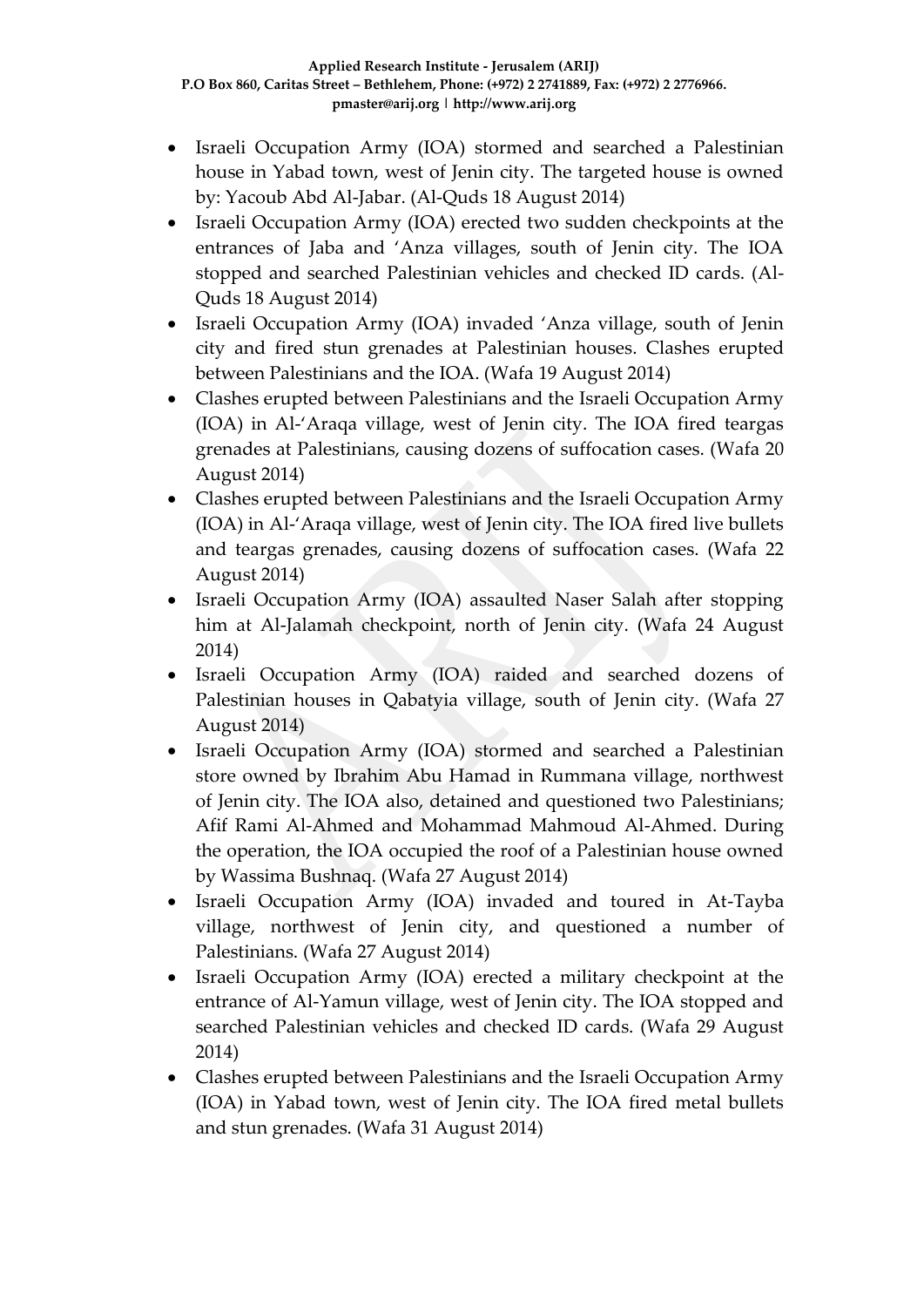- Israeli Occupation Army (IOA) raided and searched several areas and neighborhoods in Az-Zababida village, south of Jenin city. (Wafa 31 August 2014)
- Israeli Occupation Army (IOA) invaded several neighborhoods in Jenin city. Clashes erupted between Palestinians and the IOA. (Wafa 31 August 2014)

### **Jerusalem**

- Israeli Occupation Army (IOA) prevented dozens of Palestinians from entering Al-Aqsa mosque in Jerusalem city. (Wattan 1 August 2014)
- Israeli Occupation Army (IOA) attacked a non-violent protest against the Israeli Offensive on Gaza strip, at the entrance of Beit Iksa village, north of Jerusalem city. The IOA fired rubber bullets, teargas and stun grenades at Palestinians, causing dozens of suffocation cases. (Wafa 1 August 2014)
- Israeli Occupation Army (IOA) raided a non-violent protest against the Israeli Offensive on Gaza strip, at Qalandyia checkpoint, north of Jerusalem city. The IOA fired rubber bullets, teargas and stun grenades at Palestinians, causing dozens of suffocation cases and the injury of 10 people. (Wafa 1 August 2014)
- Clashes erupted between Palestinians and the Israeli Occupation Army (IOA) in Ein Al-Louza neighborhood in Silwan town in Jerusalem city. The IOA fired wastewater, rubber bullets, teargas and stun grenades at Palestinians and houses, causing dozens of suffocation cases. During the clashes, the IOA arrested Ahmed Sabri Abu Diyab (26 years) after storming and searching his house. (SilwanIC 2 August 2014)
- Clashes erupted between Palestinians and the Israeli Occupation Army (IOA) at the main entrance of Al-Issawiya town in Jerusalem city. The IOA fired rubber bullets, teargas and stun grenades at Palestinians and houses, causing dozens of suffocation cases and the injury of 20 Palestinians. (SilwanIC 2 August 2014)
- Seven Palestinians were injured during clashes that erupted between Palestinians and the Israeli Occupation Army (IOA) in Shufat refugee camp in Jerusalem city. The IOA fired live and rubber bullets and teargas grenades. During the clashes, the IOA arrested two Palestinians. (SilwanIC 2 August 2014)
- Israeli Occupation Army (IOA) stormed Anata town, north of Jerusalem city, and arrested three Palestinians after assaulting them. The arrestees were identified as: Mahmoud Hamdan (23 years),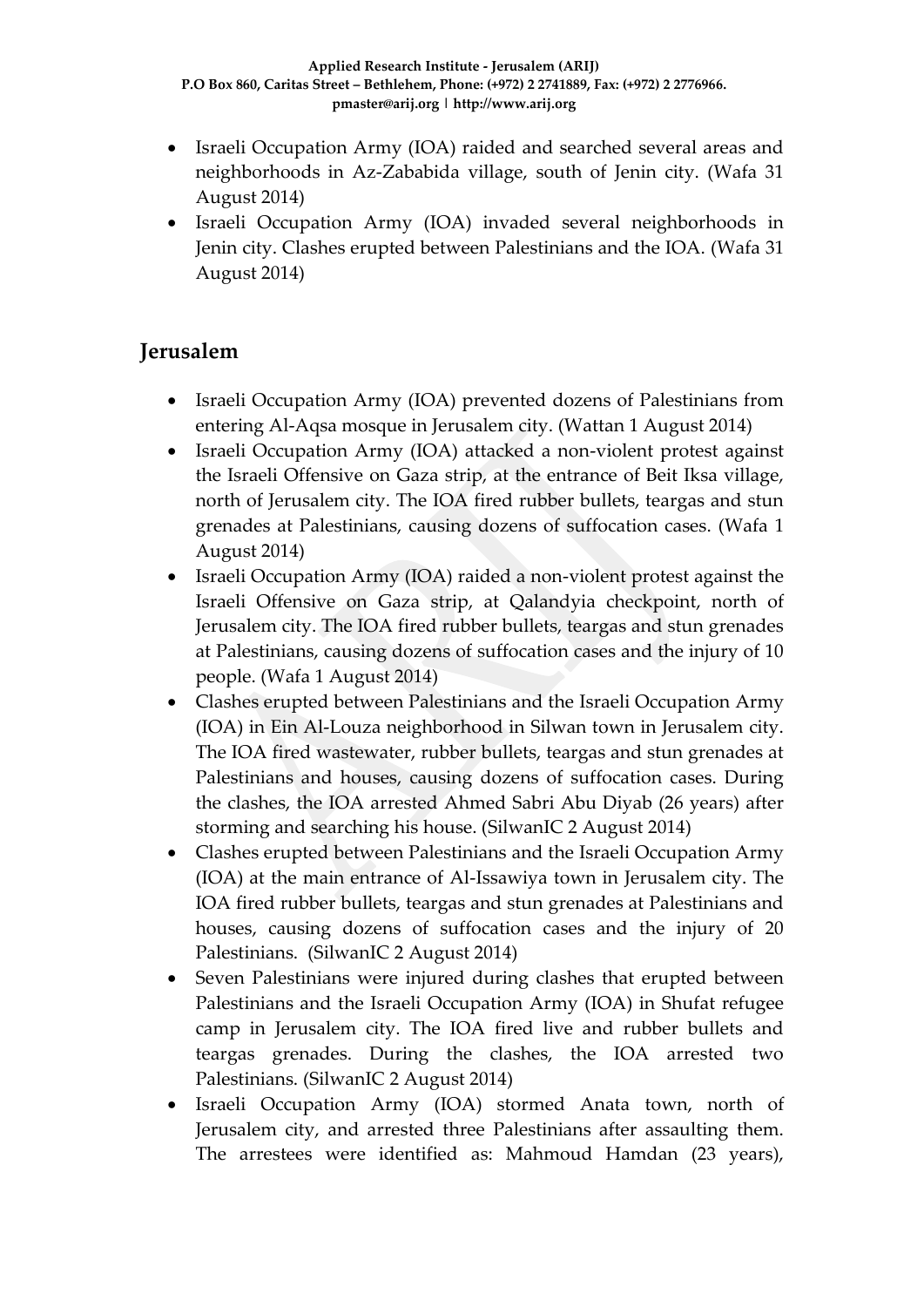Ahmed Aliyan (25 years) and Mahmoud Hikal (17 years). (SilwanIC 2 August 2014)

- Clashes erupted between Palestinians and the Israeli Occupation Army (IOA) in At-Tur and As-Sawana neighborhoods in Jerusalem city. The IOA fired rubber bullets and wastewater at Palestinians and houses, causing dozens of suffocation cases and the injury of 10 people. During the clashes, the IOA assaulted and injured Mohammad Mahmoud Abu Al-Hawa (48 years)
- Clashes erupted between Palestinians and the Israeli Occupation Army (IOA) at several neighborhoods in the old city of Jerusalem. (SilwanIC 2 August 2014)
- Israeli settlers escorted by the Israeli Occupation Army (IOA) stormed Al-Aqsa mosque in Jerusalem city and toured in its courtyard. At the same time. The IOA prevented tens of Palestinians from entering the mosque. (Rita News 3 August 2014)
- Clashes erupted between Palestinians and the Israeli Occupation Army (IOA) at the courtyard of Al-Aqsa mosque in Jerusalem city, after the IOA stormed the courtyard of the mosque to evacuate it from Palestinians. The IOA fired teargas and stun grenades causing dozens of suffocation cases and the injury of others. At the same time, groups of Israeli settlers stormed the mosque and toured in its courtyard. (Wafa 4 August 2014)
- An Israeli Occupation Army (IOA) opened fire at a Palestinian driver in Ash-Sheikh Jarrah neighborhood in Jerusalem city and killed him. (Maannews 4 August 2014)
- Clashes erupted between Palestinians and the Israeli Occupation Army (IOA) in Beir Ayoub, Ein Al-Louza, Batten Al-Hawa, Ath-Thawri and Ras Al-Amoud neighborhoods in Silwan town in Jerusalem city. The IOA fired rubber bullets, teargas and stun grenades at Palestinians, vehicles and houses, causing the injury of a Palestinian. (SilwanIC 5 August 2014)
- Israeli Occupation Army (IOA) prevented Palestinians under the age of 50 from entering Al-Aqsa mosque in Jerusalem city. The IOA erected several checkpoints in the old city of Jerusalem and near Al-Aqsa gates. Clashes erupted between Palestinians and the IOA at the entrance of Al-Aqsa mosque. (Wafa & Paltoday 5 August 2014)
- Israeli settlers escorted by the Israeli Occupation Army (IOA) demonstrated in Wadi Hilwah neighborhood in Silwan town in Jerusalem city. The Israeli settlers tried to attack Palestinian houses. As a result, clashes erupted between Palestinians and the IOA, where the IOA fired teargas and stun grenades at Palestinians. (SilwanIC 5 August 2014)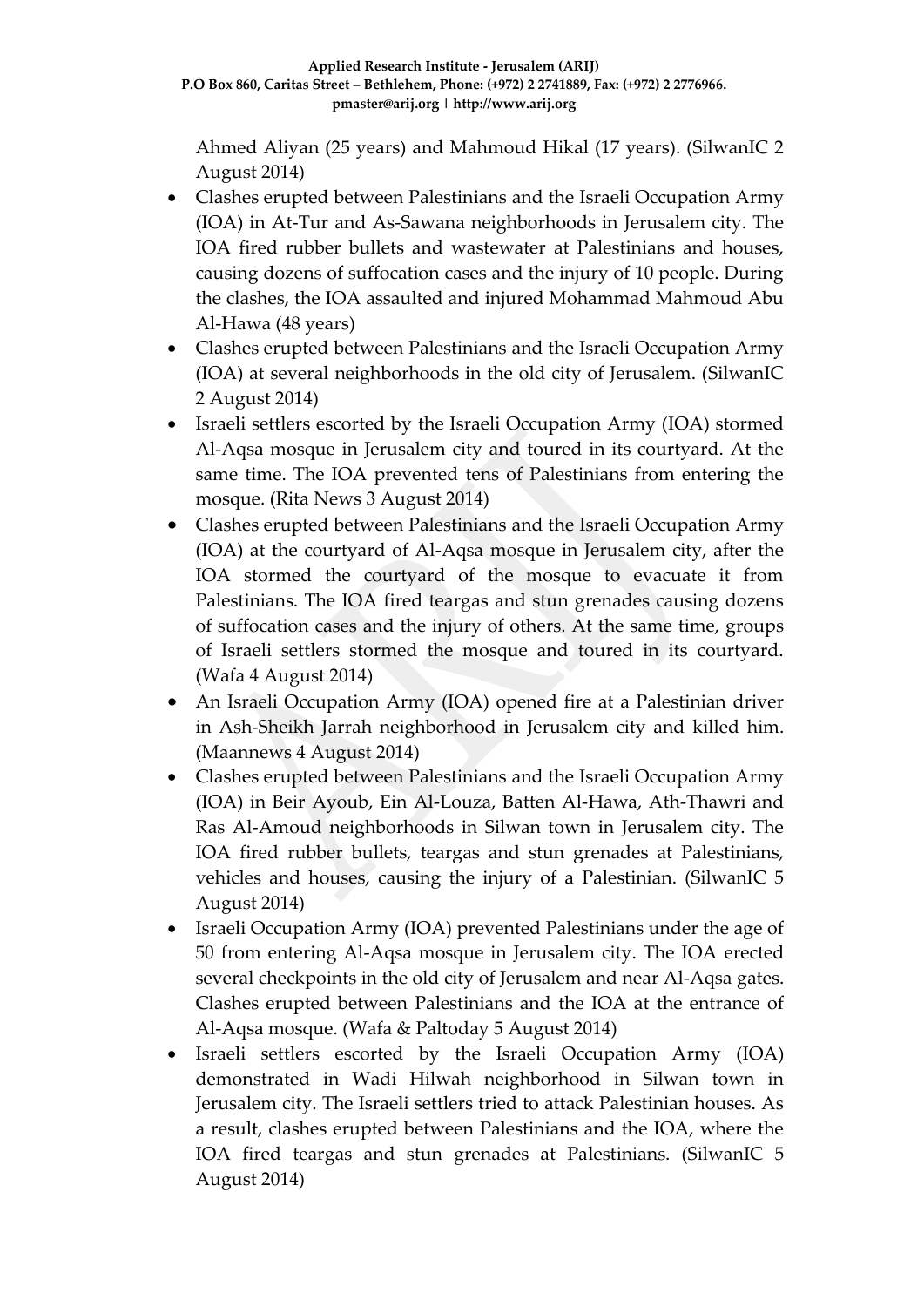- Israeli settlers escorted by the Israeli Occupation Army (IOA) performed Talmudic rituals at Souq Al-Qataneen in the old city of Jerusalem, which is near to Al-Aqsa mosque. (Wafa 5 August 2014)
- Israeli Occupation Army (IOA) prevented dozens of Palestinians from entering Al-Aqsa mosque in Jerusalem city. At the same time, a group of Israeli settlers escorted by the IOA stormed Al-Aqsa mosque and toured in its courtyard. (Wafa 6 August 2014)
- Clashes erupted between Palestinians and the Israeli Occupation Army (IOA) in Jabal Al-Mukaber, As-Sawana neighborhoods and Shufat refugee camps and Al-Issawiya town in Jerusalem city. The IOA fired wastewater, rubber bullets, teargas and stun grenades at Palestinians and houses, causing dozens of suffocation cases. (Maannews 6 August 2014)
- Clashes erupted between Palestinians and the Israeli Occupation Army (IOA) near Qalandyia checkpoint, north of Jerusalem city. The IOA fired rubber bullets at Palestinians. (RB2000 6 August 2014)
- Israeli Occupation Army (IOA) closed Al-Container checkpoint, northeast of Jerusalem city and prevented Palestinians vehicles from crossing it. The IOA detained and searched vehicles and checked ID cards. (RB2000 6 August 2014)
- Israeli settlers escorted by the Israeli Occupation Army (IOA) stormed Al-Aqsa mosque in Jerusalem city and toured in its courtyard. At the same time, the IOA prevented Palestinians from entering the mosque. (ARN 7 August 2014)
- Dozens of Palestinians were injured and suffered gas inhalation during clashes that erupted between Palestinians and the Israeli Occupation Army (IOA) in Abu Dis and Al-Eaziriya towns, east of Jerusalem city. The IOA fired rubber bullets and teargas grenades. (Al-Quds 8 August 2014)
- Clashes erupted between Palestinians and the Israeli Occupation Army (IOA) in Qatanna village, northwest of Jerusalem city. The IOA fired live and rubber bullets and teargas grenades, causing dozens of suffocation cases and the injury of a Palestinian. (Al-Quds 8 August 2014)
- Three Palestinians were injured during clashes that erupted between Palestinians and the Israeli Occupation Army (IOA) in Ar-Ram town, north of Ramallah city. (Al-Quds 8 August 2014)
- Israeli settlers tried to storm Zahayka neighborhood in Jabal Al-Mukkabir town in Jerusalem city. As a result, clashes erupted between Palestinians and the Israeli settlers. (Al-Quds 8 August 2014)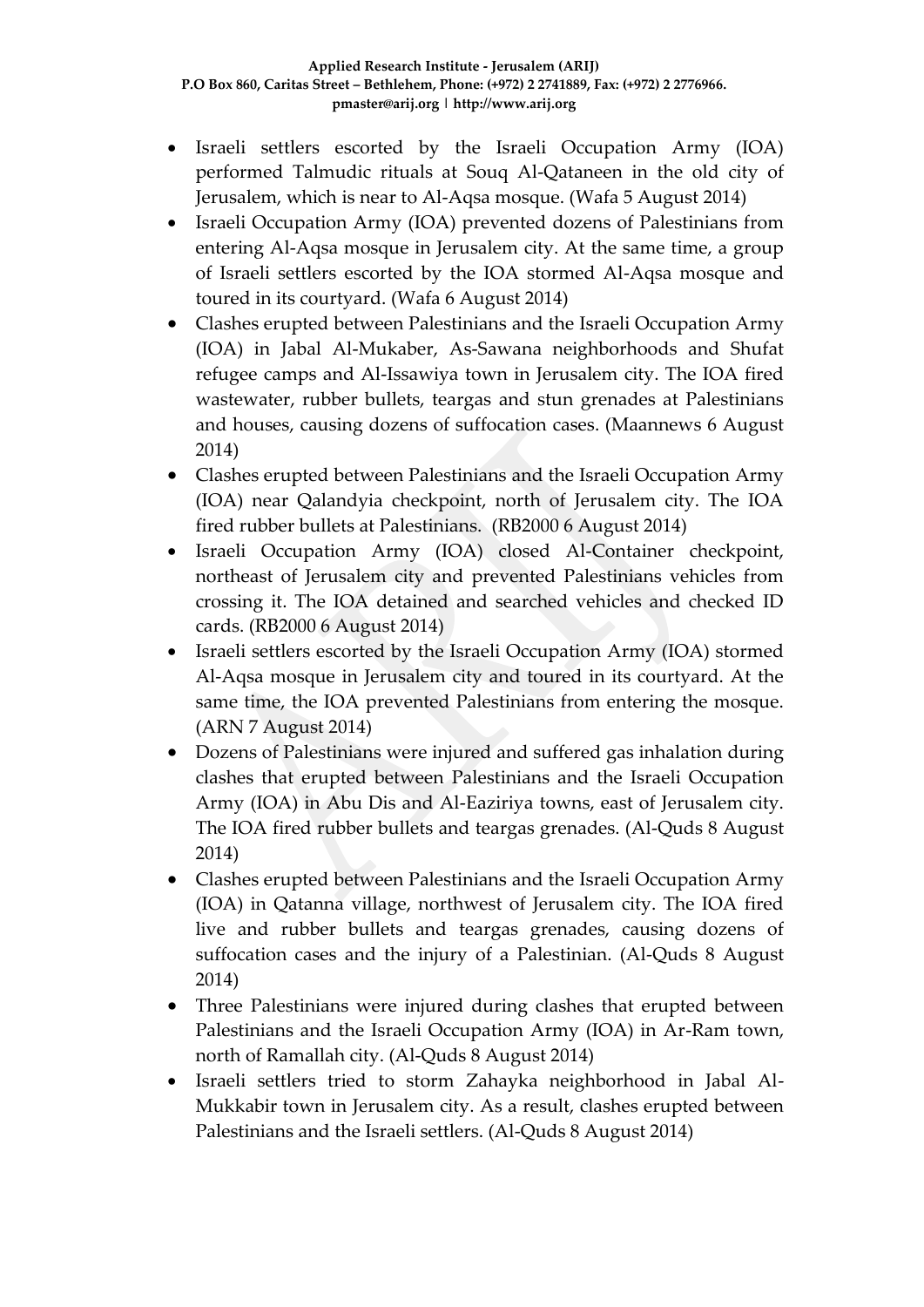- Israeli settlers tried to ran over Ola Aliyan while she was at the entrance of Beit Safafa town, south of Jerusalem city. (SilwanIC 8 August 2014)
- Clashes erupted between Palestinians and the Israeli Occupation Army (IOA) in Al-Issawiya town in Jerusalem city. The IOA fired live bullets at Palestinians. (SilwanIC 9 August 2014)
- Israeli Occupation Army (IOA) attacked a non-violent protest in Jerusalem city. (Wattan 9 August 2014)
- Israeli Occupation Army (IOA) prevented dozens of Palestinians from entering Al-Aqsa mosque in Jerusalem city. At the same time, a group of Israeli settlers stormed the mosque from Al-Maghariba gate and toured in its courtyard. (NBPRS 10 August 2014)
- Israeli Occupation Army (IOA) closed all the gates of Al-Aqsa mosque in Jerusalem city, and prevented Palestinians under the age of 50 from entering it. At the same time, the IOA allowed the Israeli settlers to storm the mosque and toured in its courtyard, (Wafa 11 August 2014)
- Clashes erupted between Palestinians and the Israeli Occupation Army (IOA) in Abu Dis and Al-Eaziriya towns, east of Jerusalem city. The IOA fired rubber bullets, teargas and stun grenades at Palestinians, causing dozens of suffocation cases. (Safa 11 August 2014)
- Israeli settlers escorted by the Israeli Occupation Army (IOA) stormed Al-Aqsa mosque in Jerusalem city and toured in its courtyard. During the operation, the IOA prevented dozens of Palestinian under the age of 50 from entering the mosque. (Wafa 12 August 2014)
- Israeli settlers escorted by the Israeli Occupation Army (IOA) invaded Al-Aqsa mosque in Jerusalem city and toured in its courtyard. At the same time, the IOA prevented Palestinians under the age of 30 from entering the mosque. The IOA also, closed a number of the mosque gates. (RB2000 13 August 2014)
- Disabled access planned for Jerusalem Old City sites. Project entails providing access ramps and other improvements in the Jewish Quarter, the Church of the Holy Sepulchre and the City of David. Disabled people will soon have access to the most important religious sites in the Old City of Jerusalem according to a project announced by the Jerusalem Development Authority (JDA) on Tuesday. The 20 million shekel (\$5.75 million) project entails the construction of access ramps and other improvements in the Jewish Quarter, the Church of the Holy Sepulchre and the City of David. All were previously inaccessible to the disabled, according to Arutz Sheva, which reported on the new project. The planned improvements include installing sloping ramps over stairs to provide wheelchair access changing signs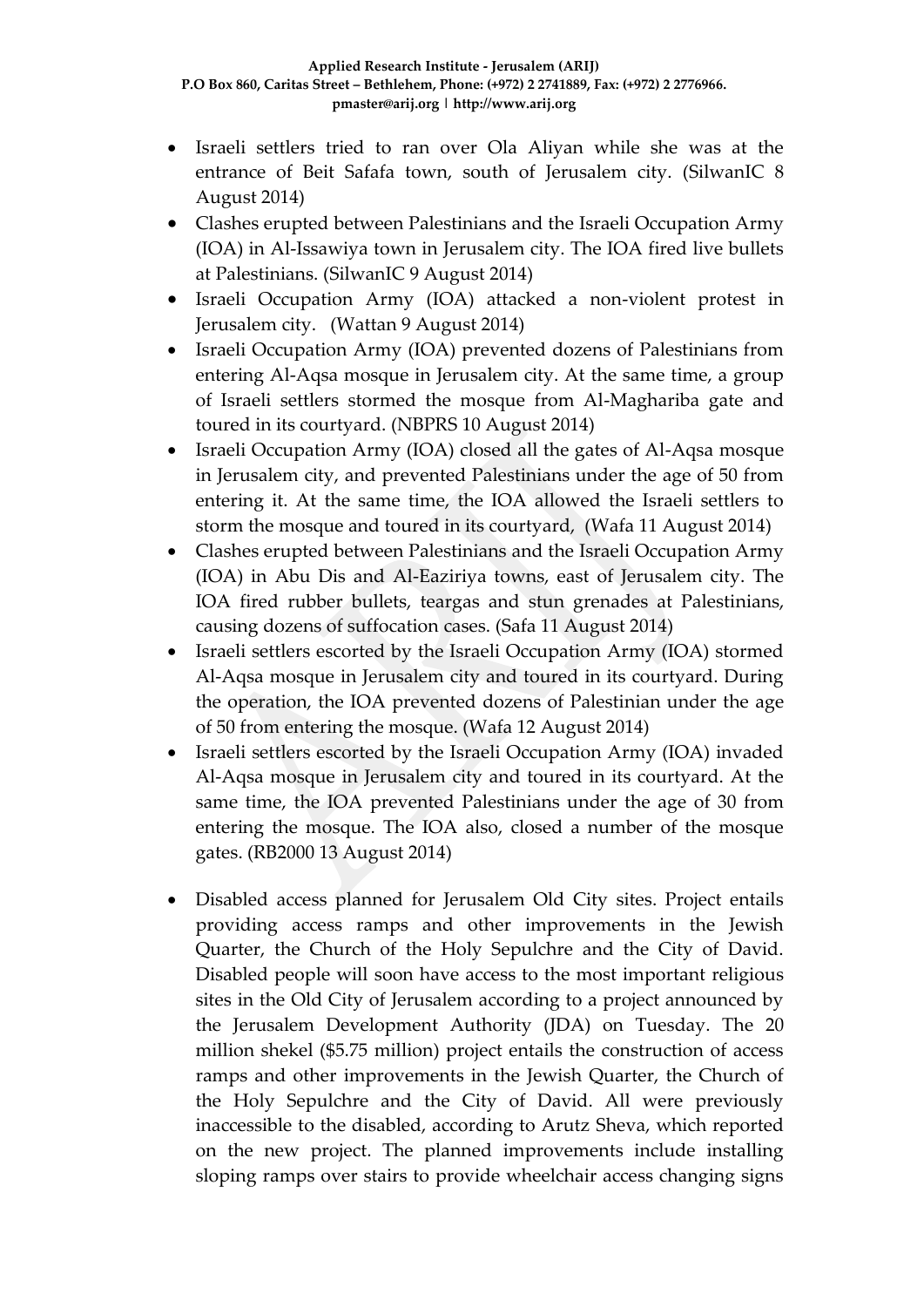to accommodate visitors with vision problems and providing other facilities to help the handicapped navigate their way through the Old City. "Tourists excitedly tell us that they can finally get to the Holy Sepulchre," said Aner Ozeri, Commissioner of the JDA's Old City Division. "The disabled access project is part of a larger project to improve access to all tourist and pedestrian areas in the old city." A free shuttle bus service was recently launched for all visitors to the Old City. The shuttles are adapted for the wheel-chair bound and provide an easy means to travel to the area and back. [\(Haaretz](http://www.haaretz.com/news/national/1.610165) 13 August 2014)

- Israeli settlers escorted by the Israeli Occupation Army (IOA) stormed Al-Aqsa mosque, in Jerusalem city, from Al-Maghariba gate, and toured in its courtyard. At the same time, the IOA prevented dozens of Palestinians from entering the mosque. Note that the Israeli Authorities looking forwards to dived the time of visiting Al-Aqsa mosque between Palestinians and Israeli settlers. (Wattan 14 August 2014)
- Israeli Occupation Authorities closed all the gates of Al-Aqsa mosque in Jerusalem city and prevented dozens of Palestinians from entering it. The Israeli Army set up several checkpoints in the old city of Jerusalem, and forced the old Palestinian men from leaving their ID cards with the Israeli Army. (SilwanIC 15 August 2014)
- Clashes erupted between Palestinians and the Israeli Occupation Army (IOA) in At-Tur town in Jerusalem city. The IOA fired rubber bullets and teargas grenades, causing the injury of two people. (Al-Ayyam 16 August 2014)
- Head of the Israeli Knesset; Mosheh Feligen with a group of Israeli settlers escorted by the Israeli Occupation Army (IOA) stormed Al-Aqsa mosque in Jerusalem city, and performed Talmudic rituals. During the operation, the IOA closed most of Al-Aqsa mosque gates and prevented Palestinians under the age of 50 from entering it. The IOA stationed at Bab Hutta assaulted and asserted a Palestinian. (SilwanIC 17 August 2014)
- Israeli settlers assaulted a Palestinian worker in Jerusalem city, and chanted anti-Palestinian slogans. (Wafa 17 August 2014)
- Israeli settlers assaulted and sprayed gas on the face of a Palestinian taxi driver in Jerusalem city. (Wafa 17 August 2014)
- Israeli Occupation Army (IOA) invaded and searched Palestinian houses in Hizma village, north of Jerusalem city. (Paltoday 18 August 2014)
- Israeli Occupation bulldozers demolished a Palestinian building consist of two apartments (400 square meters) and 20 square meters store in As-Sahel neighborhood in At-Tur town in Jerusalem city. The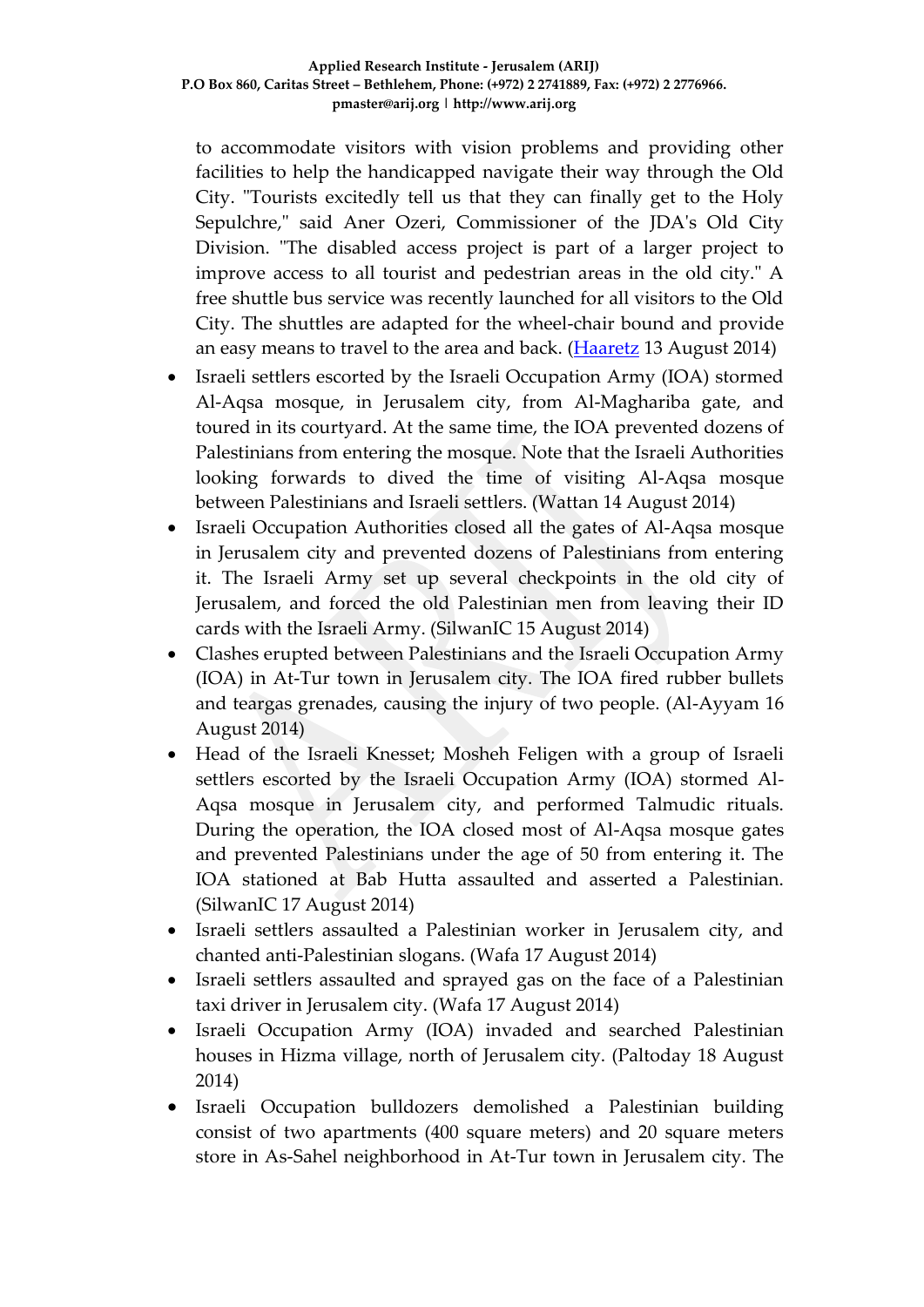targeted building is owned by Tawfiq and Ayad Ghazawni. (SilwanIC 18 August 2014)

- Israeli settlers escorted by the Israeli Occupation Army (IOA) stormed Al-Aqsa mosque in Jerusalem city and toured in its courtyard. During the operation, the IOA arrested a Palestinian child while he was at the courtyard of Al-Aqsa mosque. (RB2000 19 August 2014)
- Israeli settlers escorted by the Israeli Occupation Army (IOA) stormed Al-Aqsa mosque in Jerusalem city and toured in its courtyard. During the operation, the IOA arrested Ibrahim Abu 'Arar. (NBPRS 20 August 2014)
- Israeli Municipality of Jerusalem escorted by the Israeli Occupation Army (IOA) handed out administrative orders to demolish a house and a building consists of four apartments in Ein Al-Louza neighborhood in Silwan town in Jerusalem city. The targeted building and a house are owned by Hamuda and Mahran Siyam. (Maannews 20 August 2014)
- Israeli settlers tried to kidnap a Palestinian child in Beit Hanina town, north of Jerusalem city. (NBPRS 21 August 2014)
- Israeli settlers escorted by the Israeli Occupation Army (IOA) stormed Al-Aqsa mosque in Jerusalem city and toured in its courtyard. (Wattan 21 August 2014)
- Clashes erupted between Palestinians and the Israeli Occupation Army (IOA) in Al-Eaziriya and Abu Dis town, east of Jerusalem city. The IOA fired live bullets, teargas and stun grenades at Palestinians, causing dozens of suffocation cases and the injury of 18 people. (Safa 22 August 2014)
- Clashes erupted between Palestinians and the Israeli Occupation Army (IOA) in Al-Issawiya and Tur towns and the old city of Jerusalem. The IOA fired rubber bullets, teargas and stun grenades. During the clashes, the IOA arrested Amir Jum'a. (Safa 22 August 2014)
- Three Palestinians were injured and dozens suffered gas inhalation during clashes that erupted between Palestinians and the IOA in Beit Iksa village, northwest of Jerusalem city. The IOA fired live bullets and teargas grenades at Palestinians, houses and land, causing the torch of a number of trees. (Wafa & Maannews 22 August 2014)
- Yahya Alqam (20 years) was injured after the Israeli Occupation Army (IOA) opened fire at Palestinian houses in Shufat refugee camp in Jerusalem city. (NBPRS 24 August 2014)
- Israeli settlers escorted the Israeli Occupation Army (IOA) stormed Al-Aqsa mosque in Jerusalem city and toured in its courtyard. (Wafa 24 August 2014)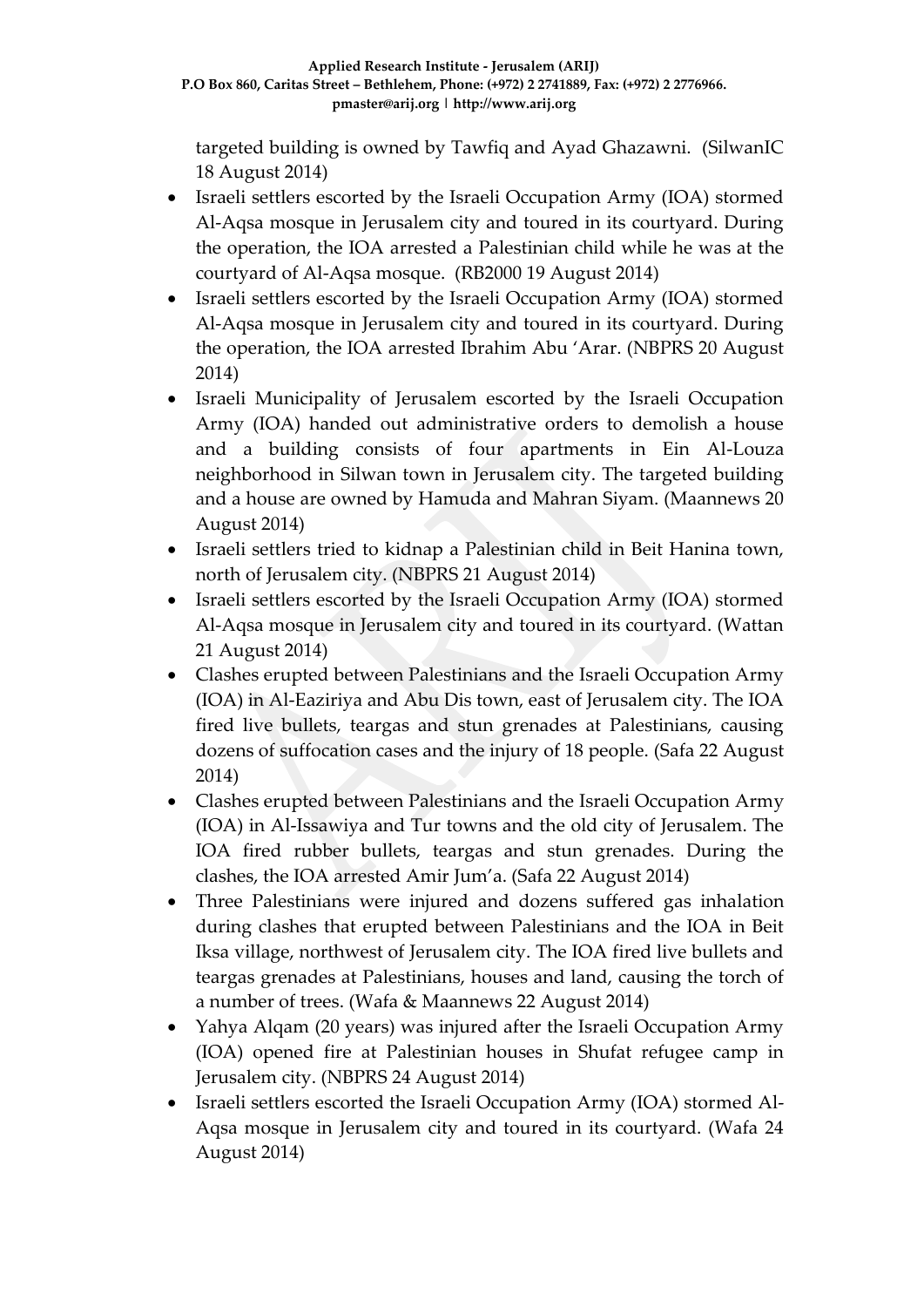- Clashes erupted between Palestinians and the Israeli Occupation Army (IOA) in Ein Al-Louza and Wadi Al Joz neighborhoods in Silwan town in Jerusalem city. The IOA fired teargas grenades and rubber bullets at Palestinians and houses. During the clashes, the IOA arrested a Palestinian after assaulting him. (SilwanIC 26 August 2014)
- Israeli Occupation Army (IOA) assaulted Taha Ibrahim Abu Khdair in Shufat town in Jerusalem. (SilwanIC 26 August 2014)
- Israeli settlers escorted by the Israeli Occupation Army (IOA) stormed Al-Aqsa mosque in Jerusalem city and toured in its courtyard. (NBPRS 26 August 2014)
- Clashes erupted between Palestinians and the Israeli Occupation Army (IOA) at Qalandiya checkpoint, north of Jerusalem city. The IOA fired rubber bullets and teargas grenades, causing dozens of suffocation cases and the injury of 4 people. (Al-Quds 27 August 2014)
- Israeli settlers assaulted and injured a Palestinian taxi driver Ziyad Al-Qawasmi (48 years) in Jerusalem city. (Safa 27 August 2014)
- Israeli settlers escorted by the Israeli Occupation Army (IOA) stormed Al-Aqsa mosque in Jerusalem city and toured in its courtyard. (Wafa 27 August 2014)
- Israeli settlers escorted by the Israeli Occupation Army (IOA) stormed Al-Aqsa mosque in Jerusalem city and toured in its courtyard. The Israeli settlers performed Talmudic rituals. (RB2000 28 August 2014)
- Israeli Occupation Army (IOA) demolished four residential barracks (each one 100 square meters), a 120 square meters residential barrack, two animal barracks (250 square meters) and cow farm in Az-Za'ayyem village, east of Jerusalem city. The targeted houses are owned by: Mohammad Odeh Sa'idi, Nayif Odeh Sa'idi, Khader Odeh Sa'idi, Khalil Odeh Sa'idi, Mahmoud Abu Al Hawa, and Ahmed Murshid Jahaleen. The targeted residential barracks inhabited by 50 Palestinians. (SilwanIC & NBPRS 28 August 2014)
- Municipal council okays yeshiva in East Jerusalem neighborhood. Plan for nine-story building in predominantly Arab neighborhood passed by overwhelming majority. The Jerusalem municipal council has given the green light on Wednesday for the construction of a yeshiva in a predominantly Arab neighborhood of Sheikh Jarrah in East Jerusalem. According to the blueprints, the Ohr Somayach yeshiva will occupy a nine-story building at the heart of the neighborhood. Sheikh Jarrah has become a symbol of the Palestinian popular struggle in Jerusalem in recent years, and a flash point where local residents and left-wing activists have protested the entry of Jewish settlers into the neighborhood and the evictions of Palestinian families from their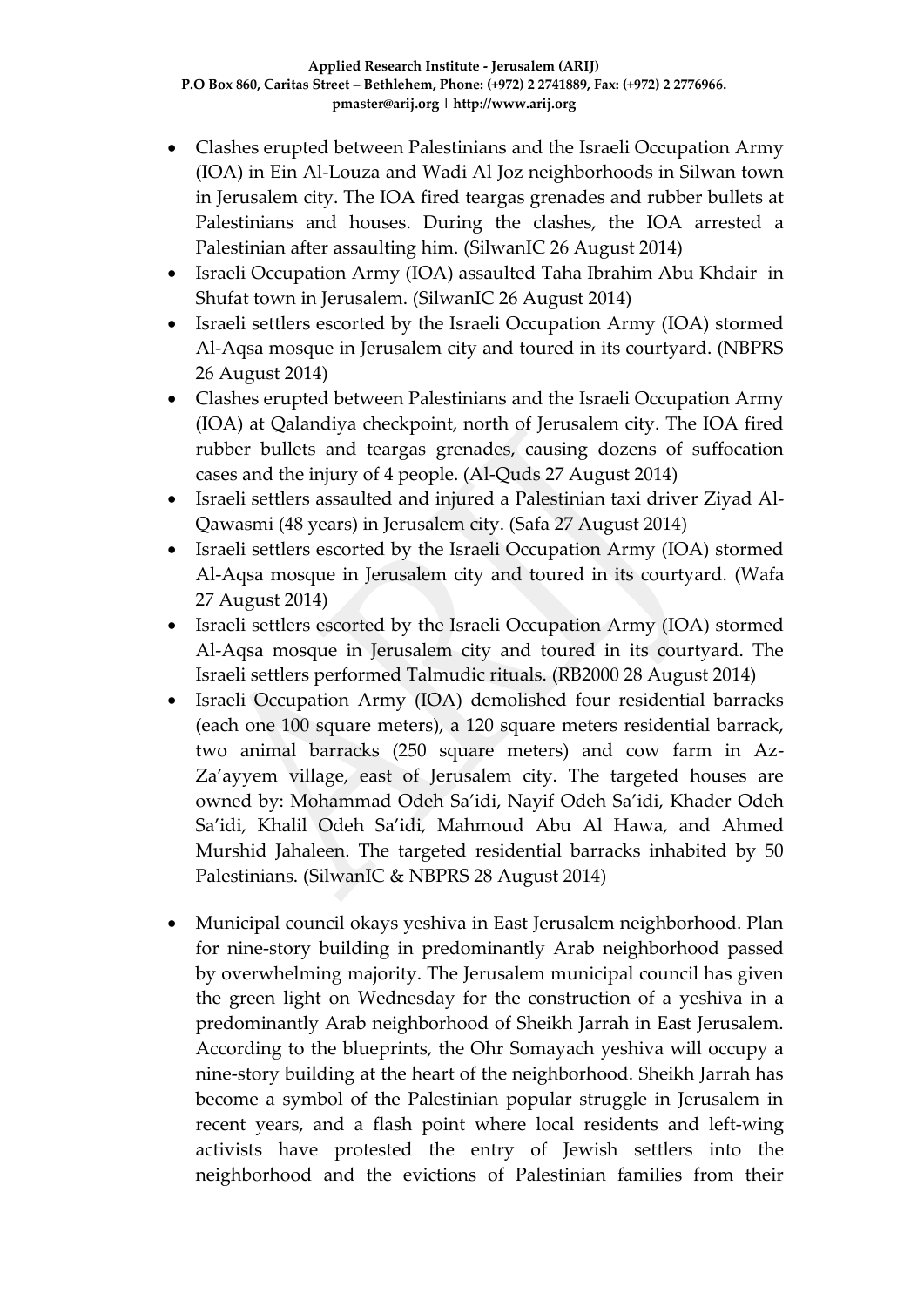homes. About 10 families are now waging legal battles to overturn eviction orders against them, which were issued at the request of Jewish building and land owners, mostly the heirs of residents of the neighborhood who lived there before 1948 and were forced out of their homes. The plan for the new yeshiva has been approved by the Jerusalem Municipal Planning and Building Committee about six months ago, but councilmember and Meretz faction leader Yosef (Pepe) Alalu asked for the municipal council to debate the decision. In his appeal, Alalu said the plan has been passed despite the severe shortage in public construction in the neighborhood, such as welfare and health offices, schools, culture institutions and sports stadiums. Despite the shortage, Alalu said, the committee decided to use the empty lot for a "nine-story yeshiva for the non-local population." Following a short and stormy debate between the Meretz council members and rightwing activist and Jerusalem United councilmember Aryeh King, the plan was passed by a large majority of rightist and haredi council members against the two Meretz ones – Allelu and Lora Verton. Members of the secular factions in the council and coalition partners were not present for the vote. King congratulated the decision and posted on his Facebook page that the plan has been approved despite the "racist protest by some in the opposition (…) together we'll continue to judify Jerusalem, boost its security and establish yeshivas where Torah will be studied, and the children shall return within their borders." [\(Haaretz](http://www.haaretz.com/news/national/.premium-1.612820) 28 August 2014)

- Clashes erupted between Palestinians and the Israeli Occupation Army (IOA) in Jabal Az-Zaytoun neighborhood in At-Tur town in Jerusalem city. The IOA fired bullets and teargas grenades at Palestinians, causing dozens of suffocation cases. During the clashes, the IOA arrested a number of Palestinians. (Wattan 31 August 2014)
- Mohammad Sanqrut (16 years) was seriously injured in his head after the Israeli Occupation Army (IOA) opened fire at him while he was in Wadi Al-Jouz neighborhood in Jerusalem city. (Wafa 31 August 2014)
- Israeli settlers escorted by the Israeli Occupation Army (IOA) stormed Al-Aqsa mosque in Jerusalem city and toured in its courtyard. The IOA prevented dozens of Palestinian women from entering the mosque. (NBPRS 31 August 2014)
- Israeli settlers attacked Ahlam Muhyi Awadalla (26 years) while she was in her way back home in Shufat town in Jerusalem city. (SilwanIC 31 August 2014)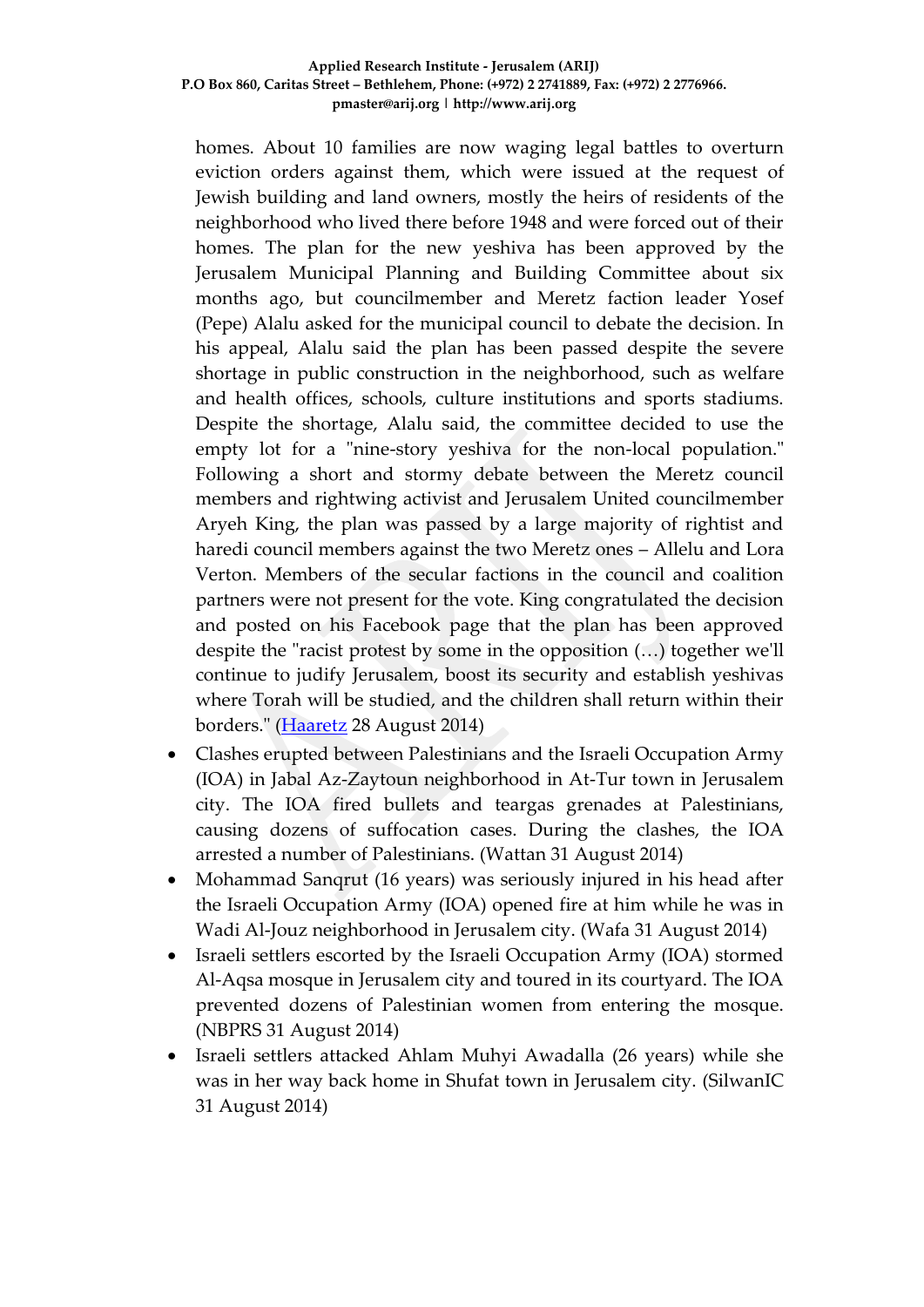### **Hebron**

- More than 90 Palestinians were injured and dozens suffered gas inhalation during clashes that erupted between Palestinians and the Israeli Occupation Army (IOA) at Bab Az-Zawiya area in Hebron city. The IOA fired live and rubber bullets and teargas grenades. (Sama News & Wattan 1 August 2014)
- Three Palestinians were injured and dozens suffered gas inhalation during clashes that erupted between Palestinians and the Israeli Occupation Army (IOA) in Sa'ir town, north of Hebron city. The IOA fired live bullets and teargas grenades. (Safa 3 August 2014)
- Israeli Occupation Army (IOA) imposed a curfew on Palestinians lives around Kiryat Arba settlement in Hebron governorate. (Safa 3 August 2014)
- Muhiy Ad-Diyn Salah Idris (11 years) was injured and dozens suffered gas inhalation during clashes that erupted between Palestinians and the Israeli Occupation Army (IOA) in Hebron city. The IOA fired live bullets and teargas grenades. (Maannews 3 August 2014)
- Clashes erupted between Palestinians and the Israeli Occupation Army (IOA) at Wadi Al-Hariya area in Hebron city, Halhul and Bani Naim towns. The IOA fired live and rubber bullets, causing the injury of 8 Palestinians. (Safa 3 August 2014)
- Israeli Occupation Army (IOA) invaded and toured in Idhna and Yatta towns in Hebron governorate. (Wafa 6 August 2014)
- Four Palestinians were injured and dozens suffered gas inhalation during clashes that erupted between Palestinians and the Israeli Occupation Army (IOA) at Bab Az-Zawiya area in Hebron city. The IOA fired live and rubber bullets, and teargas grenades. (Safa 6 August 2014)
- Israeli settlers escorted by the Israeli Occupation Army (IOA) stormed Soup Ad-Dahab area in the old city of Hebron and destroyed the doors of a number of commercial structures. (Wafa 6 August 2014)
- Israeli Occupation Army (IOA) erected sudden checkpoints at the entrances of Sair and Halhul towns and at the northern entrance of Hebron city. The IOA stopped and searched Palestinian vehicles and checked ID cards. (Wafa 6 August 2014)
- Three Palestinians were injured and dozens suffered gas inhalation during clashes that erupted between Palestinians and the Israeli Occupation Army (IOA) in Beit Ummer town, north of Hebron city. The IOA fired rubber bullets and teargas grenades at Palestinians. (Wattan 7 August 2014)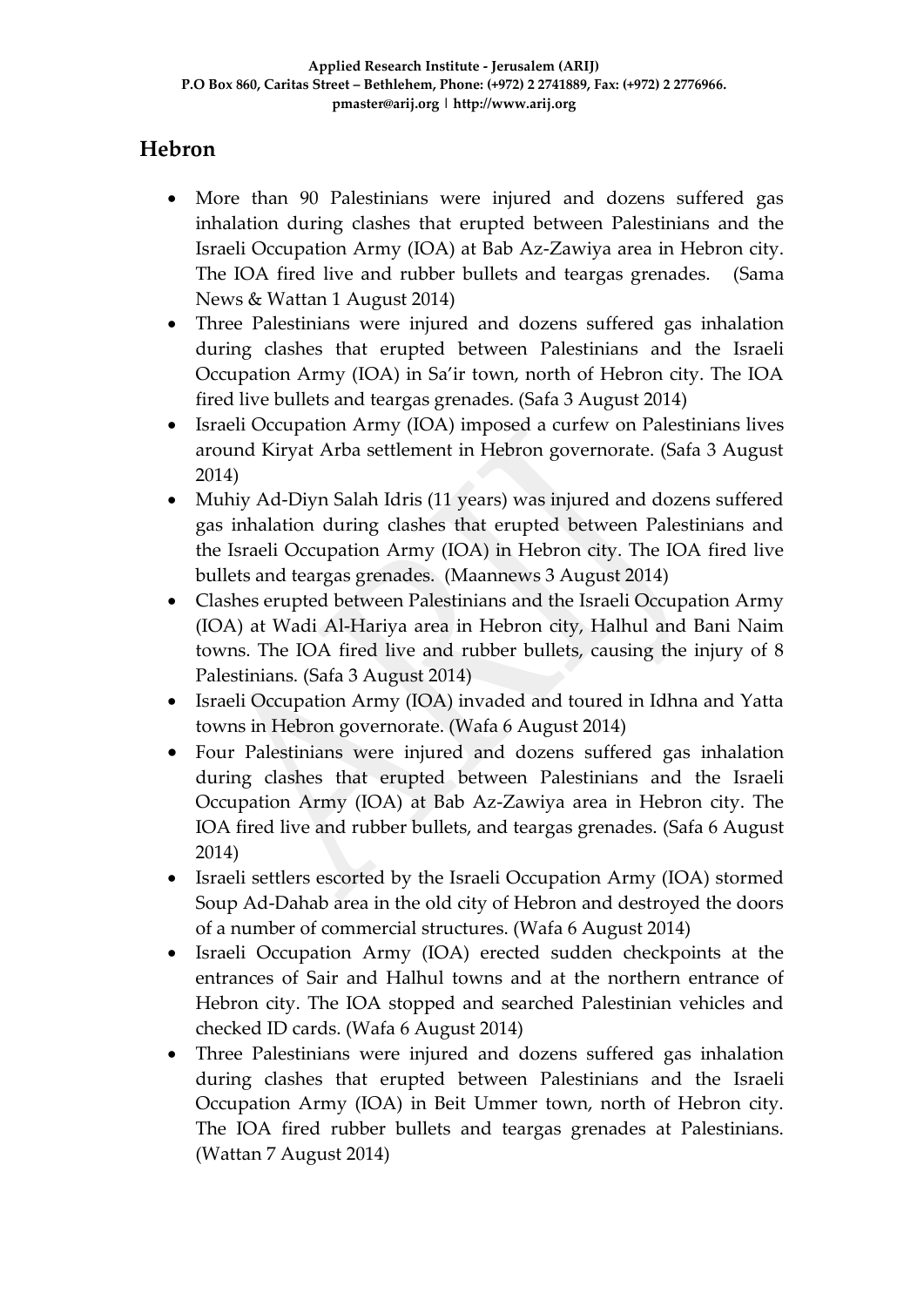- Rouzi Talab Jaber (8 years) was seriously injured after an Israeli settler hit her with his vehicle in the old city of Hebron city. (ARN 7 August 2014)
- Clashes erupted between Palestinians and the Israeli Occupation Army (IOA) at Bab Az-Zawiya area in Hebron city. The IOA fired live and rubber bullets and teargas grenades, causing dozens of suffocation cases and the injury of others; Nader Idres (40 years) was seriously injured. (Wafa 8 August 2014)
- Clashes erupted between Palestinians and the Israeli Occupation Army (IOA) in Beit Ummer town, north of Hebron city. The IOA fired live and rubber bullets and teargas grenades, causing dozens of suffocation cases and the injury of others. (Wafa 8 August 2014)
- Israeli Occupation Army (IOA) assaulted and injured Abd Al-Jabar Al-Hadad (21 years) after stopping him at an Israeli checkpoint near the Ibrahimi mosque in the old city of Hebron city. (Wafa 9 August 2014)
- Clashes erupted between Palestinians and the Israeli Occupation Army (IOA) in Al-Arroub refugee camp, north of Hebron city. The IOA fired rubber bullets and teargas grenades, causing dozens of suffocation cases. (Wattan 9 August 2014)
- Clashes erupted between Palestinians and the Israeli Occupation Army (IOA) in Halhul town, north of Hebron city. The IOA fired rubber bullets and teargas grenades at Palestinians, causing dozens of suffocation cases. (Wattan 9 August 2014)
- 12 Palestinians were injured and dozens suffered gas inhalation during clashes that erupted between Palestinians and the Israeli Occupation Army (IOA) in Az-Zawiya area in Hebron city. The IOA fired rubber and live bullets and teargas and stun grenades. (Wattan 9 August 2014)
- Nadir Mohammad Idris (42 years) died from wounds he sustained during clashes that erupted between Palestinian and the Israeli Occupation Army (IOA) in Hebron city. (ARN 9 August 2014)
- Israeli settlers assaulted and injured Tareq Raed Abu Ramilah (13 years) while he was at the courtyard of Al-Ibrahimi mosque in the old city of Hebron. (Wattan 9 August 2014)
- Clashes erupted between Palestinians and the Israeli Occupation Army (IOA) in Beit Ummer town, north of Hebron city. The IOA fired rubber bullets and teargas grenades, causing dozens of suffocation cases and the injury of Fawzi Mohammad Fawzi Bahar (12 years). (ARN 10 August 2014)
- Khalil Al-'Anati (9 years) was killed after the Israeli Occupation Army (IOA) opened fire at him while he was standing in front of his house in Al-Fawar refugee camp, south of Hebron city. (NBPRS 10 August 2014)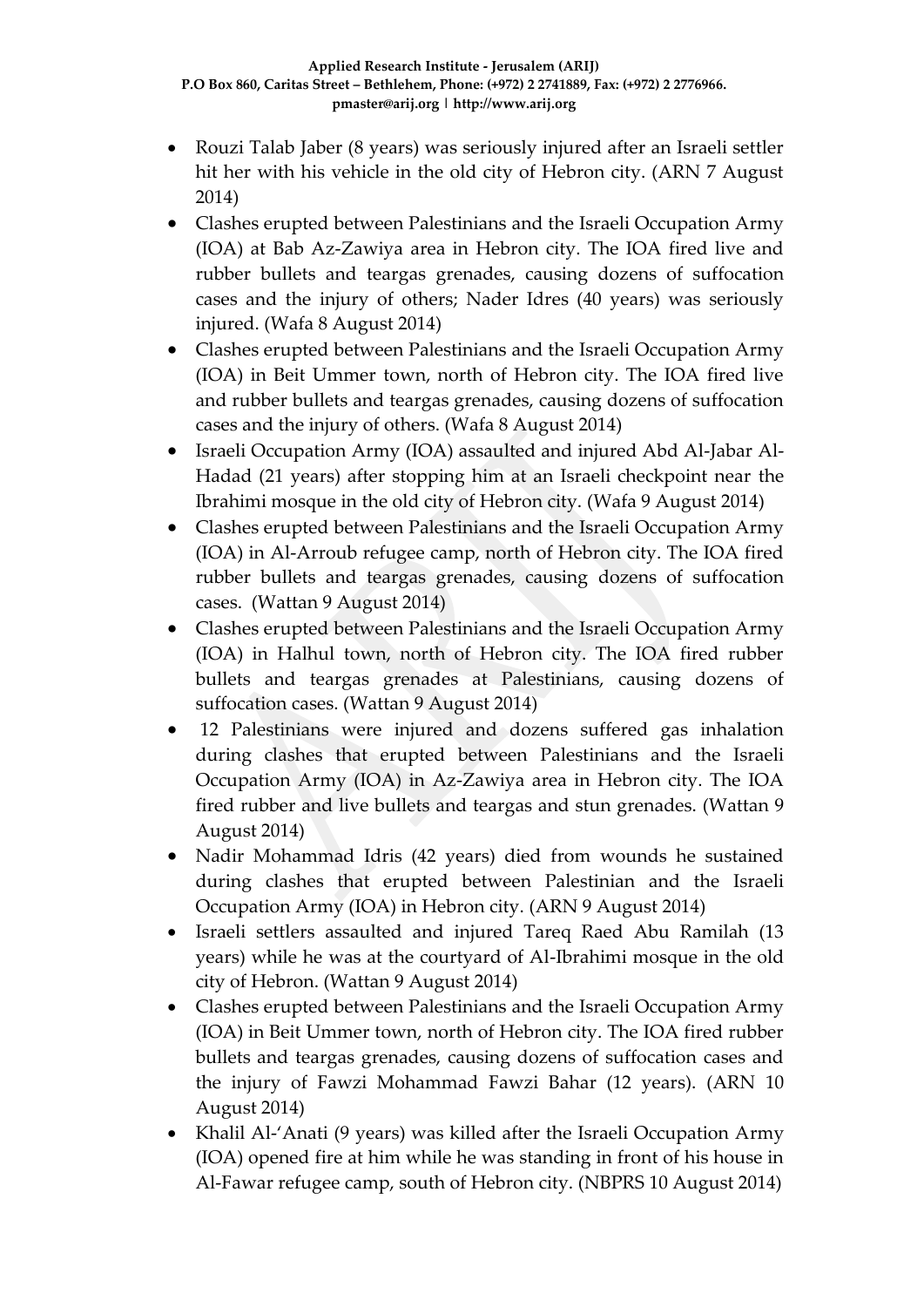- Israeli Occupation Army (IOA) stormed Ad-Dhahiriya and Dura towns in Hebron governorate. (Raya 12 August 2014)
- Clashes erupted between Palestinians and the Israeli Occupation Army (IOA) at the entrance of Al-Arroub refugee camp, north of Hebron city. (Raya 12 August 2014)
- Israeli Occupation Army (IOA) handed out military orders to demolish three house gardens in Al-Hathaleen village, east of Yatta town, south of Hebron city. The targeted gardens located near Karmal settlement. (Wattan 12 August 2014)
- Israeli Occupation Army (IOA) raided and toured in As-Samu town, south of Hebron city. (Wafa 13 August 2014)
- Israeli Occupation Army (IOA) erected sudden checkpoints at the northern entrance of Hebron city and at the entrances of Sair and Halhul towns in Hebron governorate. The IOA stopped and searched Palestinian vehicles and checked ID cards. (Wafa 13 August 2014)
- Israeli Occupation Army (IOA) invaded and searched several Palestinian houses in Raq'a area, east of Yatta town, south of Hebron city. The targeted houses are owned by Abu 'Aram family. (Wafa 14 August 2014)
- Clashes erupted between Palestinians and the Israeli Occupation Army (IOA) at Bab As-Zawiya and Ash-Shalal Street in the central of Hebron city. The IOA fired rubber and live bullets and teargas grenades, causing dozens of suffocation cases and the injury of 12 people. During the clashes, the IOA opened fire at a vehicle owned by News Agency "Reuters". The IOA arrested Iyad Hamad, a Palestinian journalist, and transferred him to unknown location. (Wafa 15 August 2014)
- Clashes erupted between Palestinians and the Israeli Occupation Army (IOA) in Hebron city. The IOA fired teargas grenades at Palestinians. During the clashes, the IOA stormed and searched several Palestinian houses. (RB2000 16 August 2014)
- Clashes erupted between Palestinians and the Israeli Occupation Army (IOA) in Beit Ummer town, north of Hebron city. The IOA fired rubber bullets and teargas grenades, causing dozens of suffocation cases. (Safa 17 August 2014)
- Israeli settlers escorted by the Israeli Occupation Army (IOA) hurled stones at a Palestinian house in the central of Hebron city. The targeted house is owned by Shadi Sider. (Wattan 17 August 2014)
- Israeli Occupation Army (IOA) prevented Palestinian farmers from reaching their land in Beit Ummer town, north of Hebron city. The targeted land located near Karmi Zur settlement. (Wafa 18 August 2014)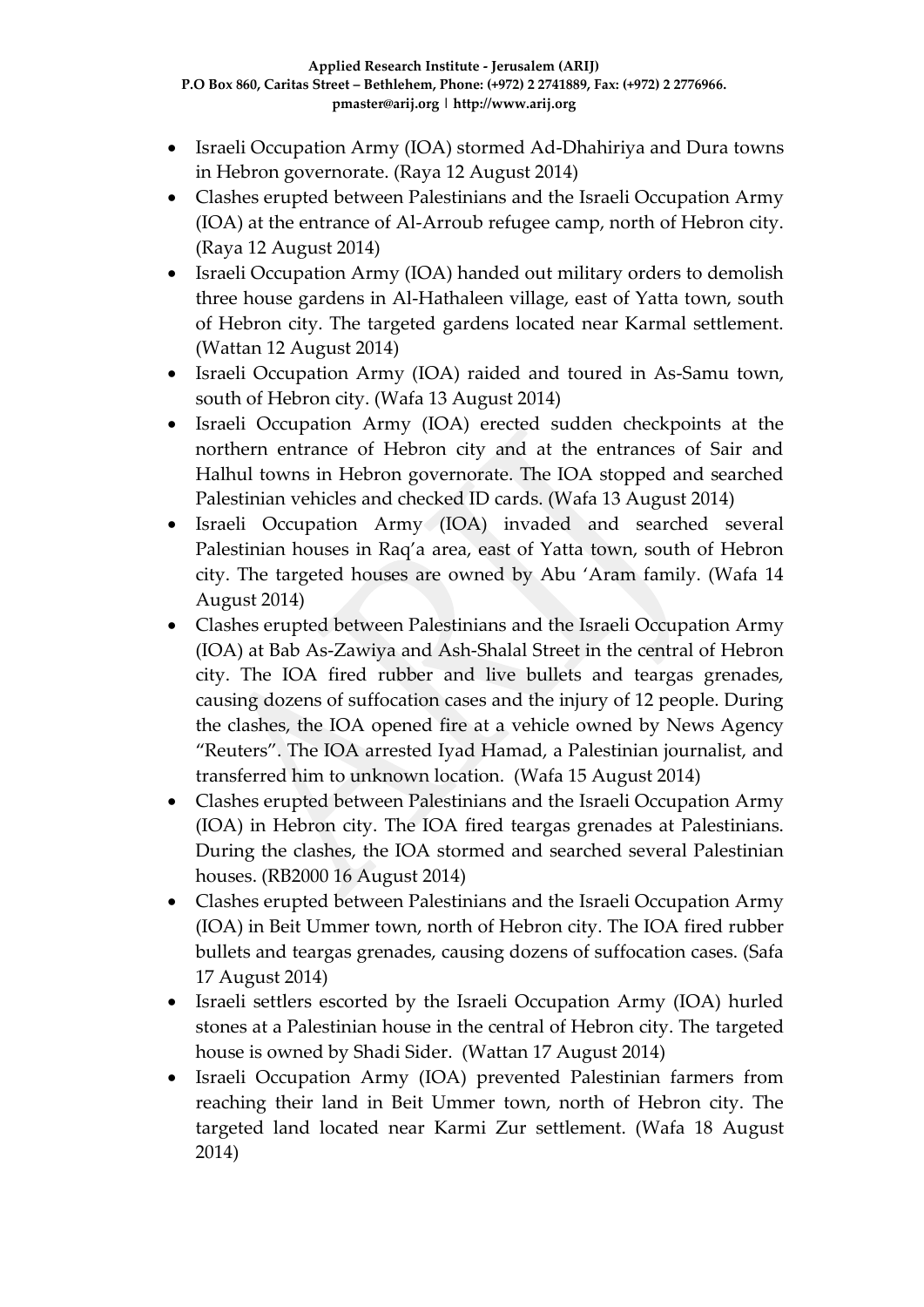- Israeli Occupation Army (IOA) destroyed two Palestinian houses and closed other with cement in Hebron city. The targeted houses are owned by Amer Abu 'Aisha, Hussam Ali Al-Qawasmi and Marwan Al-Qawasmi. Clashes erupted between Palestinians and the IOA, where the IOA fired rubber bullets and teargas grenades, causing dozens of suffocation cases. (Maannews 18 August 2014)
- Israeli Occupation Army (IOA) erected sudden checkpoints at all the entrances of Hebron city. The IOA stopped and searched Palestinian vehicles and checked ID cards. (Maannews 19 August 2014)
- Israeli Occupation Army (IOA) erected a military checkpoint at the entrance of Al-Fawar refugee camp, south of Hebron city. The IOA stopped and searched Palestinian vehicles and checked ID cards. (Maannews 19 August 2014)
- Israeli Occupation Army (IOA) erected sudden checkpoints at the entrance of Sair and Halhul towns and at the northern entrance of Hebron city. The IOA stopped and searched Palestinian vehicles and checked ID cards. (RB2000 20 August 2014)
- Clashes erupted between Palestinians and the Israeli Occupation Army (IOA) in Beit Ummer town, north of Hebron city. The IOA fired teargas grenades, causing dozens of suffocation cases. During the clashes, the IOA invaded and searched three Palestinian houses. The targeted houses are owned by: Methqal and Samer Muhanna Abu Mariya and Rasmi Slibi.(Wafa 21 August 2014)
- Israeli Occupation Army (IOA) invaded and searched dozens of Palestinian houses in several areas and neighborhood in Hebron city. (Wattan 21 August 2014)
- Israeli settlers living in Avigal outpost torched olive trees in Khirbet Al-Mafqara, east of Yatta town, south of Hebron city. The targeted trees are owned by Al-Makhamrah family. (Wafa 21 August 2014)
- Israeli Occupation Army (IOA) demolished a number of vegetables and fruit stalls owned by Palestinian farmers on Jerusalem- Hebron road, near Beit Ummer town, north of Hebron city. The targeted stalls are owned by: Aymen Shahada Sabarnih, Ma'mun Mohammad Abu Mariya, Mutaz Samer Sabarnih, and Nour Omar Khalil Sabarnih. (Wafa 21 August 2014)
- Israeli Occupation Army (IOA) stormed Dura town, west of Hebron city. The IOA fired rubber bullets at Palestinians and houses, causing the injury of a Palestinian (Safa 22 August 2014)
- Clashes erupted between Palestinians and the Israeli Occupation Army (IOA) at Bab Az-Zawiya area in the central of Hebron city. The IOA fired rubber bullets and teargas grenades, causing dozens of suffocation cases and the injury of 12 people. (Wafa 22 August 2014)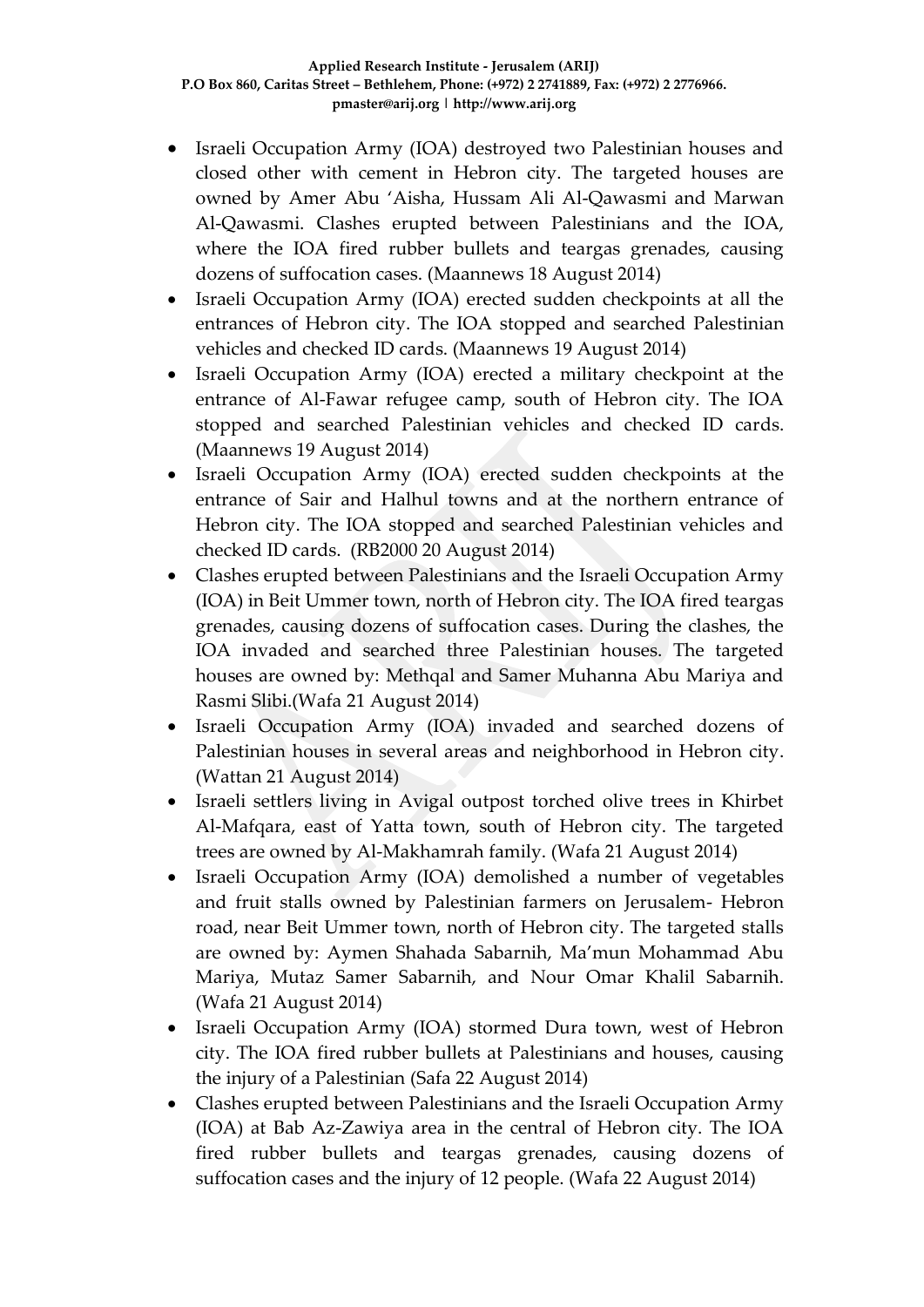- Clashes erupted between Palestinians and the Israeli Occupation Army (IOA) in Beit Ummer town, north of Hebron city. The IOA fired rubber bullets and teargas grenades, causing dozens of suffocation cases and the injury of 5 people. (Wafa 22 August 2014)
- Israeli Occupation Army (IOA) invaded and searched several Palestinian houses in Hebron, Dura, Idhna and Yatta towns. (Al-Quds 23 August 2014)
- Israeli Occupation Army (IOA) erected military checkpoints at the entrances of Sair and Halhul towns in Hebron governorate. The IOA stopped and searched Palestinian vehicles and checked ID cards. (Al-Quds 23 August 2014)
- Israeli Occupation Army (IOA) prevented Palestinian students from reaching their school in the central of Hebron city. (Wafa 24 August 2014)
- Clashes erupted between Palestinians and the Israeli Occupation Army (IOA) at the southern part of Hebron city. The IOA fired teargas and stun grenades, causing dozens of suffocation cases. (Wafa 24 August 2014)
- Three Palestinians were injured and dozens suffered gas inhalation during clashes that erupted between Palestinians and the Israeli Occupation Army (IOA) in Beit Ummer town, north of Hebron city. The IOA fired rubber bullets and teargas grenades. (Wafa 24 August 2014)
- Israeli Occupation Authorities decided to close the Ibrahimi mosque in the old city of Hebron on the face of Palestinians on the 25<sup>th</sup> of August 2014, to allow the celebration of the Israeli settlers in their holidays. (Wafa 24 August 2014)
- Israeli Occupation Army (IOA) fired teargas grenades at a Palestinian school in Hebron city, causing dozens of suffocation cases. The School administration decided to close the school and evacuate it from students and teachers. (Raya 25 August 2014)
- Israeli Occupation Army (IOA) invaded a Palestinian store in As-Salam Street in Hebron city and destroyed its contents. (Maannews 25 August 2014)
- Clashes erupted between Palestinians and the Israeli Occupation Army (IOA) in Al-Arroub refugee camp, north of Hebron city. The IOA fired rubber bullets, teargas and stun grenades, causing dozens of suffocation cases. (Wafa 25 August 2014)
- Clashes erupted between Palestinians and the Israeli Occupation Army (IOA) at Al-Hawawrah area, north of Halhul town, north of Hebron city. The IOA fired rubber bullets, teargas and stun grenades, causing dozens of suffocation cases. (Wafa 25 August 2014)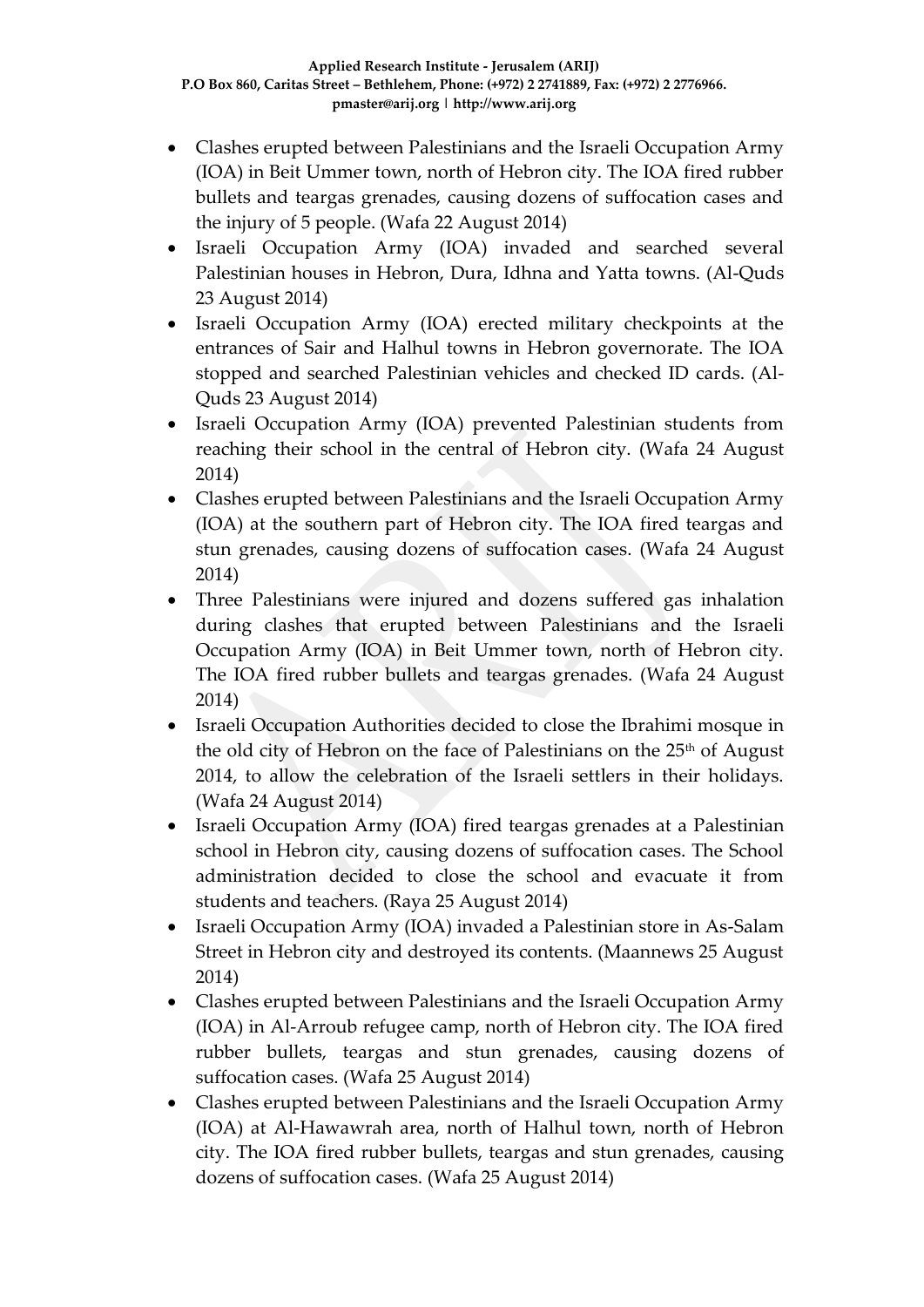- Mohammad Mustafah Abu Mariya (16 years) was injured during clashes that erupted between Palestinians and the Israeli Occupation Army (IOA) in Ad-Dhahr area in Beit Ummer town, north of Hebron city. The IOA fired live and rubber bullets and teargas grenades, causing dozens of suffocation cases. (Maannews 26 August 2014)
- Israeli Occupation Army (IOA) invaded and searched several Palestinian houses in Yatta town, south of Hebron city. One of the targeted houses is owned by Khalid Al-Harini. (Wafa 26 August 2014)
- Israeli Occupation Army (IOA) prevented Palestinians from crossing an Israeli checkpoint at entrance of Ash-Shuhada Street in the central of Hebron city. (Wafa 26 August 2014)
- Clashes erupted between Palestinians and the Israeli Occupation Army (IOA) in Hebron city. The IOA fired teargas and stun grenades at Palestinians and houses. During the clashes, the IOA stormed and searched several houses. (Wafa 27 August 2014)
- Three Palestinians were injured and dozens suffered gas inhalation during clashes that erupted between Palestinians and the Israeli Occupation Army (IOA) in Beit Ummer town, north of Hebron city. The IOA fired live and rubber bullets and teargas grenades.(Wafa 27 August 2014)
- Israeli Occupation Army (IOA) stormed and searched dozens Palestinian houses in several neighborhoods in Hebron city, and erected a military checkpoint at the northern entrance of the city. three of the targeted houses are owned by: Faraj Az-Zughbi, Bassam As-Syri and Yahya Karama. (Wafa 27 August 2014)
- Israeli Occupation Army (IOA) raided and toured in Beit Kahil village, northwest of Hebron city. The IOA stopped Palestinians and checked their ID cards. (Wafa 27 August 2014)
- An Israeli settler opened fire at a Palestinian vehicle owned by Al-Hamamda and Abu Taha families, while they were near Beit Amra village, southwest of Yatta town in Hebron governorate. (Wafa 27 August 2014)
- Israeli Occupation Army (IOA) and the Israeli Civil Administration invaded and searched several houses in Masafer Yatta, east of Yatta town, south of Hebron city. (Wafa 28 August 2014)
- Israeli settlers stormed Bani Dar neighborhood in the old city of Hebron and bring electricity network, woods and stones to the place.(RB2000 28 August 2014)
- Muntaser Al-Hroub (25 years) was injured after an Israeli settler's bus hit him while he was at the entrance of Beit Ummer town, north of Hebron city. (Wafa 28 August 2014)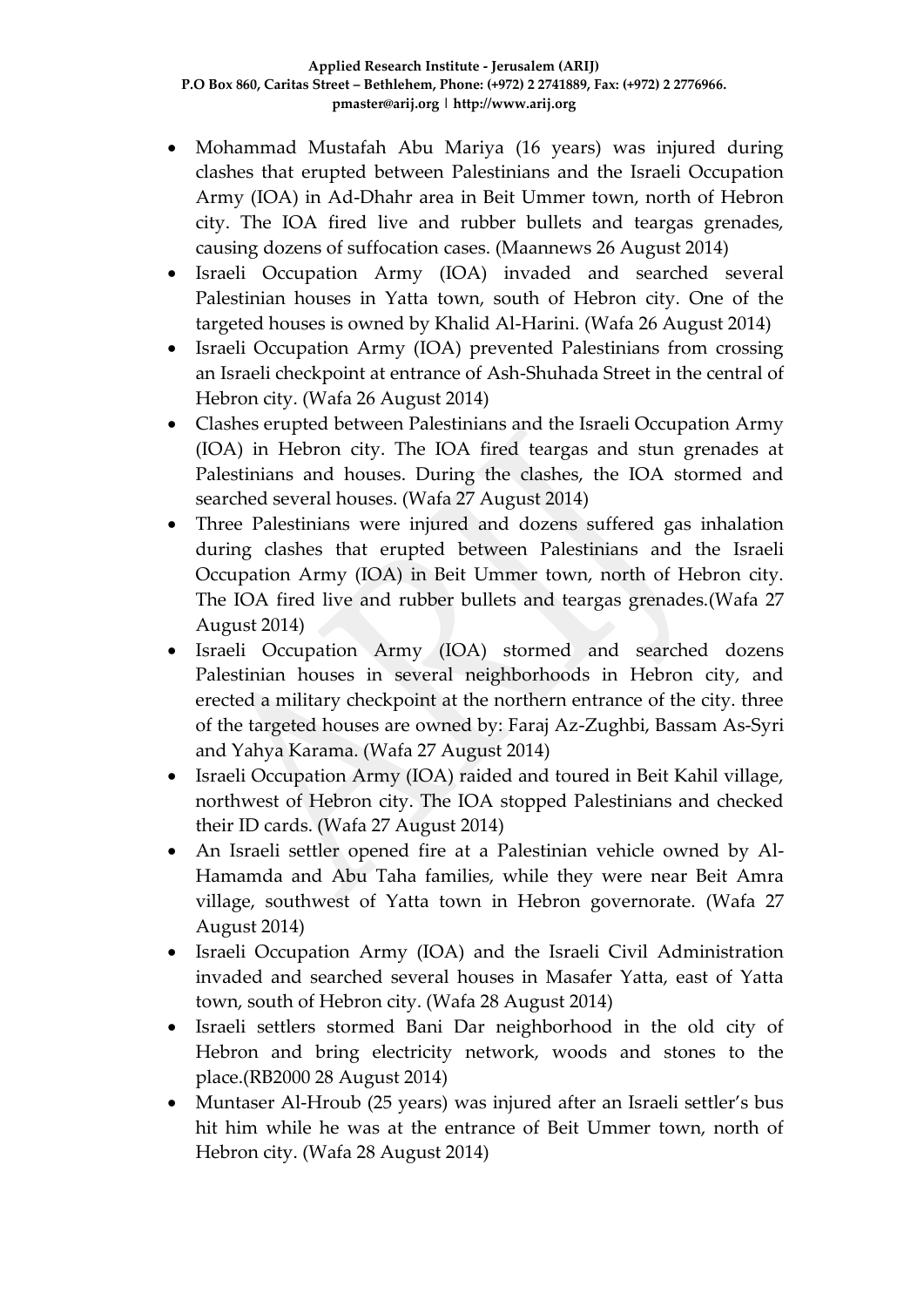- Clashes erupted between Palestinians and the Israeli Occupation Army (IOA) in Beit Ummer town, north of Hebron city. The IOA fired live and rubber bullets and teargas grenades, causing dozens of suffocation cases and the injury of 7 people. (Maannews 29 August 2014)
- Israeli settlers living in Beit Ayin settlement uprooted 30 trees in Wadi Abu Al-Rish area, north of Beit Ummer town in Hebron governorate. The targeted trees are owned by Hamad Islabi. (Wattan 29 August 2014)
- Israeli Occupation Army (IOA) invaded and searched several Palestinian houses in Yatta and Ad-Dhahiriya towns in Hebron governorate. (RB2000 30 August 2014)
- Israeli Occupation Army (IOA) invaded and toured in several neighborhoods in Bani Na'im and Hebron cities. In Hebron city, for the second weeks in a row, the IOA closed with cement block the entrance of Ash-Shuhada Street in the central of Hebron city. (Safa 31 August 2014)
- Dozens of Palestinians were injured and suffered gas inhalation during clashes that erupted between Palestinians and the Israeli Occupation Army (IOA) in Beit Ummer town, north of Hebron city. The IOA fired rubber bullets and teargas grenades. (Wafa 31 August 2014)
- Israeli Occupation Authorities handed out a military order to confiscate 10.716 dunums of Palestinian land in Sair town, north of Hebron city. The targeted land is owned by Abu Shanab and Shalalda families. (Wafa 31 August 2014)

# **Qalqilyah**

- 6 Palestinians were injured and dozens suffered gas inhalation after the Israeli Occupation Army (IOA) attacked the weekly non-violent protest against the Segregation wall and settlements in Kafr Qaddum village, east of Qalqilyah city. The IOA fired live bullets, teargas and stun grenades. (Wafa 1 August 2014)
- Younis Mahmoud Salah Adwan (19 years) was injured and dozens suffered gas inhalation during clashes that erupted between Palestinians and the Israeli Occupation Army (IOA) in Azzun village, east of Qalqilyah city. The IOA fired live bullets and teargas grenades. (Al-Ayyam 9 August 2014)
- Israeli Occupation Army (IOA) attacked the weekly non-violent protest against the segregation wall and settlements in Kafr Qaddum village,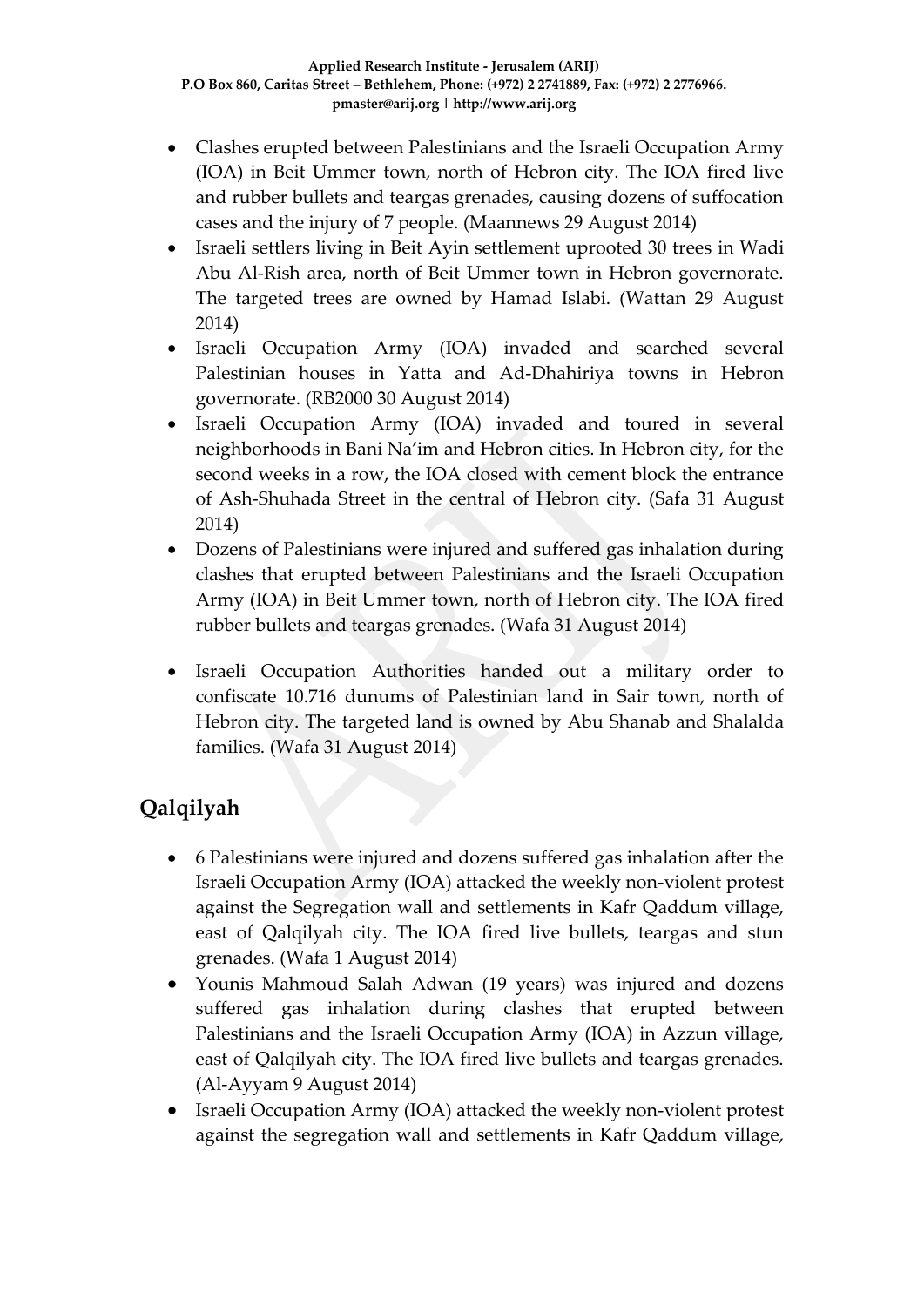east of Qalqilyah city. The IOA fired live bullets, causing the injury of three Palestinians. (Al-Ayyam 8 August 2014)

- Israeli Occupation Army (IOA) attacked the weekly non-violent protest against the segregation wall and settlements in Kafr Qaddum village, east of Qalqilyah city. The IOA fired teargas and wastewater at Palestinians and houses, causing dozens of suffocation cases (Maannews 22 August 2014)
- Israeli Occupation Army (IOA) attacked the weekly non-violent protest against the Segregation wall and settlements in Kafr Qaddum village, east of Qalqilyah city. The IOA fired rubber bullets and teargas grenades at Palestinians. (Al-Ayyam 15 August 2014)

### **Tubas**

- Israeli Occupation Army (IOA) raided and destroyed a Palestinian house in Al-Far'a refugee camp, south of Tubas city. The targeted house is owned by Musa Aliyan. Clashes erupted between Palestinians and the IOA, where the IOA fired rubber bullets, teargas and stun grenades at Palestinians, causing dozens of suffocation cases and the injury of a Palestinian. (Al-Quds 5 August 2014)
- Mohammad Mutasem Abu Shatiya (17 years) was killed and his brother Yousif was injured after an Israeli missile exploded in an area in Tammun village, south of Tubas city. (Maannews 11 August 2014)
- Clashes erupted between Palestinians and the Israeli Occupation Army (IOA) in Al-Far'a refugee camp, south of Tubas city. The IOA fired rubber bullets, teargas and stun grenades, causing dozens of suffocation cases and the injury of a Palestinian. During the clashes, the IOA stormed and searched Palestinians houses and arrested four people. The arrestees were identified as: Rabe Ash-Shawish, Mustafah Mahdawi, Hathifa Wahdan, Abdalla Wahdan. (Al-Quds 14 August 2014)
- Israeli Occupation Army (IOA) demolished two Palestinian houses in Al 'Aqaba village, east of Tubas city. The targeted houses are owned by: Deif Alla Al-Faqir and Ziyad Khairalla. (Wafa 20 August 2014)

## **Ramallah**

 Clashes erupted between Palestinians and the Israeli Occupation Army (IOA) near the Israeli Jail of Ofra in Ramallah governorate. The IOA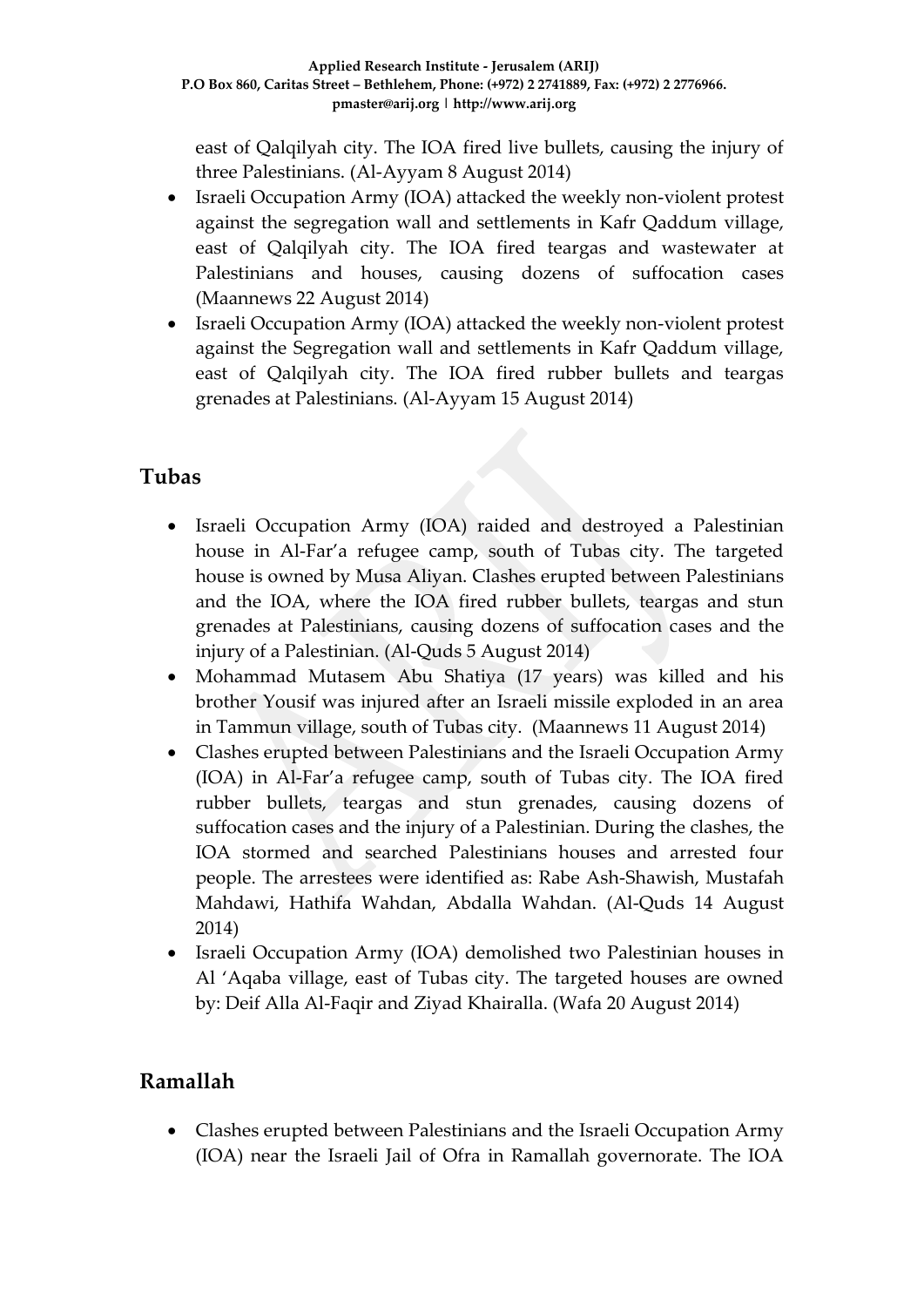fired teargas and stun grenades, causing dozens of suffocation cases. (RB2000 1 August 2014)

- Clashes erupted between Palestinians and the Israeli Occupation Army (IOA) in Saffa village, west of Ramallah city. The IOA opened fire at Palestinians and killed Adi Fakhri Nafith Jaber (19 years) from Kharbatha Bani Harith village in Ramallah governorate. (Wattan 1 August 2014)
- Clashes erupted between Palestinians and the Israeli Occupation Army (IOA) in Nilin village, west of Ramallah city. The IOA fired live bullets, causing the injury of a Palestinian. (Wafa 1 August 2014)
- Clashes erupted between Palestinians and the Israeli Occupation Army (IOA) in Al Mazra'a Al-Gharbiya village in Ramallah governorate. The IOA fired live bullets causing the injury of a number of Palestinians. (Wattan 1 August 2014)
- Seven Palestiniasn were injured and dozens suffered gas inhalation during clashes that erupted between Palestinians and the Israeli Occupation Army (IOA) in Silwad town, north of Ramallah city. The IOA fired rubber bullets and teargas grenades. (Wattan 1 August 2014)
- Israeli Occupation Army (IOA) raided the weekly non-violent protest against the segregation wall and settlements in Bilin village, northwest of Ramallah city. The IOA fired teargas and stun grenades. (Sama News 1 August 2014)
- Israeli Occupation Army (IOA) fired teargas grenades at Palestinian houses in Budrus village, west of Ramallah city. The IOA detained for few hours a Palestinian child. (RB2000 6 August 2014)
- Israeli settlers living in Hallamish settlement uprooted 35 olive trees and 15 almond and cherry in Wadi Riya, northeast of Deir Neddam village, north of Ramallah city. The targeted trees are owned by Abd An-Naser At-Tamimi and Munjed Hassan At-Tamimi. Note that the Israeli settlers seek to confiscate 8 dunums of land in the same area. (ARN 7 August 2014)
- Clashes erupted between Palestinians and the Israeli Occupation Army (IOA) at the western entrance of Silwad town, north of Ramallah city. The IOA fired live and rubber bullets and teargas grenades, causing dozens of suffocation cases and the injury of others. (ARN 8 August 2014)
- Israeli Occupation Army (IOA) attacked the weekly non-violent protest against the Segregation wall and settlements in An-Nabi Saleh village, north of Ramallah city. The IOA fired rubber bullets and teargas grenades, causing dozens of suffocation cases. (AL-Quds 8 August 2014)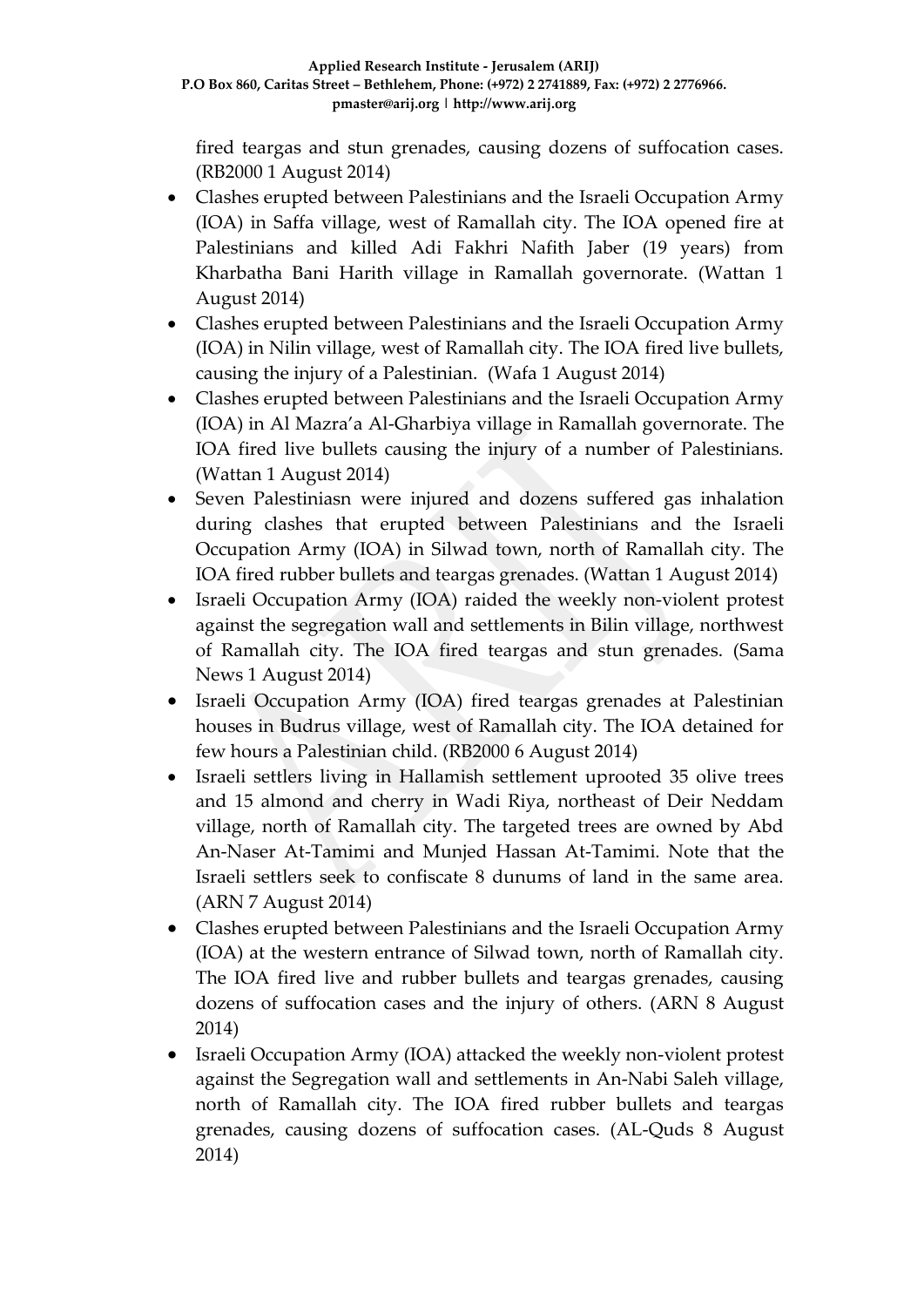- Israeli Occupation Army (IOA) raided the weekly non-violent protest against the Segregation wall and settlements in Bilin village, northwest of Ramallah city. The IOA fired teargas grenades at Palestinians and land, causing dozens of suffocation case and the torch of tens dunums of land planted with olive trees. (Wattan 8 August 2014)
- IDF orders West Bank village land seized for settler road. The road, like the nearby Amona outpost, was constructed without a permit. The Israel Defense Forces has issued an expropriation order for land in the West Bank village of Ein Yabrud, so that settlers from the nearby Amona outpost can continue using a road that crosses the land. The 6.4-dunam (slightly over an acre) plot is owned by Palestinians. The road, like Amona itself, was built without a permit. Last summer, after the High Court of Justice heard at length a petition filed by the Yesh Din human rights organization on behalf of the landowners, part of the road was destroyed. A new access road was rebuilt along what had been a public road when the Jordanians controlled the West Bank, from 1948 to 1967. But the new road was just four meters wide, and a sharp curve made it nearly impassable to buses. Last winter, settlers began widening the road without authorization, so that it again encroached on private Palestinian land. The state said it would try to stop the illegal roadwork, and the cabinet secretary instructed a team of transportation experts to find a legal solution to the problem of access to Amona, itself an unauthorized outpost that was built illegally on private Palestinian land. The experts were unable to provide such a solution, given the absence of either land rights or a zoning plan in the relevant area. That led to a decision to expropriate, for military use, the land on which the original access road was built. The order was secretly issued by GOC Central Command Maj. Gen. Nitzan Alon in May, but the Palestinians learned of it only in July. Attorneys Michael Sfard and Shlomy Zachary of Yesh Din returned to the High Court. They claimed the expropriation order suffered from several legal flaws, above all the fact that the land would apparently be used for an access road to Amona. That would make the order ipso facto illegal, they wrote, "Because an expropriation order is supposed to be issued only for vital and urgent security needs." The court's ruling on this issue, as well as on the fate of most of the outpost's houses, is still pending. Though expropriation orders are supposed to be used only for security purposes, at one time, settlements were routinely built on land expropriated through such orders. But in 1979, the High Court ruled this practice illegal, and the state complied. That makes the expropriation order issued for Amona's benefit extremely unusual. [\(Haaretz](http://www.haaretz.com/news/diplomacy-defense/.premium-1.609313) 8 August 2014)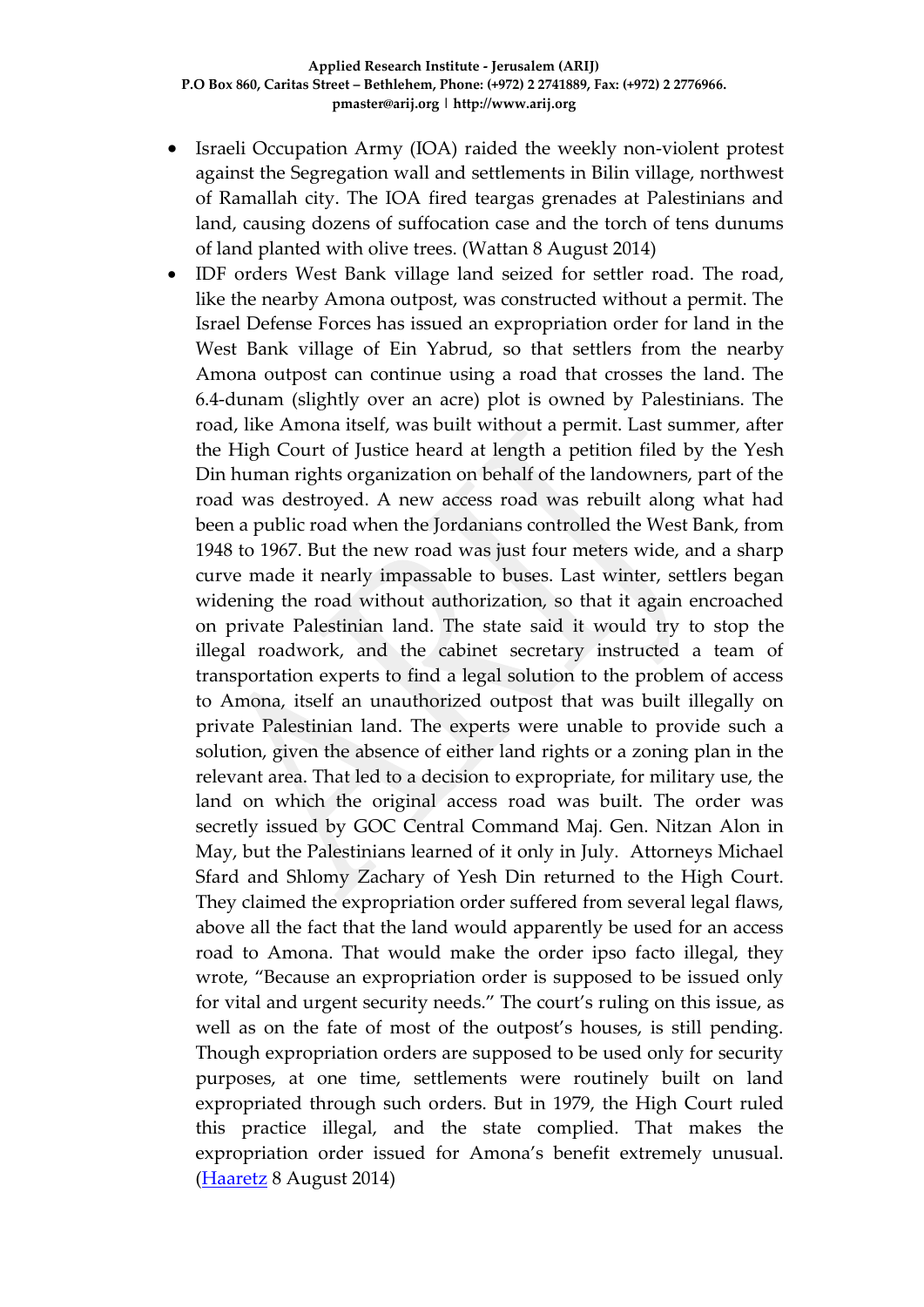- Mohammad Ahmed Al-Qatari (19 years) from Al-'Am'ari refugee camp, south of Ramallah city, was killed during clashes that erupted between Palestinians and the Israeli Occupation Army (IOA) at Jabal At-Tawel area, east of Al-Bireh city. (ARN 9 August 2014)
- Clashes erupted between Palestinians and the Israeli Occupation Army (IOA) at the entrance of Sinjil village, north of Ramallah city. The IOA fired metals bullets and teargas grenades at Palestinians and houses, causing dozens of suffocation cases(Safa 11 August 2014)
- Israeli settlers hurled stones at a Palestinian vehicle near Ofra settlement in Ramallah governorate. The vehicle windows were destroyed. (Al-Quds 12 August 2014)
- Israeli Occupation Army (IOA) stormed a Palestinian store in Beituniya town, south of Ramallah city, and questioned Palestinians. (Wafa 13 August 2014)
- Dozens of Palestinians suffered gas inhalation after the Israeli Occupation Army (IOA) attacked the weekly non-violent protest against the Segregation wall and settlements in Bilin village, northwest of Ramallah city. The IOA fired teargas and stun grenades at participants. During the operation, the IOA stormed and searched a Palestinian house owned by Basel Mansour. (Wafa 15 August 2014)
- Israeli Occupation Army (IOA) raided the weekly non-violent protest against the Segregation wall and settlements in An-Nabi Saleh village, north of Ramallah city. The IOA fired live and rubber bullets and teargas grenades, causing dozens of suffocation cases and the injury of Baha Ibrahim 'Arar (15 years) and Ahmed At-Tamimi (16 years). During the operation, the IOA closed the main entrance of the village. (Wafa 15 August 2014)
- Clashes erupted between Palestinians and the Israeli Occupation Army (IOA) in Silwad village, north of Ramallah city. The IOA fired live and rubber bullets and teargas grenades, causing dozens of suffocation cases and the injury of two people. (Maannews 15 August 2014)
- Israeli Occupation Army (IOA) stationed at the western part of Budrus village, west of Ramallah city, fired teargas grenades at Palestinian houses, causing dozens of suffocation cases. As a resulted, clashes erupted between Palestinians and the IOA. (NBPRS 19 August 2014)
- Israeli settlers living in Beit El settlement stormed Al-Yanabe' area in Dura Al-Qar' village, north of Ramallah city, and torched caravan, awnings and seats in the area. (Wattan 19 August 2014)
- Israeli Occupation Army (IOA) stormed a Palestinian house owned by Khalida Jarar; a deputy in the Palestinian Legislative Council, in Ramallah city, and handed her an order to relegate her to Jericho city. (Wafa 20 August 2014)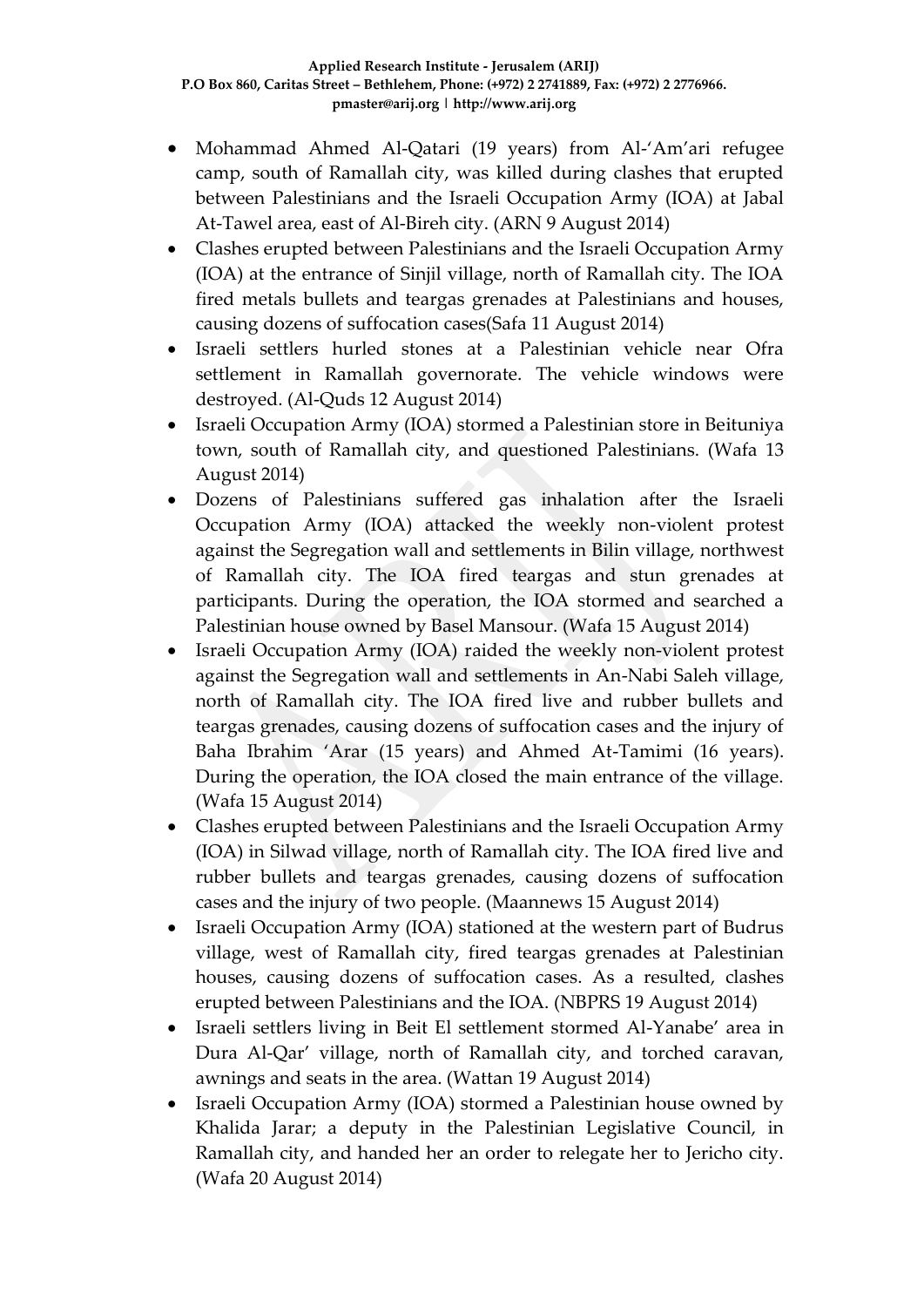- Israeli Occupation Army (IOA) demolished four residential barracks in the Bedouins committee, east of At-Tayba village, northwest of Ramallah city. The targeted barracks are owned by: Yousif Musa Ahmed Ka'abna and Musa Yusif Ka'abna. (Maannews 20 August 2014)
- Israeli Occupation Bulldozers demolished three residential barracks in the Bedouins committee in Mekhmas village, east of Ramallah city. (Maannews 20 August 2014)
- Israeli Occupation Army (IOA) invaded the western part of Budrus village, west of Ramallah city, and fired teargas grenades at Palestinians and houses, causing dozens of suffocation cases. Clashes erupted between Palestinians and the IOA. (Safa 22 August 2014)
- Israeli Occupation Army (IOA) attacked the weekly non-violent protest against the segregation wall and settlements in An-Nabi Saleh village, north of Ramallah city. The IOA fired rubber bullets, teargas and stun grenades, causing dozens of suffocation cases. The IOA also, closed the main entrance of the village. (Wafa 22 August 2014)
- Israeli Occupation Army (IOA) raided the weekly non-violent protest against the Segregation wall and settlements in Bilin village, northwest of Ramallah city. The IOA fired teargas and stun grenades, causing dozens of suffocation cases. (Wafa 22 August 2014)
- Israeli Occupation Army (IOA) closed with cement blocks the northern and southern entrances of Silwad town, north of Ramallah city. Clashes erupted between Palestinians and the IOA, where the IOA fired lives bullets and teargas grenades. (Wafa 22 August 2014)
- Clashes erupted between Palestinians and the Israeli Occupation Army (IOA) in Budrus village, west of Ramallah city. The IOA fired live bullets, causing the injury of a 19 years old Palestinian. (Wafa 24 August 2014)
- Israeli Occupation Army (IOA) attacked the weekly non-violent protest against the segregation wall and settlements in An-Nabi Saleh village, north of Ramallah city. The IOA fired rubber bullets, teargas and stun grenades at participants and houses, causing dozens of suffocation cases and the injury of others. The IOA detained a number of participants. During the operation, the IOA closed all the entrances of the village. (Wafa 29 August 2014)
- Three Palestinians were injured, included a Palestinian journalist, dozens suffered gas inhalation and two were arrested, after the Israeli Occupation Army (IOA) raided the weekly non-violent protest against the segregation wall and settlements in Bilin village, northwest of Ramallah city. The IOA fired rubber bullets, teargas and stun grenades. (Wafa 29 August 2014)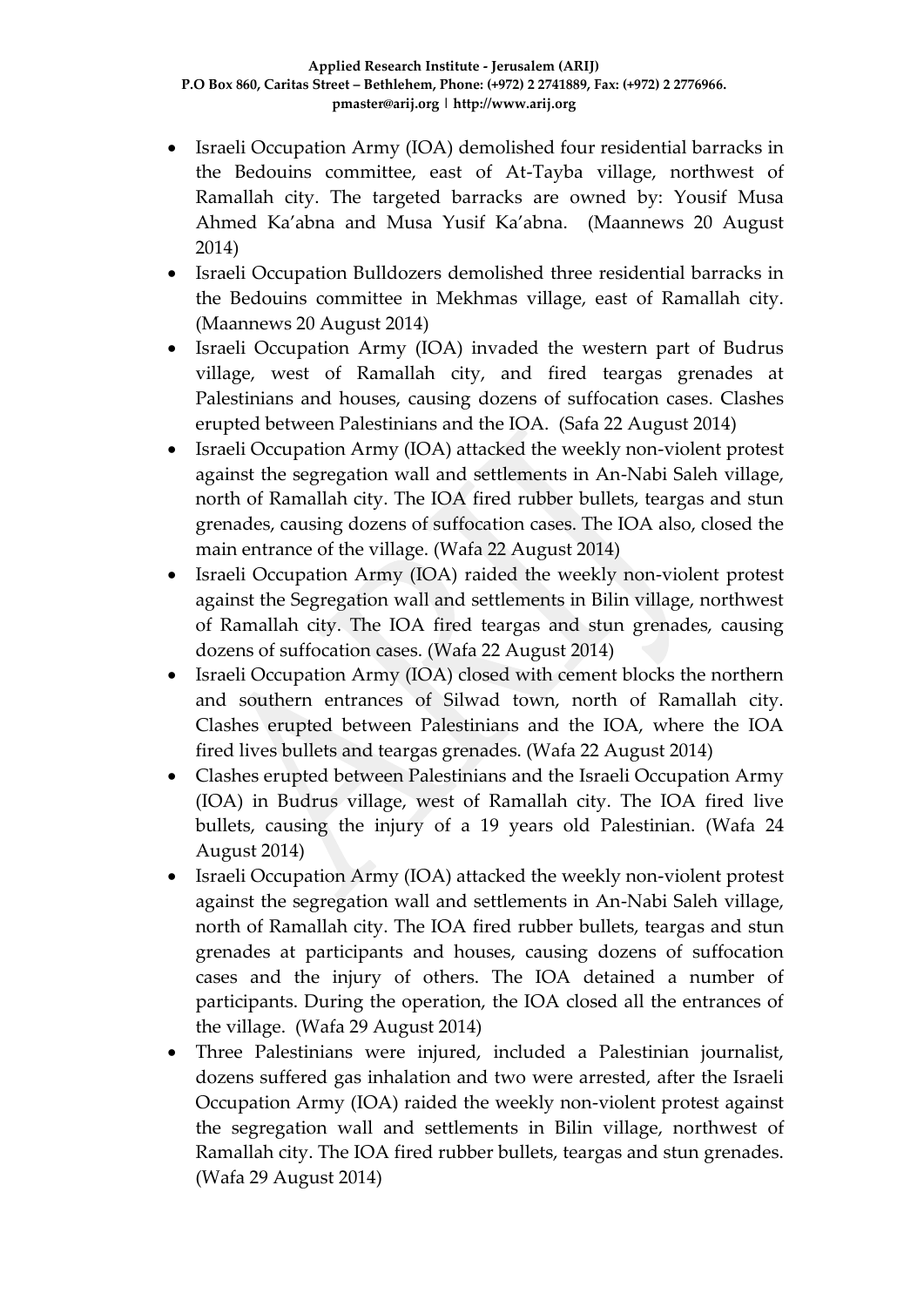## **Jericho**

### **Salfit**

- Clashes erupted between Palestinians and the Israeli Occupation Army (IOA) in Kafr Ad-Dik village, west of Salfit city. The IOA fired teargas and stun grenades, causing dozens of suffocation cases. (RB2000 1 August 2014)
- A Palestinian was injured and dozens suffered gas inhalation after the Israeli Occupation Army (IOA) attacked a non-violent protest against the Israeli Offensive on Gaza strip, in Salfit city. The IOA fired live bullets and teargas grenades. (Wafa 1 August 2014)
- Israeli Occupation Army (IOA) sprayed gas grenades at the face of a Palestinian identified as Mohammad Salem Bouzih while he was near Arial settlement, north of Salfit city. (Al-Quds 11 August 2014)
- Clashes erupted between Palestinians and the Israeli Occupation Army (IOA) in Deir Istiya village, north of Salfit city. The IOA fired live bullets at Palestinians causing the injury of a Palestinian. The IOA closed the western entrance of the village. (Safa 12 August 2014)
- Mohammad Abd Al-Karem Abu Salem (23 years) was killed after an Israeli settler hit him by his vehicle while he was at Ras Khallit Habib area, west of Haris village, north of Salfit city.(RB2000 14 August 2014)
- Israeli settlers escorted by the Israeli Occupation Army (IOA) stormed Kafl Haris village, north of Salfit city and performed Talmudic rituals in Maqam An-Nabi Al-Kifl. (Maannews 25 August 2014)

### **Tulkarem**

- Tamer Faraj Samur (22 years) from Deir Al-Ghusun village, north of Tulkarm city, was killed and dozens others were injured during clashes that erupted between Palestinians and the Israeli Occupation Army (IOA) in Tulkarm city. (Wattan 1 August 2014)
- Israeli Occupation Army (IOA) opened fire at Issam Nizar Jamal Abu As-Sisan from 'Illar village, northeast of Tulkarm city, while he was at the entrance of Deir Ghusun village. (Maannews 4 August 2014)
- Israeli settlers living in Avnei Hefez settlement occupied a Palestinian land near the settlement and raised the Israeli flags on it. (Wafa 6 August 2014)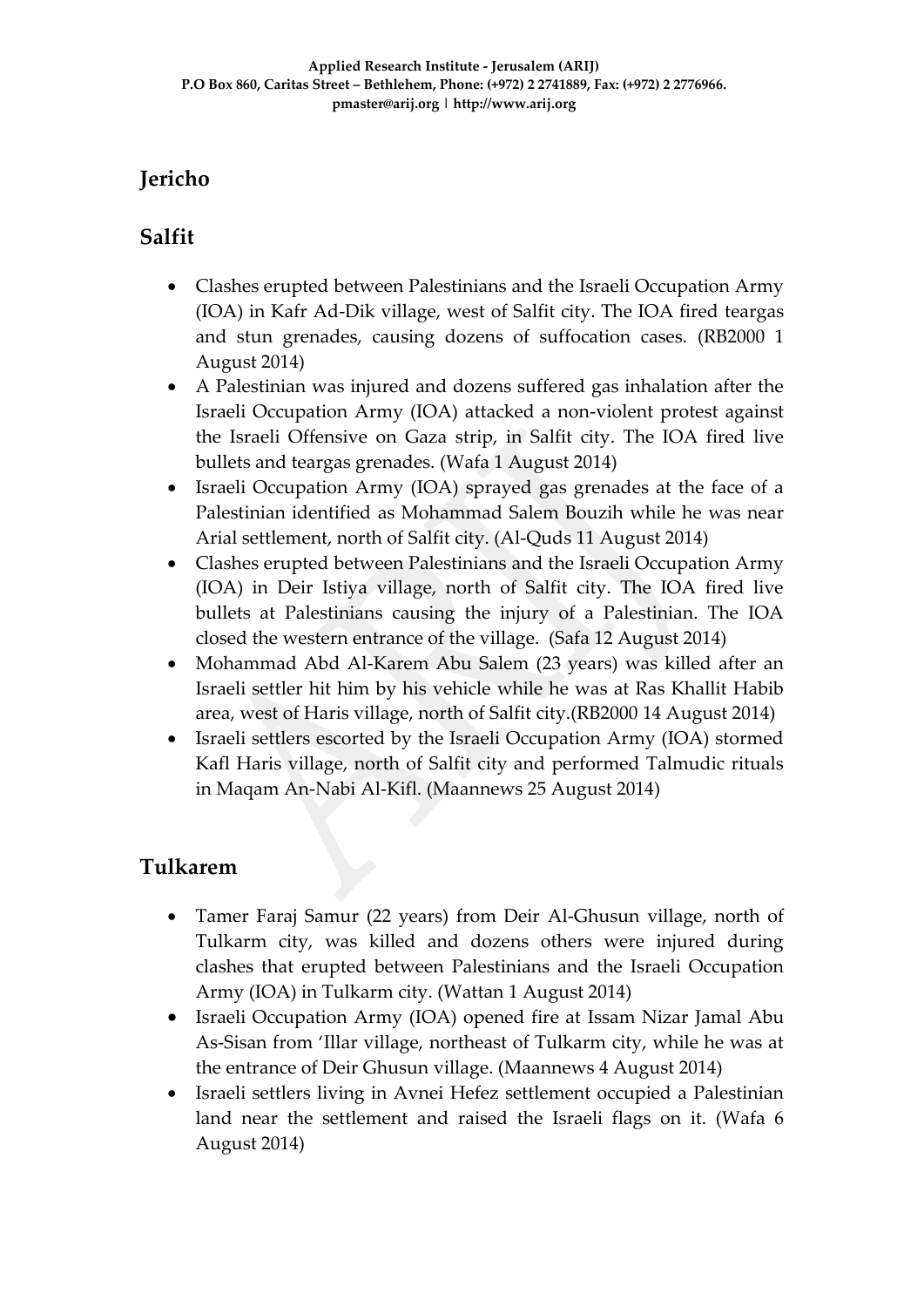- Israeli Occupation Army (IOA) set up an Iron Gate at the western entrance of Shufa village, west of Tulkarm city. (Wafa 6 August 2014)
- Israeli Occupation Army (IOA) invaded and searched a number of Palestinian houses in Far'un and 'Anabta villages in Tulkarm governorate. (Maannews 13 August 2014)
- Israeli Occupation Army (IOA) raided and searched Palestinian houses in Qaffin village, north of Tulkarm city. (Paltoday 18 August 2014)

### **Nablus**

- Israeli Occupation Army (IOA) invaded and searched several Palestinian houses in Qabalan village, south of Nablus city. The IOA opened fire at a Palestinian house owned by Musa Al-'Aqra'. (Panorama 1 August 2014)
- Clashes erupted between Palestinians and the Israeli Occupation Army (IOA) at Huwara military checkpoint, south of Nablus. The IOA fired rubber bullets at Palestinians, causing the injury of 6 people. (Panorama News 1 August 2014)
- Israeli Occupation Army (IOA) stormed several Palestinian houses and toured at the eastern neighborhoods in Nablus city. The IOA fired teargas and stun grenades at Palestinians and houses. (Safa 5 August 2014)
- Clashes erupted between Palestinians and the Israeli Occupation Army (IOA) at Beit Furik military checkpoint, east of Nablus city. The IOA fired rubber bullets and teargas grenades, causing dozens of suffocation cases and the injury of two people. (Wattan 8 August 2014)
- Shahd 'Awies (9 years) from Al-Lubban Ash-Sharqiya village, south of Nablus city, was injured after an Israeli settlers hit her by his vehicle while she was at Ramallah-Nablus road. (Wattan 8 August 2014)
- Israeli Occupation Army (IOA) stormed two Palestinian houses Tell village, west of Nablus city. As a result, clashes erupted between Palestinians and the IOA, where the IOA fired rubber bullets and stun grenades. During the operation, the IOA arrested Jehad Al-Hindi. (NBPRS & ARN 10 August 2014)
- Israeli Occupation Army (IOA) invaded Zawata village, north of Nablus city, and erected a military checkpoint in the village. (NBPRS 10 August 2014)
- Israeli settlers stormed Yasuf village, south of Nablus city, wrote anti Palestinian slogans on walls and torched a Palestinian vehicle. The targeted vehicle is owned by Attala Yaseen Joufah. (NBPRS 10 August 2014)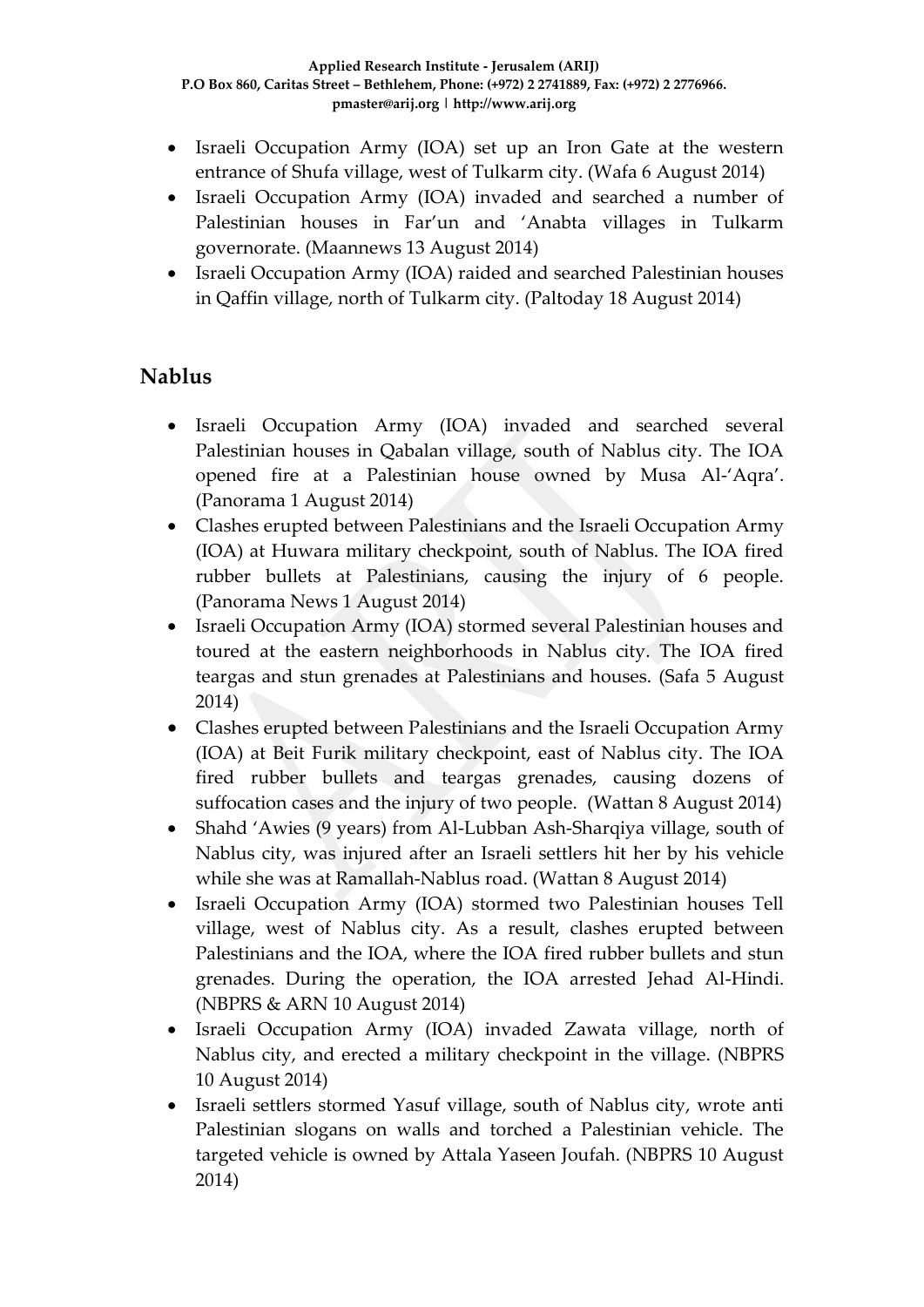- Clashes erupted between Palestinians and Israeli settlers in Burin village, south of Nablus city, after the Israeli settlers attacked Palestinian houses in the village. The Israeli Occupation Army (IOA) came to the village and fired teargas and stun grenades at Palestinians, causing dozens of suffocation cases. (Al-Ayyam 10 August 2014)
- Zakariya Al-Aqra' (24 years) killed and 8 Palestinians were injured after the Israeli Occupation Army (IOA) attacked his family house in Qabalan village, south of Nablus city, with missiles. The house was damaged and part of it was demolished. During the operation, the IOA arrested Bilal Al-Aqra; and Ala Hassan Abd Al-Rahem. (Wafa 11 August 2014)
- Israeli Occupation Army (IOA) closed all the entrance of 'Asira Al-Qibliya village, south of Nablus city. The IOA prevented Palestinians from entering or leaving the village. (Al-Quds 12 August 2014)
- Clashes erupted between Palestinians and the Israeli Occupation Army (IOA) at Beit Furik military checkpoint, east of Nablus city. The IOA fired live and rubber bullets, causing the injury of 14 Palestinians. (Wafa 15 August 2014)
- Israeli Occupation Army (IOA) erected a military checkpoint at the entrance of Al-Badhan village, north of Nablus city. The IOA stopped and searched Palestinian vehicles and checked ID cards. (Safa 15 August 2014)
- Israeli Occupation Army (IOA) invaded and searched several Palestinian houses in Burin village, south of Nablus city. (RB2000 20 August 2014)
- Israeli Occupation Army (IOA) demolished four Palestinian houses in Khirbet At-Tawel in Aqraba village, southeast of Nablus city. The targeted houses are owned by: Mohammad and Anwar Sidqi Saleh. (Maaannews 20 August 2014)
- Israeli Occupation Army (IOA) stormed Huwara village, south of Nablus city and imposed a curfew on them. (Panorama FM 21 August 2014)
- Nimir Abu 'Aisha (32 years) from Beit Wazan village, west of Nablus city, was injured after an Israeli settler hit him by his vehicle near Za'tara military checkpoint, south of Nablus city. (Paltoday 21 August 2014)
- Israeli Occupation Army (IOA) imposed a curfew on Palestinians in Huwara village, south of Nablus city. The IOA forced Palestinians to close their shops. (Wafa 22 August 2014)
- Hassan Ashour (15 years) died of wounds he sustained during clashes that erupted between Palestinians and the Israeli Occupation Army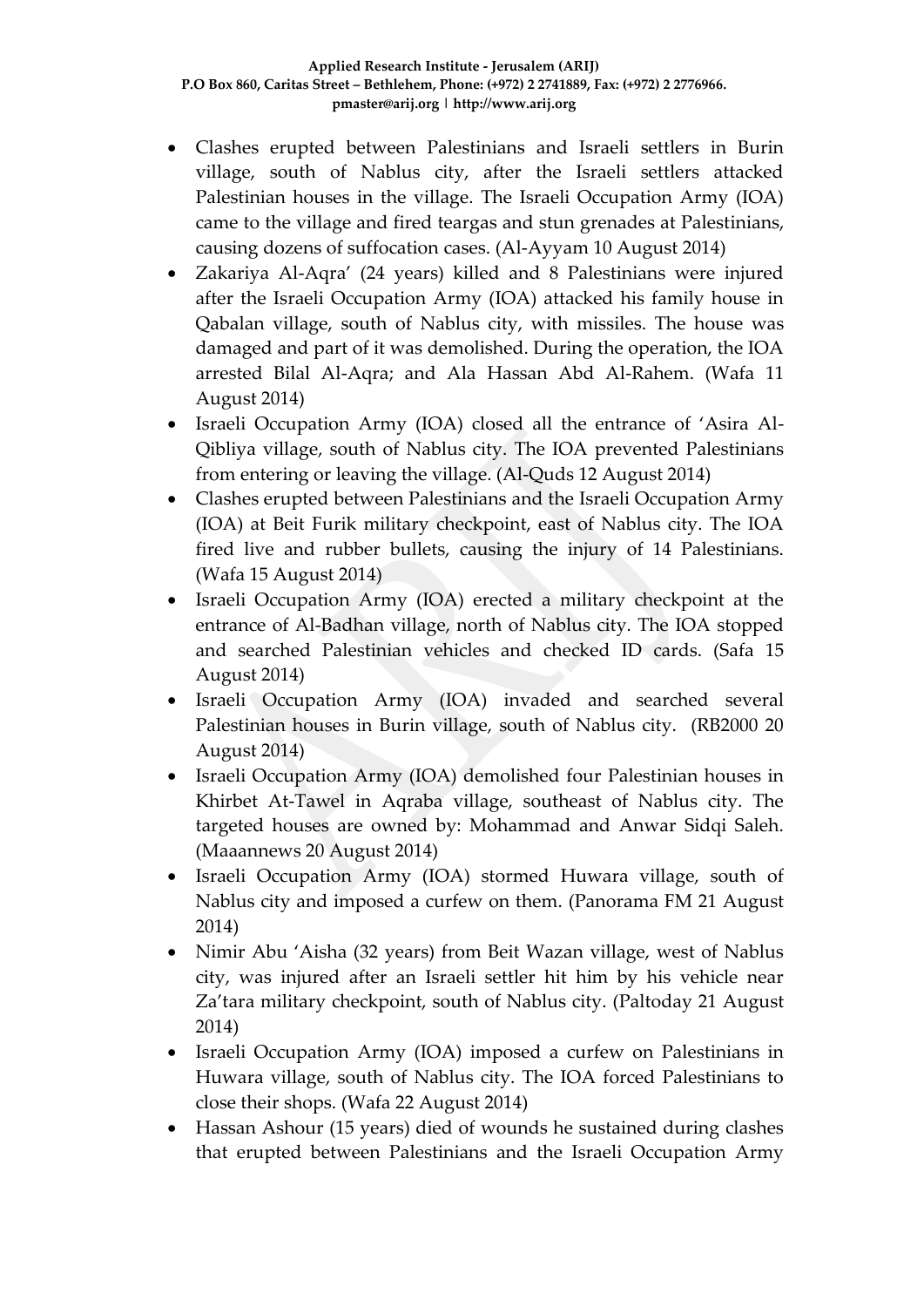(IOA) near Beit Furik checkpoint, east of Nablus city on the 22nd of August 2014. (RB2000 25 August 2014)

- Israeli Occupation Army (IOA) stormed and toured in several areas in Nablus city. (Safa 25 August 2014)
- Israeli Occupation Army (IOA) raided a Palestinian house in Burin village, south of Nablus city. The targeted house is owned by Bashir Waleed An-Najar. During the operation, the IOA closed the all entrances of Burin village and prevented Palestinians from entering or leaving it. (Safa & Maannews 25 August 2014)
- Israeli Occupation Army (IOA) invaded Burin school in Burin village, south of Nablus city and fired teargas and stun grenades at Palestinian students and teachers, causing dozens of suffocation cases. (Maannews 27 August 2014)
- Israeli Occupation Army (IOA) declared Madama village, south of Nablus city, as "close military zone". The IOA erected military checkpoints at all the entrance of the village and prevented Palestinians from entering or leaving it. (Maannews 28 August 2014)
- Israeli settlers surrounded Yanun village, southeast of Nablus city and closed all the entranced of the village. The Israeli settlers threatened the Palestinians to torch their houses. (NBPRS 31 August 2014)

### **Gaza**

 Since the beginning of the assault on Gaza almost a month ago, Israel has repeatedly committed international violations by deliberately targeting civilians and carrying out mass killings, while also targeting UN facilities housing thousands of displaced people who were forced to flee their homes. According to the Ministry of Health, 38 people were killed after Israel targeted three UNRWA schools in Beit Hanoun, Jabalia and Rafah. Tens more were injured. Schools that have been directly targeted include Al-Maghazi High School for Girls (July 21), Deir Al-Balah High School for Girls (July 23), Beit Hanoun Primary School (July 24), Zaitoun High School for Girls (July 29), Jabalia Primary School for Girls (July 3) and Rafah Primary School for Boys (Aug. 3). The most recent violations include Israel's breach of its unilateral truce, which it had announced would start at 10 a.m. Monday. Instead, at 10:15 that morning, two missiles hit a house in a camp on the west coast of Gaza City belonging to the Al-Bakri family. The air strike killed two children from the Al-Bakri family, the eldest just 8 years old and the youngest just a baby. Thirty-six others were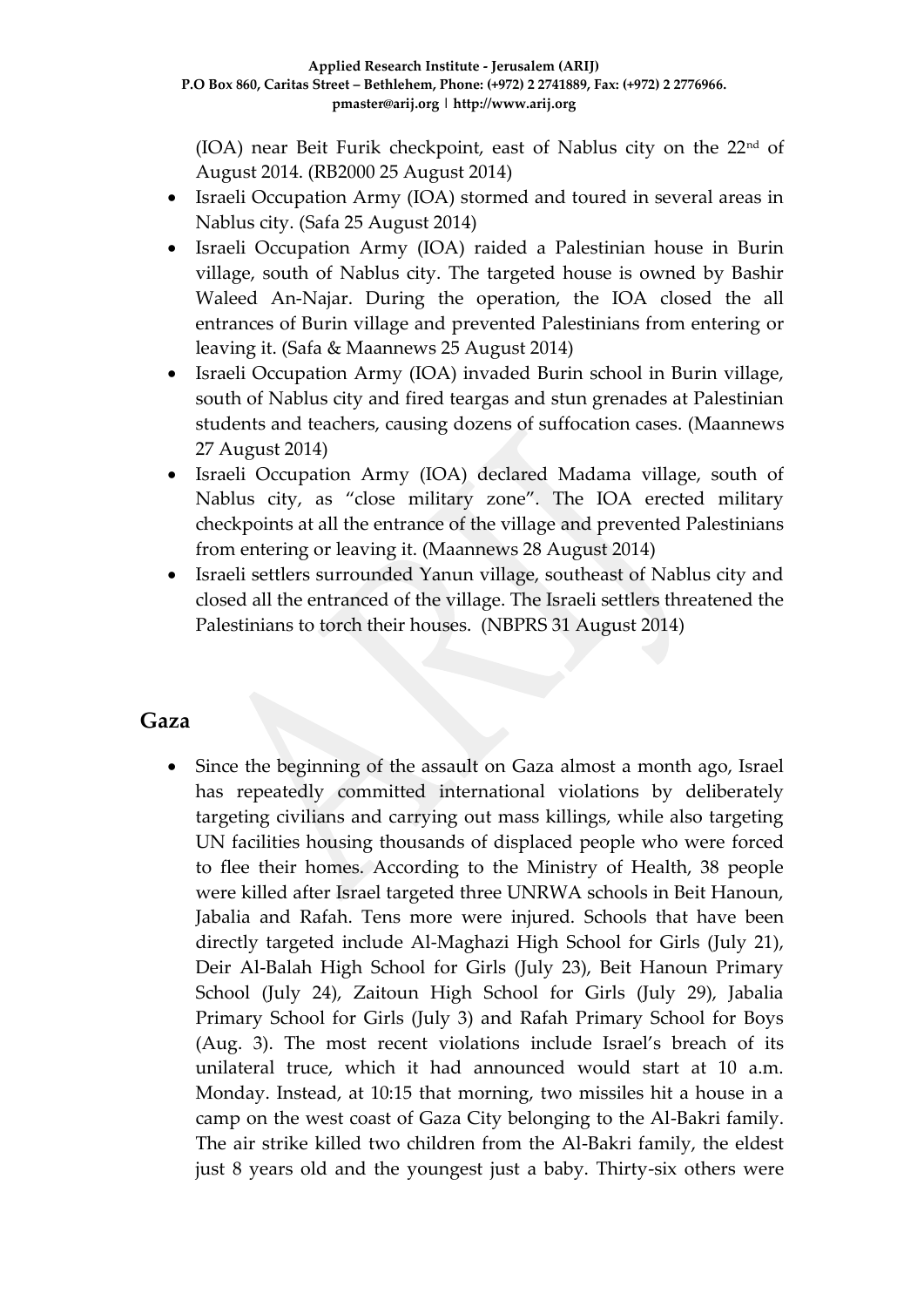injured, bringing the total number of victims on the day of the so-called truce to 56 dead and 198 wounded -- nearly half children. Statistics: The Euro-Mid Observer for Human Rights has documented that on Aug. 4, the  $28<sup>th</sup>$  day of the assault, the number of Palestinians killed was 56, including 22 children and nine women. That brings the total number of deaths during the operation to 1,865, of whom 426 were children and 254 were women. As a result of the heavy bombardment of the Gaza Strip, 198 people were wounded on Aug. 4, including 72 children and 59 women. In total, since the assault began on July 8, 9,563 individuals have been wounded, including 2,877 children and 1,927 women. On Aug. 4, the Israeli military carried out 330 attacks, including 99 from the sea, 34 from the air and 197 from tanks. Since the beginning of the operation, there have been 59,200 Israeli attacks -- 36,442 from army tanks, 15,580 by the navy and 7,178 via airstrikes. Euro-Mid Observer for Human Rights has documented a rate of destruction of three houses every hour since the beginning of the bombardment. On Monday, Aug. 4, 121 houses were damaged, 19 completely razed and 102 partially destroyed, bringing the total number of affected homes to 10,604 (1,724 destroyed and 8,880 partially damaged). Meanwhile, Euro-Mid Observer has confirmed the Israeli army's ongoing use of random artillery shelling to target border areas, forcing the displacement of thousands of residents. As of the evening of Aug. 4, there were more than 475,000 displaced people, some of whom were forced to flee by air raids, with about half escaping to UNRWA schools that are no more secure. Three of these schools were directly targeted, killing 38. Places of worship also have been targeted, with Israeli forces intentionally targeting mosques. The Euro-Mid Observer team reported on Monday the targeting of seven mosques by Israeli warplanes, three of which were completely destroyed and four damaged. The total number of places of worship hit since the beginning of the attack now is 134 (43 mosques completely razed and two churches damaged). In addition, 11 cemeteries -- one Muslim and one Christian -- have been damaged as a result of Israeli military strikes. The number of schools damaged since the start of the offensive now is 188, affecting approximately 152,000 pupils. Health facilities. The Ministry of Health reports that since the beginning of the Israeli assault, it has closed 34 of 55 primary care centers due to direct targeting and residents' inability to reach them. [\(Euro-mid](http://www.euromid.org/en/article/590/Israel-Announces-Humanitarian-Truce-and-Continues-to-Kill-Civilians) 6 August 2014)

• Red Cross in Gaza: Rebuilding will take years. In a Ynet exclusive, Sara Badiei, a Red Cross engineer in Gaza says that most Gazans have been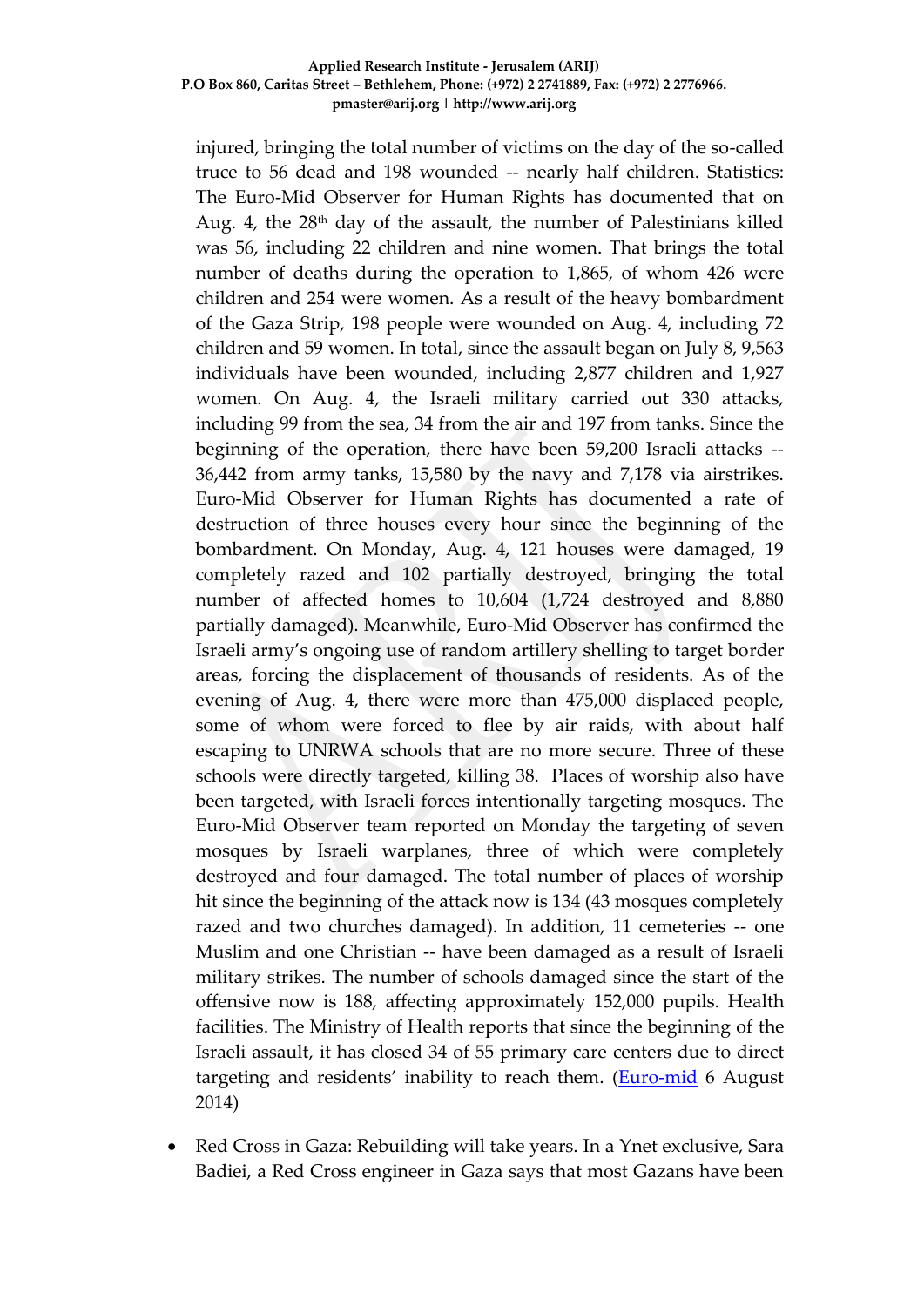left with no electricity and little drinkable water. Residents in Gaza emerged from make-shift shelters Tuesday after a three-day ceasefire between Israel and Hamas went into effect at 8am. Many skeptically returned home, often to find destruction. Others patrolled through the Gaza Strip attempting to estimate the amount of damage that had been caused over the course of the IDF's month-long Operation Protective Edge. Rehabilitation they say, can only be considered once the extent of the damage can be accounted for. In an exclusive interview with Ynet, Red Cross engineer Sara Badiei said that rebuilding infrastructure critical to providing clean water and electricity would talk years. Badiei has been working in the east of the Gaza Strip since March. "It makes sense for people to see the extent of the damage," she told Ynet. "There's nothing better to explain how difficult the situation is than just that." "I absolutely cannot say one side or another, I'm just an engineer," she continued. "But for example, I know that the people I work with haven't had electricity for six days now and they haven't had water for multiple days." The hardest blow for the Gaza Strip, according to Badiei, has been to infrastructure supplying electricity to the population including the Strip's only power plant which was hit by an Israeli attack and could take over a year to repair. Badiei cited that prior to Operation Protective Edge, enough electricity was provided to the Gaza Strip to meet some 50% of demand. Today however, Badiei said that most of the Strip was getting by with no electricity access whatsoever. [\(Ynetnews](http://www.ynetnews.com/articles/0,7340,L-4555392,00.html) 6 August 2014)

 Defense Ministry seeks \$3.2b extra funding to boost security after Gaza op. Hike includes the cost of funding an extended defense perimeter around the Gaza Strip once current fighting ends. The Defense Ministry will be asking for an 11 billion shekel (\$3.2 billion) increase in the defense budget for next year, the ministry's director general, Dan Harel, told a government committee on Thursday. This was the first official statement by a defense official on the matter since the outbreak [of hostilities](http://www.haaretz.com/news/diplomacy-defense/israel-gaza-conflict-2014) between Israel and Hamas in the Gaza Strip a month ago. If approved, the additional funding would bring next year's defense budget to an all-time high of nearly 70 billion shekels – the equivalent of about 17% of this year's entire government budget. Finance Ministry sources have said the ministry will accept any decision on defense spending made by the political leadership, but expressed the view that an 11 billion hike is excessive and would require a full explanation as to how the state could afford it. Harel was speaking to the committee that is developing a multiyear policy on military spending for the period 2016 to 2025. The panel is chaired by Yohanan Locker, the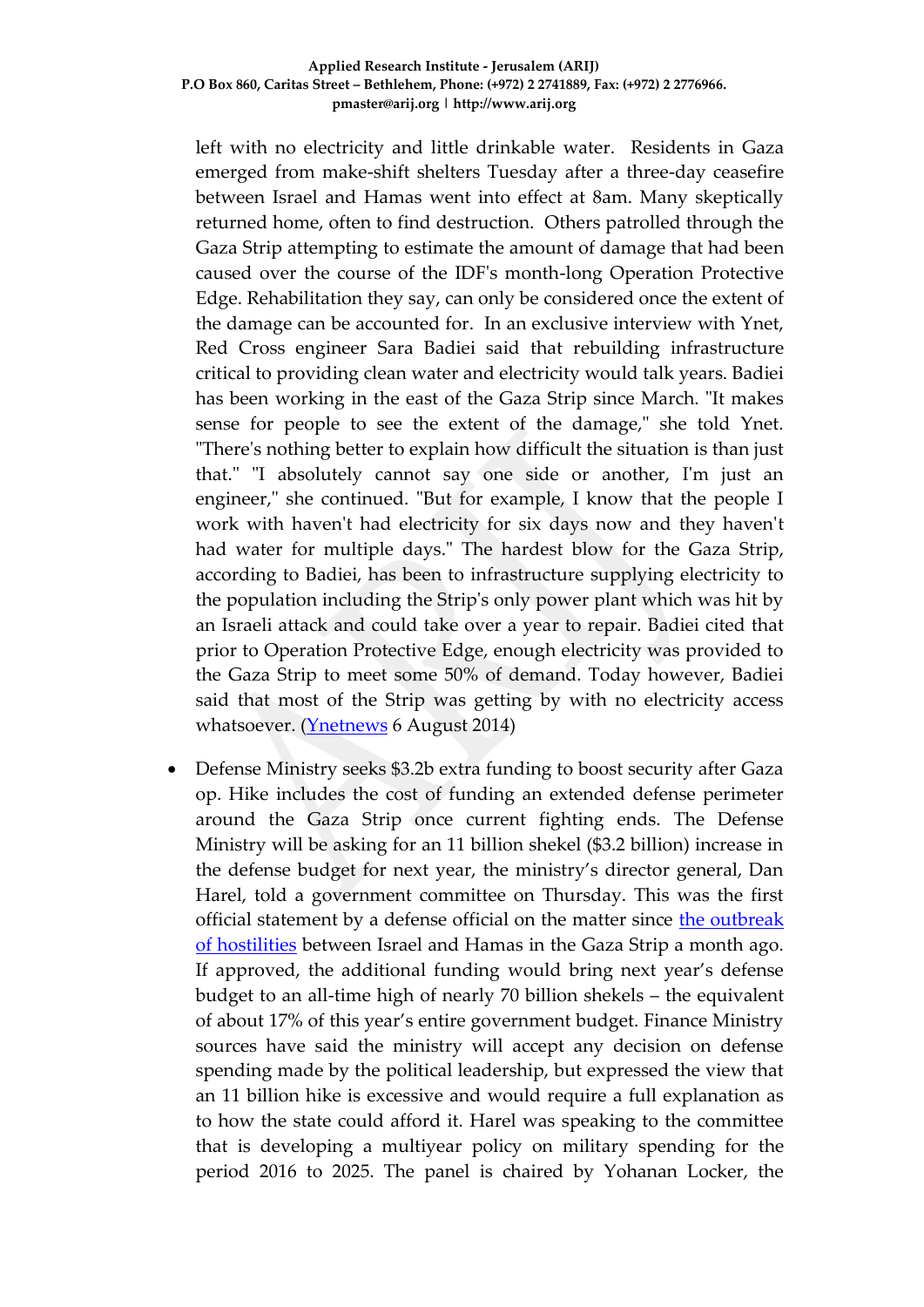former military secretary to Prime Minister Benjamin Netanyahu and the brother of Harel Locker, director general of the Prime Minister's Office. The request for the major military spending increase is designed, in part, to fund an extended defense perimeter around the Gaza Strip after the end of the current fighting, sources in Jerusalem said, as well as for the expense of any steps taken based on lessons learned from the Israel Defense Forces' current military engagement against forces in the Gaza Strip. The additional funds for next year's budget come on top of a 7 billion shekel request by the ministry to cover the military's costs for the first 30 days of Operation Protective Edge from this year's budget. Finance Ministry sources have pegged the cost of the war so far at 3 to 4 billion shekels, while other reliable sources put it at about 5.6 billion shekels. The military spending supplement for this year is due to be entirely funded from existing resources within the 2014 budget. The Finance Ministry's accountant general, Michal Abadi-Boiangiu, is the ministry's contact person on the ongoing costs of the war. [\(Haaretz](http://www.haaretz.com/business/.premium-1.609733) 10 August 2014)

 UN: Gaza reconstruction 3 times more dire than after 2009 war. Top UN official in Mideast Robert Serry says ending blockade of Gaza, addressing Israel's security needs more urgent than before due to 'unprecedented destruction.' The top UN official in the Mideast said Monday that Gaza will require massive reconstruction and proposed expanding a UN-Israeli system to import construction materials into the Palestinian territory. Robert Serry told the UN Security Council that ending the blockade of Gaza and addressing Israel's legitimate security needs have become even more urgent given "the unprecedented amount of destruction ... and the corresponding unprecedented level of humanitarian needs" suffered during the latest fighting between Israel and Hamas. He said there are indications that "the volume of reconstruction will be about three times" what it was after the 2009 Hamas-Israel conflict. Serry said approximately 16,800 housing units have been destroyed or severely damaged, affecting some 100,000 Palestinians. In addition, he said an estimated 108 installations belonging to the UN agency for Palestinian refugees were damaged along with the Gaza branch of his own office. Serry said ways must be found to get large quantities of building materials, including cement, into Gaza "in a way that fulfills Israel's security concerns." During the latest conflict, Israel discovered and destroyed dozens of cross-border tunnels. Israel has said it is willing, in principle, to ease Gaza border restrictions — but only with safeguards that prevent weapons or goods with possible military uses, such as cement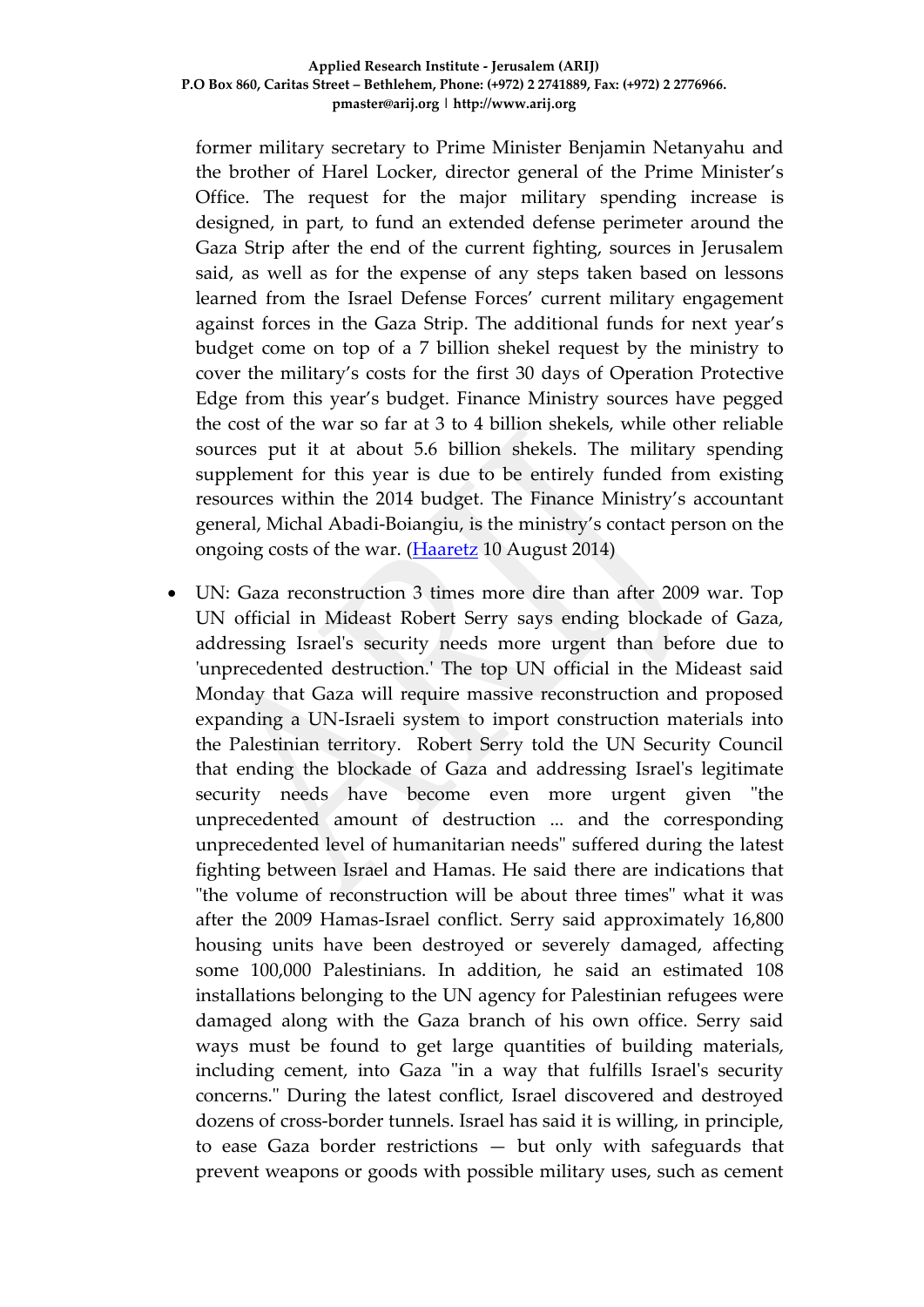for building tunnels and bunkers, from reaching Hamas. Hamas agreed to a power-sharing agreement in April with Palestinian Authority President Mahmoud Abbas, whose Fatah faction controls the West Bank. The Palestinian Authority now controls a unity government of technocrats in both the West Bank and Gaza but Hamas' military wing still controls security in Gaza. Serry said the UN-Israeli system to import construction materials has been used "for years." "This system has demonstrably worked, prevented diversion of materials, allowed successful implementation of crucial projects, and built trust," he said. "Reconstruction of the magnitude which is now needed can only be addressed with the involvement at scale of the Palestinian Authority and the private sector in Gaza, meaning larger quantities of materials are required to enter Gaza." He said the United Nations is ready to explore how it can be expanded to monitor a Palestinian Authority-led private-sector reconstruction program in Gaza. Norway and Egypt announced plans on Monday to co-host a donor conference once a durable cease-fire is in place and once adequate access conditions have been established, he said. "Donors will want to be assured that they can bring construction materials inside Gaza," Serry said. "Right now, Gaza urgently needs houses, hospitals, and schools – not rockets, tunnels, and conflict," Serry said. [\(Haaretz](http://www.haaretz.com/news/diplomacy-defense/1.611217) 19 August 2014)

 The cost of Israel's Gaza op: \$60 million a day. Overall cost of Operation Protective Edge has passed \$2.5 billion after 41 days of fighting, leaving big hole in state budget. Is Operation Protective Edge going to be Israel's most expensive war of the decade? It depends whom you ask. Defense officials said that as of Wednesday at midnight, the cost of Protective Edge had passed 9 billion shekels (\$2.5 billion) after 41 days of fighting, exceeding the bill of the 34-day Second Lebanon War in 2006 by some 800 million shekels – and Protective Edge isn't over yet. On the other hand, the army has spent less per day battling Hamas than Hezbollah: Spending on the Lebanon War averaged 240 million shekels a day (based on the shekel's value at the time) while Protective Edge has averaged 210 million shekels daily. In any case, treasury officials are not convinced the costs are that high, and say the real spending to date on Protective Edge is nearer 7 billion shekels. In any case, sources in both the finance and defense establishments say the daily cost has dropped since Israel withdrew its troops from Gaza. Defense sources told TheMarker that the discrepancies between the cost estimates are apparently because their estimate includes the cost of repairing damaged military systems, as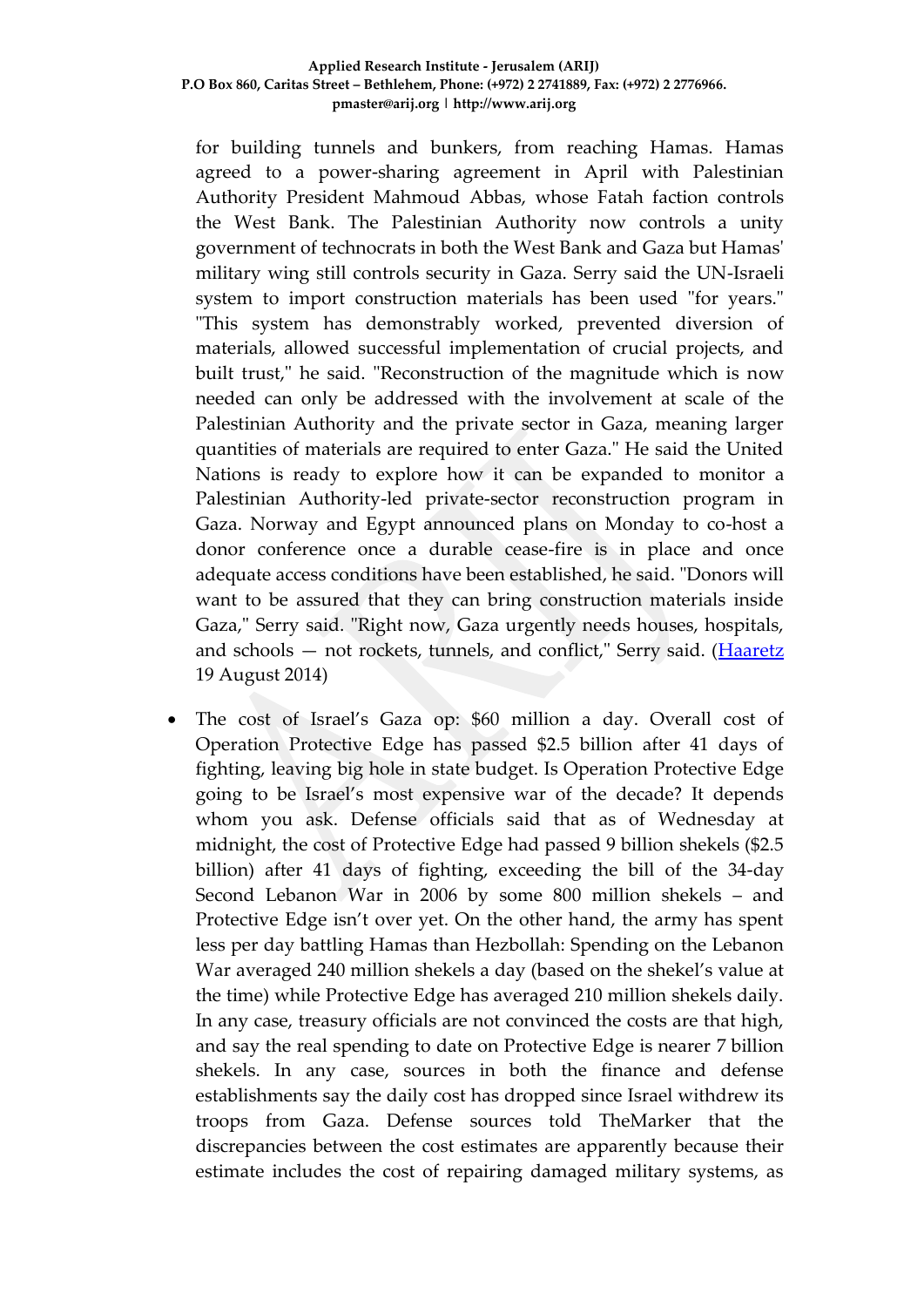well as for restoring units to full battle-readiness before being stored away for the next emergency. That alone will run to more than a billion shekels. There's also the cost of caring for the wounded and the families of soldiers who died in battle. The army suspects that the Finance Ministry's calculations leave out all of that. Moreover, even after Israel ended ground operations, the army has been spending heavily on reserves and logistics. Putting one soldier on reserve duty costs the government about 500 shekels a day on average, and that's without including his "military" costs. Right now some 60,000 reserve soldiers have been called up, which is costing the government 30 million shekels a day. Over a month, that comes to almost a billion shekels. The final cost of the war is more than a matter for the Guinness Book of World Records. The issue of defense spending was already a matter of serious dispute before the fighting broke out, with the army demanding an extra 10 billion shekels for its budget in 2015, jacking up its total net budget to 62 billion for the year. Its gross budget, which includes "income-contingent items" such as income from arms sales, would have passed 70 billion shekels. [\(Haaretz](http://www.haaretz.com/news/diplomacy-defense/.premium-1.611930) 22 August 2014)

 89 families killed in Gaza since hostilities began, Palestinians say. Health officials say 16 people were killed on Sunday alone, bringing the death toll over the past seven weeks to 2,120. Officials in Gaza reported on Sunday that that during the seven weeks of fighting in the Gaza Strip, 89 entire families were killed by Israeli bombardments. According to Gaza Health and Interior Ministry officials, the 89th family was added to the list on Sunday, when the Juda family – a woman and her four children -- of Tel Azatar in the northern part of the Strip, was killed by in an air strike. Local reports say the house was struck without warning and the five were killed immediately. Reports were also emerging from Gaza claiming that five people, including three children and their mother, were killed in IDF strike in the Tel A-Zatar neighborhood north of Gaza City. An Aircraft reportedly struck the Judeh family home without prior warning. According to the Palestinian Health Ministry, 16 people were killed Sunday in the Gaza Strip, and another 52 were wounded, bringing the death toll to 2,120 people. Of these, 577 were children, 260 were women, and 101 were elderly people. The number of wounded has reached 10,850, of whom 3,300 are children, more than 2,000 are women and some 400 are elderly. The 49th day of fighting in Gaza opened with reports of two killed and 20 wounded throughout the Strip, including an attack on a group of people near the large apartment complex known as the Al-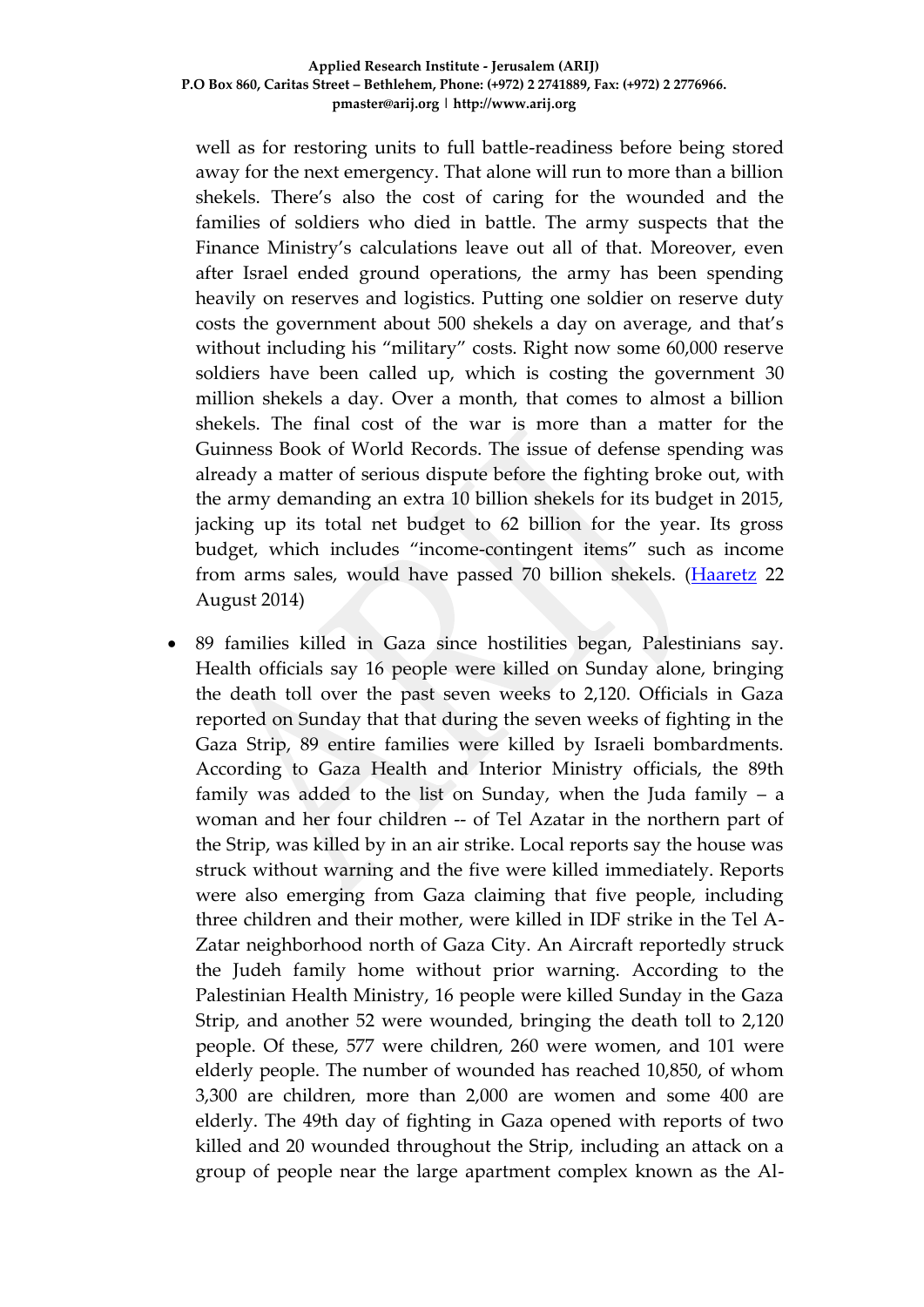Fairouz Towers. In Dir al-Balah the home of the Atleini family was bombed, killing one person and wounding 10. In the Sheikh Radwan neighborhood of Gaza City a two-year-old girl and 17-year-old boy was killed, with five people wounded. Khan Yunis reported one of its toughest days of the campaign, with the Israel Air Force attacking the Abu Maarouf neighborhood at least 11 times. While there was heavy damage, no one was killed, though at least 10 people were wounded. There were also two targeted killings by the IAF reported, one involving a motorcyclist in Beit Lahiya, in the northern Gaza Strip, and a second strike at a car in the A-Ramal neighborhood of Gaza City that killed Mohammed Talat al-Ghoul, who was responsible for Hamas' salary transfers. Also among Sunday's targets was a large commercial center in Rafah – a compound of dozens of stores and businesses that was totally destroyed, with the damage running in the tens of millions of dollars. In recent days Palestinian websites have been prominently displaying photos of the damaged residential and office buildings, noting that Israel seems to have altered its policy and is now seeking to do as much damage as possible to infrastructures and commercial centers. The Palestinian school year was supposed to begin on Saturday for some 500,000 children but the school opening has been delayed in Gaza until further notice. Schools opened as scheduled for the West Bank's 700,000 pupils. The United Nations Relief and Works Agency on Saturday announced a three-phase plan to try to help Gaza's students and teachers ease into the new school year, even though school cannot open in the usual fashion. According to UNRWA's website, the plan includes psychosocial interventions, the use of new technology and televised education programs were possible, and self-study materials. [\(Haaretz](http://www.haaretz.com/news/diplomacy-defense/1.612255) 24 August 2014)

 Israel forces continue indiscriminate assault against civilians. Israel is expanding its operations to once again target civilians in Gaza. On Aug. 23, the 47th day of the assault, 12 Palestinians were killed in relentless Israeli airstrikes across the Gaza Strip, including five women and two children. In a particularly egregious use of lethal force now being called "Gaza's 9/11," Israeli warplanes struck two towers that served as literal pillars of society -- one an office-and-retail complex in Rafah and another an 11-floor apartment building in Gaza City that served as home for nearly 50 families. Although residents were warned to evacuate 10 minutes before the drone attack, the assault was so massive that 17 people – four of them children -- were injured. "The building known as 'Alzafer 4' contained 44 apartments," says Ramy Abdu, chair of Euro-Mid Observer for Human Rights, a watchdog group based in Gaza and Geneva. "Ten minutes' warning is enough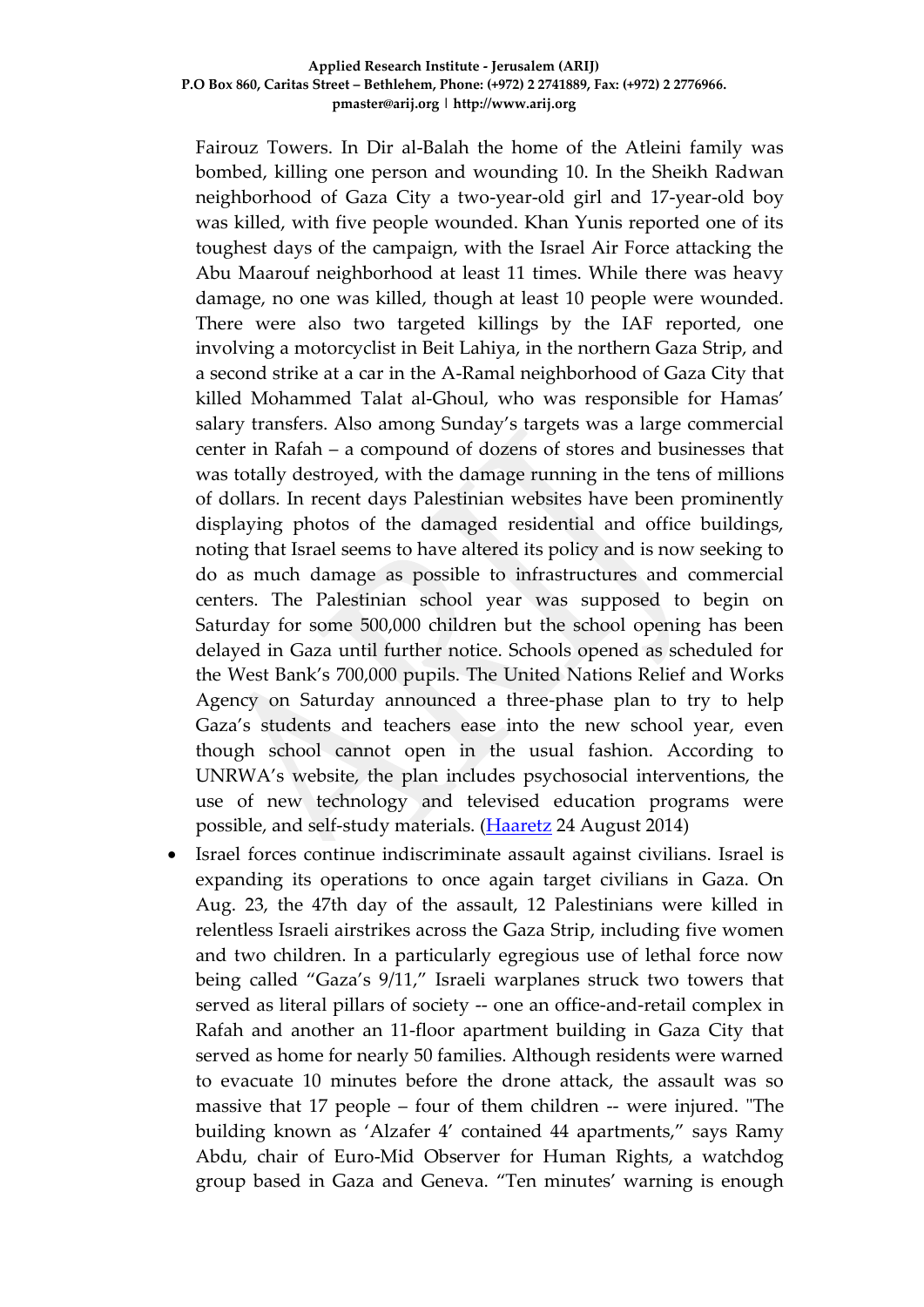time to flee, but not to save all of your possessions. These families now are without food, clothes and personal mementos – all of the manifestations of their lives and history, gone in an instant." The Israeli government claimed that it was targeting several "Hamas operations rooms," no proof was cited. The result was hundreds of more people added to the swelling numbers of people forced to seek shelter with family and friends, in UN schools and elsewhere – a tally that reached 460,000 this week. "The Israeli government is blatantly guilty of collective punishment," says Ihsan Adel, a Euro-Mid legal researcher. "The UN Security Council must take immediate steps to hold Israel to account for the massive loss of life, property and livelihood." **Statistics**: The death toll from the Israeli assault that first began on July 7 now stands at 2,100, including 535 children and 298 women. A much larger number of Palestinians in Gaza have been injured – 10,628, including 3,214 children and 2,065 women. About a third of the wounded children, will be forced to live with permanent disabilities. The latest civilian onslaught began Saturday after the collapse of the truce negotiations. In one day, Israeli forces waged at least 242 individual attacks using including 192 missiles from the air, 21 shells from the sea and 29 artillery attacks from tanks. Since July 7, Gaza has been hit 59,973 times -- 7,690 by air, 15,673 from the sea and 36,610 on the ground. Israel continues to target homes and civilian institutions. On Saturday alone, 439 homes were hit – 99 were destroyed and 340 were damaged. The total number of homes demolished or damaged since the beginning of this latest war on Gaza is now 15,671 (of which 2,276 are destroyed). Other civilian structures targeted on Aug. 23 included a mosque and four nonprofit charity organizations. They joined mosques and 26 charities destroyed or damaged since July 7, which had served more than 200,000 persons. Euro-Mid Observer estimates the economic loss to Gaza from the Israeli assault to be \$3.4 billion. [\(Euro-Mid](http://www.euromid.org/en/article/604/Israel-forces-continue-indiscriminate-assault-against-civilians) 24 August 2014)

- Two Palestinians died of wounds they sustained during the Israeli war against Gaza strip. The two martyrs were identified as: Mohammad Al-Masawabi (20 years) and Widad Abu Zeid (64 years). (Maannews 29 August 2014)
- Palestinian medical crews found the bodies of two Palestinian martyrs under the rubble of their houses in Ash-Shuka area in Rafah city, south of Gaza strip. (Wafa 31 August 2014)

#### **Others**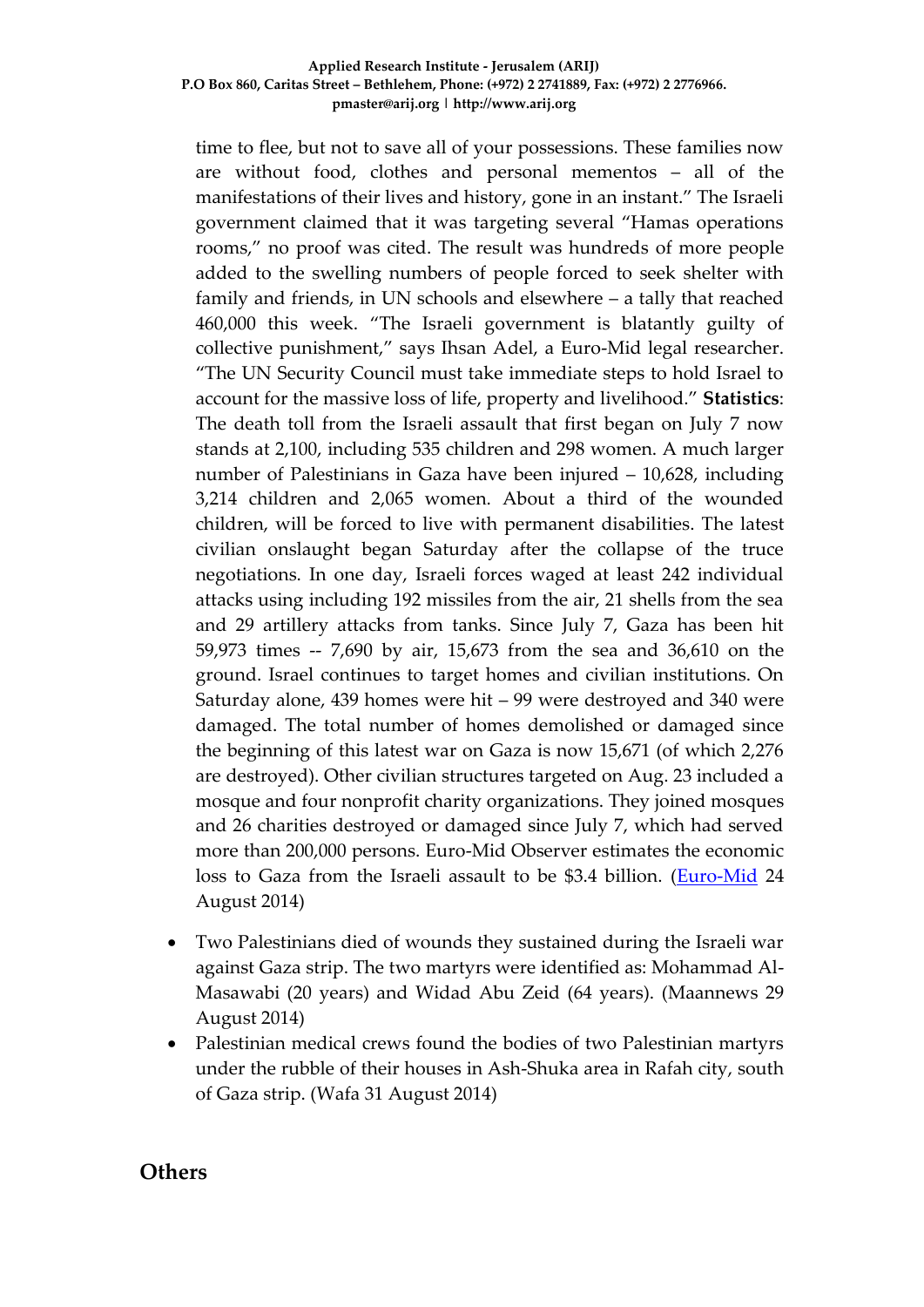- HaMoked to the military: cancel at once the instruction forbidding entry of farmers to their plots inside the "seam zone". Palestinian farmers whose plots are in the West Bank areas trapped between the separation wall and the Green Line – areas Israel designates the "seam zone" – must obtain a military permit in advance in order to reach their plots. While a few dozen crossing points have been established in the separation wall to connect between the separated areas of the West Bank, every permit lists the name of just one gate, the one closest to the home community of the permit holder, and he or she may pass from one side of the wall to the other only through that specific gate. HaMoked has received complaints that in recent days, the military has been prohibiting farmers holding "seam zone" entry permits from passing through Gate 300 in the Jenin District. Inquiries made with one of the soldiers at the Jenin District Coordination Office (DCO) indicate that farmers' passage has been banned following incidents of stone throwing that happened near the gate, and that the ban is indefinite. The soldier also told that Palestinians who hold certificates of "permanent resident in the seam zone" are allowed to pass through Gate 300 as usual. On August 5, 2014, HaMoked sent an urgent letter to the military demanding that the ban on passage through this gate by farmers seeking to work their plots be lifted immediately. HaMoked asserts that banning passage through this gate constitutes collective punishment prohibited in international law, and that preventing farmers from reaching their plots inside the "seam zone" causes a severe and disproportionate harm to their livelihood and to their rights to property, freedom of occupation and freedom of movement. HaMoked added that arbitrarily banning entry for reasons unrelated to the farmers, over which they have no control, is a degrading act amounting to a violation of human dignity. HaMoked stressed that if no reply arrives by August 7, 2014, it would file a petition to the High Court of Justice. (HaMoked 7 August 2014)
- Israel strips Jerusalem-born Palestinian of residency after years in Canada. Tamam Zubaidi and her 13-year-old daughter penalized for staying with her medical student husband. Tamam Zubaidi, a Jerusalem-born Palestinian, has lost her status as a Jerusalem resident after spending a lengthy period in Canada while her husband studied there. As a result, she and her 13-year-old daughter, who was also born in Jerusalem, are stateless. Since Israel's annexation of the area in 1967, Palestinian Jerusalemites have the status of Israeli residents and carry Israeli identity cards. However, anyone who leaves Israel for a period of seven years or more risks having this status revoked. Interior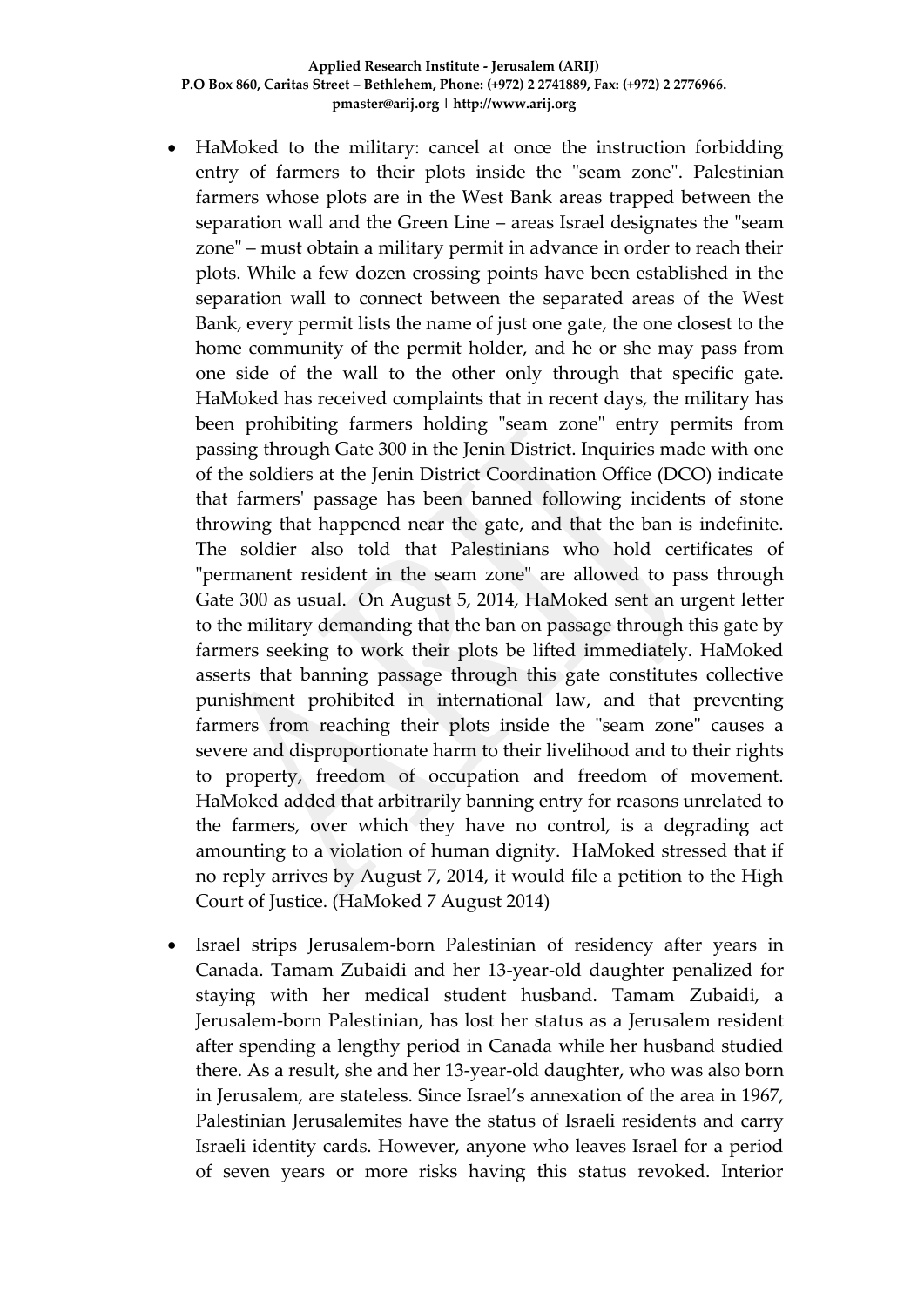Ministry statistics submitted to HaMoked – the Center for the Defense of the Individual, in response to its freedom of information request show that in 2013, 106 Jerusalem Arabs had their residency revoked, among them 50 women and 24 minors. During that year, 35 Arabs also had their residency restored. Since 1967 more than 14,000 people have had their residency revoked. Zubaidi, 38, was born in Jerusalem and lived there all her life. In 2006 she traveled to Vancouver with her husband, a West Bank resident, who was pursuing doctoral studies there. She was careful to renew her Israeli travel documents every year, but when she tried to do so again four months ago she was told that her Israeli residency permit had been revoked. As a result, she and her daughter also lost their legal status in Canada. "This means that she and the girl have no health insurance, she cannot drive, and the girl can't be registered in school. This is an awful situation to be in," said her husband, Subhi Zubaidi. Zubaidi requested and was granted a hearing at the Israeli Consulate in Toronto and bought tickets to travel there, but because she had no valid identity or travel documents she was not permitted to fly. In the end she was granted a four-minute telephone conversation with a consular official, and on Sunday she was informed that her appeal had been denied. Zubaidi's lawyer, Adi Lustigman, said that while courts over the years have upheld the revoking of residency status after seven years on grounds the person has settled elsewhere, "It's clear that studies do not provide an assumption of having settled elsewhere. The Interior Ministry is also ignoring the rights of the daughter. She didn't choose to settle elsewhere and she finds herself with no status." The spokesman for the ministry's Population Administration said that after living abroad for eight years Zubaidi had effectively declared that the center of her life was elsewhere. "The revocation of her status was done in an orderly and lawful fashion. If Zubaidi or her attorney has reservations about the matter, they can submit them in the acceptable, lawful way. We do not plan to debate with her lawyer in the media." [\(Haaretz](http://www.haaretz.com/news/national/.premium-1.610239) 13 August 2014)

 Defense budget to get additional \$1 billion. (Knesset's Finance Committee appropriates \$481 million for defense spending, additional \$650 million for weapons development • Funds bring 2014 defense budget to record \$17 billion • Budget approved following heated debate over cuts to civilian projects.) The Knesset's Finance Committee on Tuesday approved the appropriation of an additional 3.95 billion shekels (\$1.13 billion) to the defense budget. The increase will bring the 2014 defense budget to a new high of NIS 60 billion (\$17 billion). The motion was carried by a vote of 8-5, following a heated debate during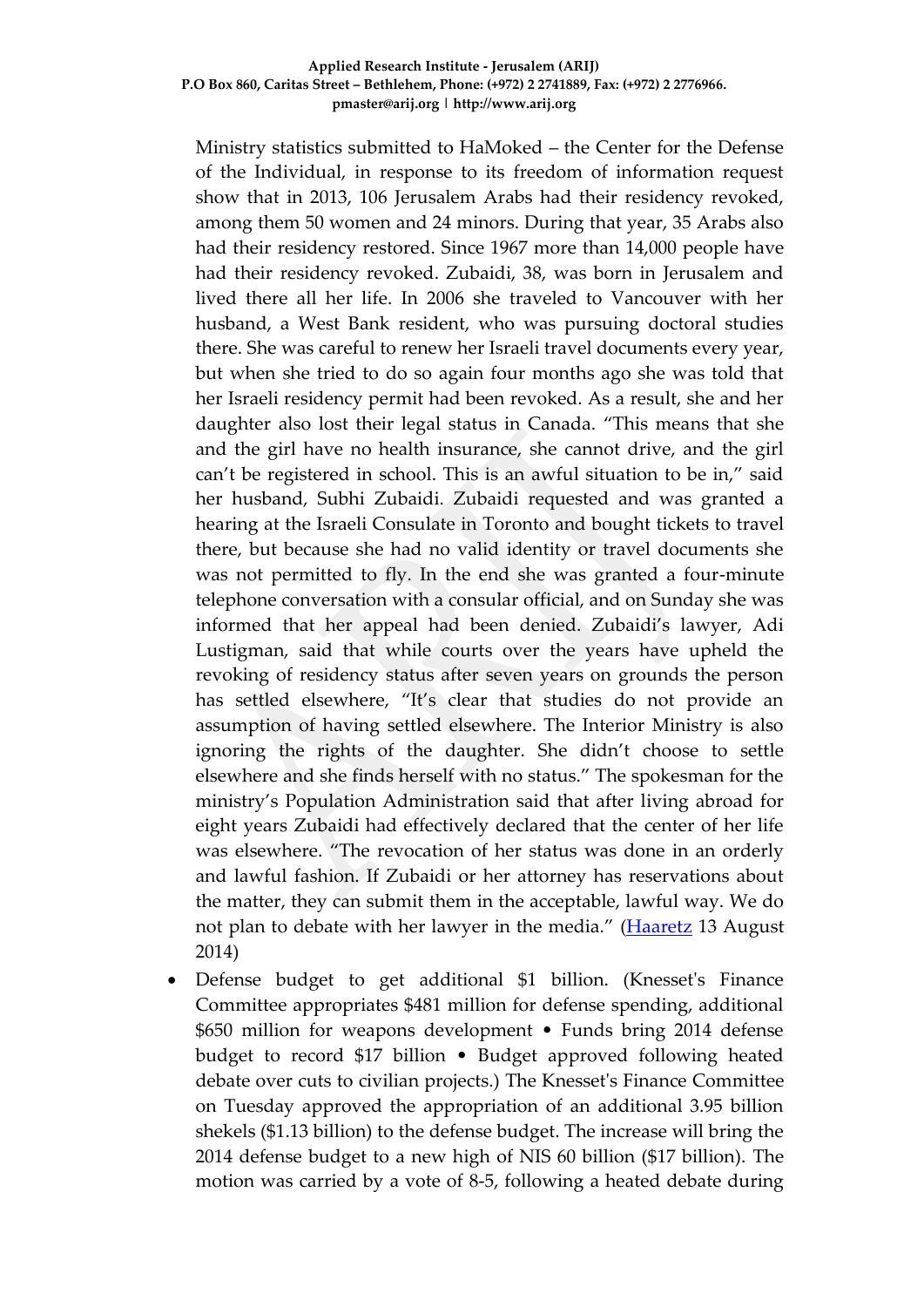which many opposition MKs on the committee were repeatedly called to order, and MK Stav Shaffir (Labor) had to be removed from the meeting. The committee approved the immediate appropriation of NIS 1.68 billion (\$481 million) to the defense establishment, and an additional NIS 2.27 billion (\$650 million) for weapon development. The funds were approved in addition to a previous appropriation of NIS 500 million (\$143 million), granted to the Defense Ministry in July. The committee did not discuss the details of the Defense Ministry's budgetary requirements, which will be given to the Knesset's Foreign Affairs and Defense Committee, in a closed-door hearing, in the coming days. The secrecy shrouding the budget appropriation to the Defense Ministry -- at the expense of several civilian budgets and projects, including housing, public transportation and water infrastructure -- irked the opposition MKs serving on the Finance Committee. [\(Israel Hayom](http://www.israelhayom.com/site/newsletter_article.php?id=19429) 14 August 2014)

 Israeli army backtracks on expropriating West Bank road. The saga of the road has been going on for years, and the High Court of Justice has been hearing the matter since 2008. The head of the IDF Central Command, Maj. Gen. Nitzan Alon, canceled the expropriation order for the land on the road to the unauthorized [West Bank](http://www.haaretz.com/misc/tags/West%20Bank-1.477132) settlement of Amona. The [army](http://www.haaretz.com/misc/tags/IDF-1.476775) said there had been a mistake in issuing the order. The order would have taken the land from its Palestinian owners based on security considerations, in favor of the settlers who built an unauthorized road on the land. Two weeks ago Haaretz reported that Alon had issued the order in May. It seized 6.4 dunams (1.6 acres) of land of the village of Ein Yabrud, in order to legalize the access road going up to the Amona outpost, which was built without permits on Palestinian-owned land. The order was secretly issued by Alon in May, but the Palestinians learned of it only in July. The saga of the road has been going on for years, and the High Court of Justice has been hearing the matter since 2008, after attorneys Michael Sfard and Shlomi Zacharia of Yesh Din petitioned the court to evacuate the outpost on the behalf of the Palestinian land owners. Last summer, after the High Court heard the petition at length, part of the road was destroyed. A new access road was rebuilt along what had been a public road when the Jordanians controlled the West Bank from 1948 to 1967. But the new road was just four meters wide, and a sharp curve made it nearly impassable to buses. Last winter, settlers began widening the road without authorization, so that it again encroached on private Palestinian land, and they started using the old road again. At the end of last week the state informed the High Court that it had reversed its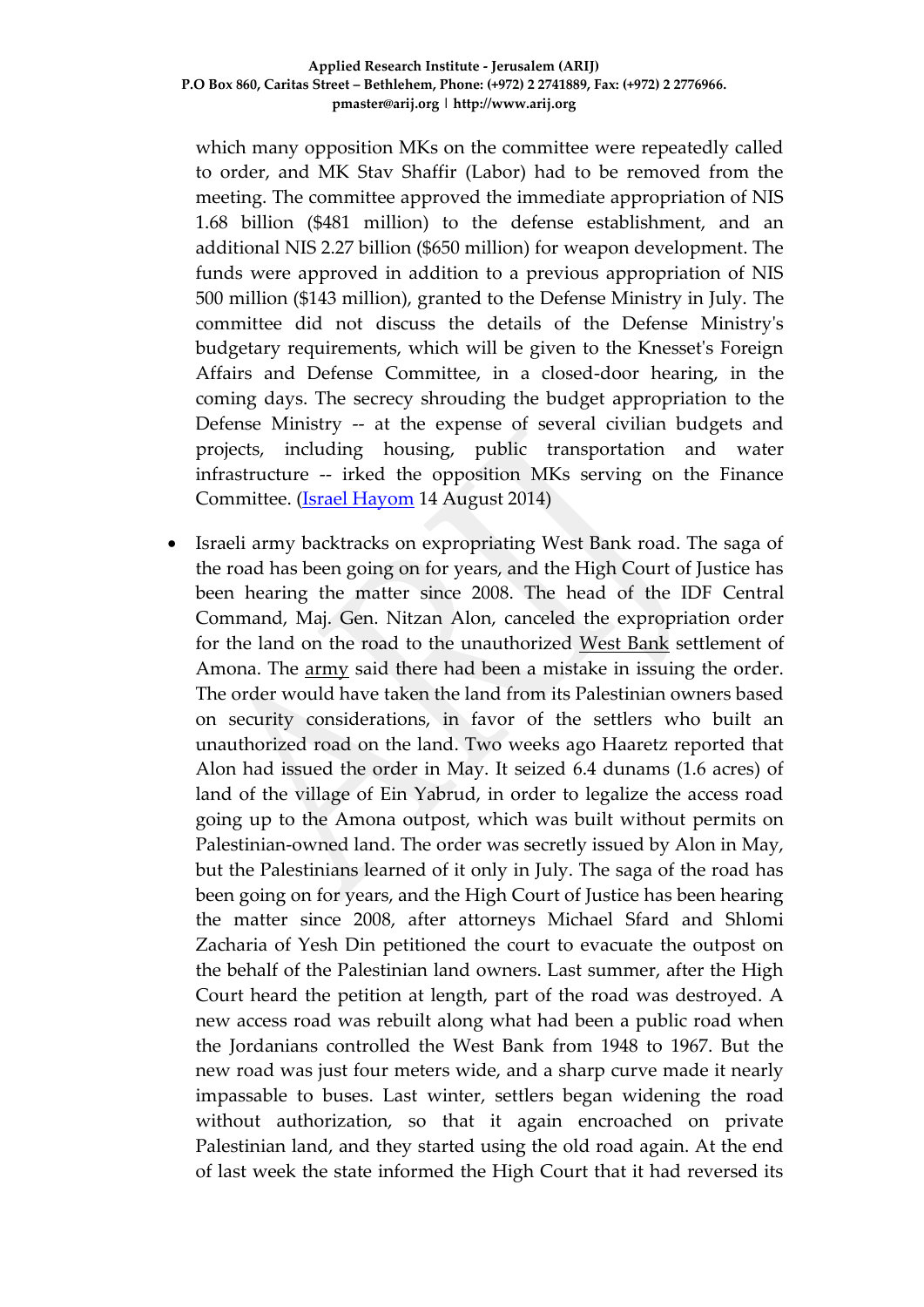position and canceled the expropriation order. The government said the order was not intended to legalize the access road to Amona, but to protect the settlement of Ofra. The state told the court a mistake had been made as it had thought there was a security element connected to the road, but after reexamination of the question, it was decided to cancel the order – and the purpose of the order was never to expropriate the land for the Amona outpost. The IDF said it had thought there was a paved path along the road with a wire running along it. Dogs are chained to the wire and can run the length of the road to guard it. A number of settlements have such measures. It is not clear how Alon, who personally approved the expropriation order and knows the terrain extremely well, did not know the order was inaccurate. The IDF Spokesman's Office said: "The order involved was signed for the purpose of regulating the security components of the community of Ofra, according to the state's commitment in two petitions filed on the matter. One of those security components was mistakenly approved on a route longer than actually needed. When the mistake was discovered, it was corrected. The necessary conclusions have been made." The state told the High Court it would try to stop the illegal roadwork, and the cabinet secretary instructed a team of transportation experts to find a legal solution to the problem of access to Amona, itself an unauthorized outpost that was built illegally on private Palestinian land. The experts were unable to provide such a solution, given the absence of either land rights or a zoning plan in the relevant area. That led to a decision to expropriate, for military use, the land on which the original access road was built. Sfard and Zachary returned to the High Court. They claimed the expropriation order suffered from several legal flaws, above all the fact that the land would apparently be used for an access road to Amona. That would therefore make the order illegal, they wrote, "Because an expropriation order is supposed to be issued only for vital and urgent security needs." The court's ruling on this issue, as well as on the fate of most of the outpost's houses, is still pending. Though expropriation orders are supposed to be used only for security purposes, at one time settlements were routinely built on land expropriated through such orders. [\(Haaretz](http://www.haaretz.com/news/diplomacy-defense/.premium-1.611016) 18 August 2014)

 Thousands of West Bank Palestinians denied exit since Gaza conflict. Shin Bet barred 1,463 from crossing into Jordan in July, says Palestinian police. The Shin Bet security service has been preventing thousands of Palestinians from leaving the West Bank since June, without any explanation. According to Palestinian police data, Israel barred 1,463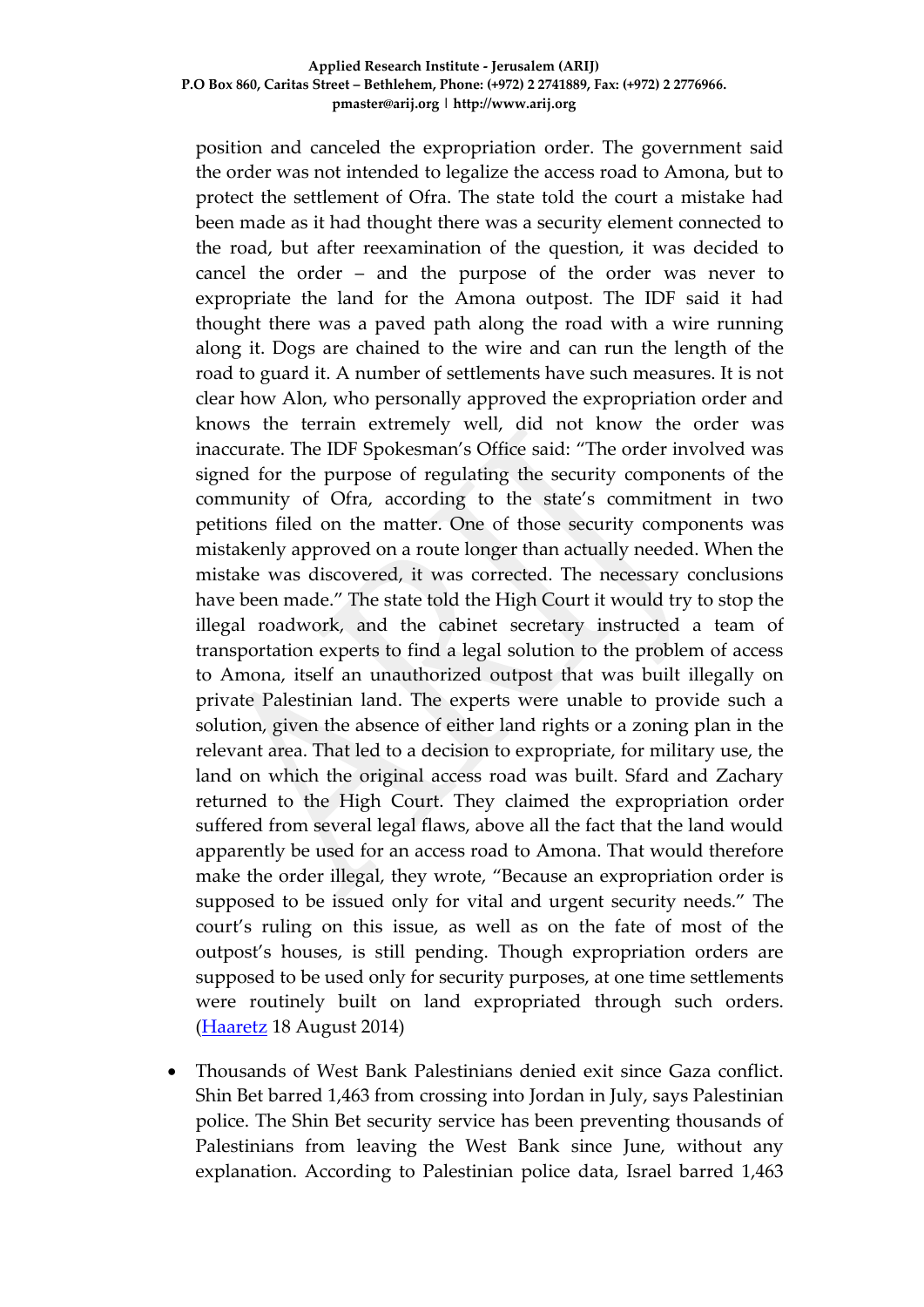Palestinians from crossing into Jordan in July, or 2.1 percent of the approximately 68,000 who sought to leave. That is more than the total barred from leaving in all of  $2013 - 1,266$ , or 0.18 percent of the approximately 695,000 who sought to do so. The refusal rate rose again in the first week of August, when 924 Palestinians were denied exit – 3.25 percent of the 28,348 who sought to leave. In June, the refusal rate was 1.41 percent, while for the first five months of 2014, it was just 0.17 percent, according to the Palestinian police. The Allenby Bridge into Jordan is the only route by which West Bank Palestinians can travel abroad, since Israel has barred them from flying through Ben-Gurion International Airport since 2000. The Shin Bet hasn't publicized its criteria for deciding whom to bar. But many of those turned back at the Jordan border have been students, academics and others who live or work abroad but spent summer vacations in the West Bank. When they sought to leave, they were told they couldn't, "for security reasons." Yet none have been arrested, questioned or summoned for interrogation. Those who tried to leave in July were told the ban would be in place until August 1. But when they checked back in August, they were told it had been extended until September 1. An Israeli source said the Shin Bet's blacklist contains at least 27,000 names. In June, Palestinians up to 50 years old from the Hebron area were not allowed to leave their area for two weeks, due to the search for three kidnapped Israeli teens and their killers. Israel suspected a Hamas cell from Hebron of perpetrating the kidnapping and focused its search for the bodies in the Hebron area. The Palestinian police data shows that many of those barred from leaving in June were from the Hebron area. But in July, the blacklist was expanded to encompass people from throughout the West Bank. [\(Haaretz](http://www.haaretz.com/news/diplomacy-defense/.premium-1.611227) 19 August 2014)